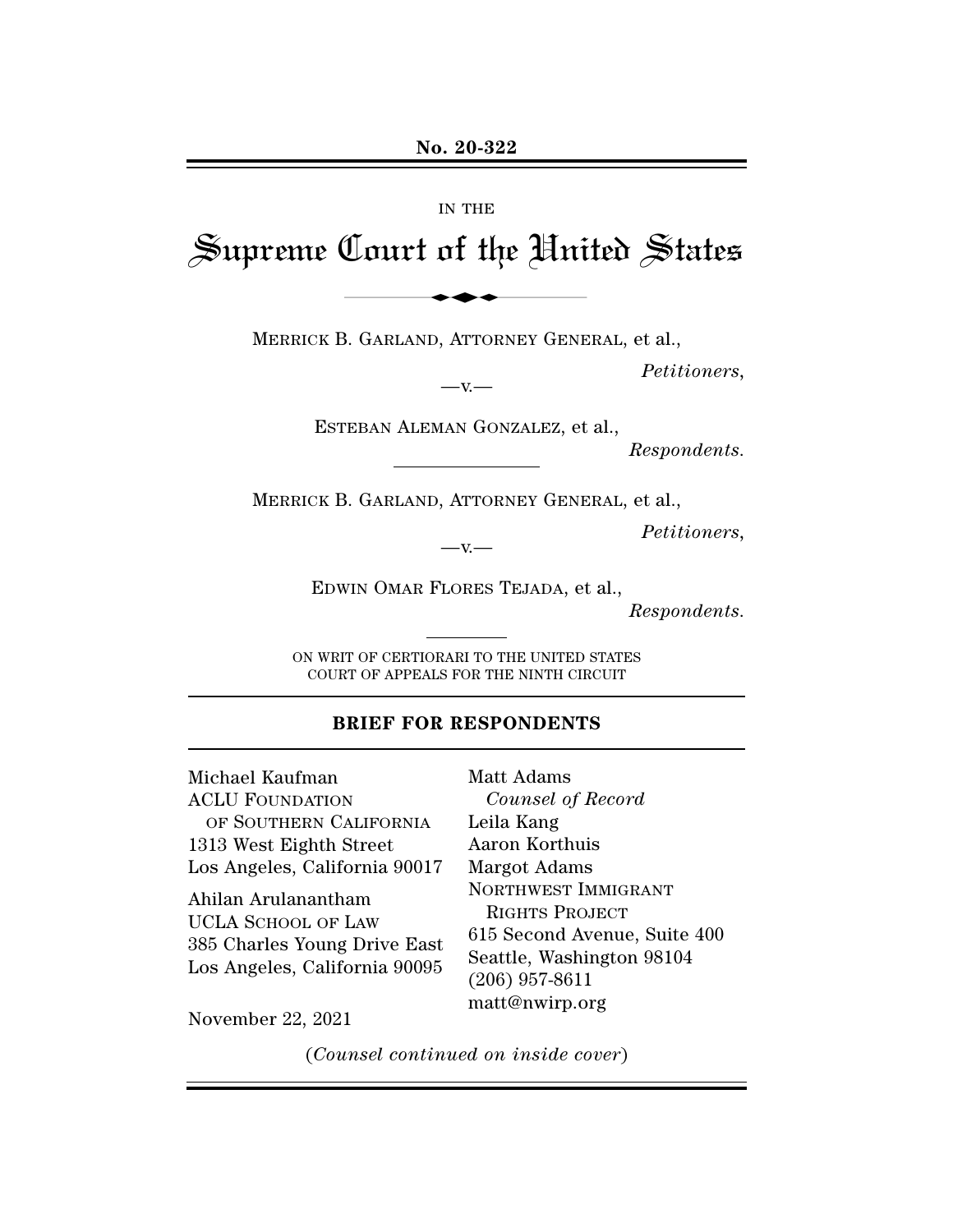Judah Lakin Amalia Wille LAKIN & WILLE LLP 1939 Harrison Street, Suite 420 Oakland, California 94612

Jesse Newmark CENTRO LEGAL DE LA RAZA 3400 E 12th Street Oakland, California 94601

AMERICAN CIVIL LIBERTIES UNION Vasudha Talla Bardis Vakili FOUNDATION OF SAN DIEGO AND IMPERIAL COUNTIES P.O. Box 87131 San Diego, California 92138

Cecillia D. Wang Michael K.T. Tan AMERICAN CIVIL LIBERTIES FOUNDATION 125 Broad Street New York, New York 10004 Marc Van Der Hout Johnny Sinodis VAN DER HOUT LLP 180 Sutter Street, Suite 500 San Francisco, California 94104

Alison Pennington Claudia Valenzuela IMMIGRANT LEGAL DEFENSE 1322 Webster Street, Suite 300 Oakland, California 94612

AMERICAN CIVIL LIBERTIES UNION FOUNDATION OF NORTHERN CALIFORNIA 39 Drumm Street San Francisco, California 94111

David D. Cole Carmen Iguina Gonzalez AMERICAN CIVIL LIBERTIES FOUNDATION 915 15th Street, NW Washington, D.C. 20005

*Counsel for Respondents*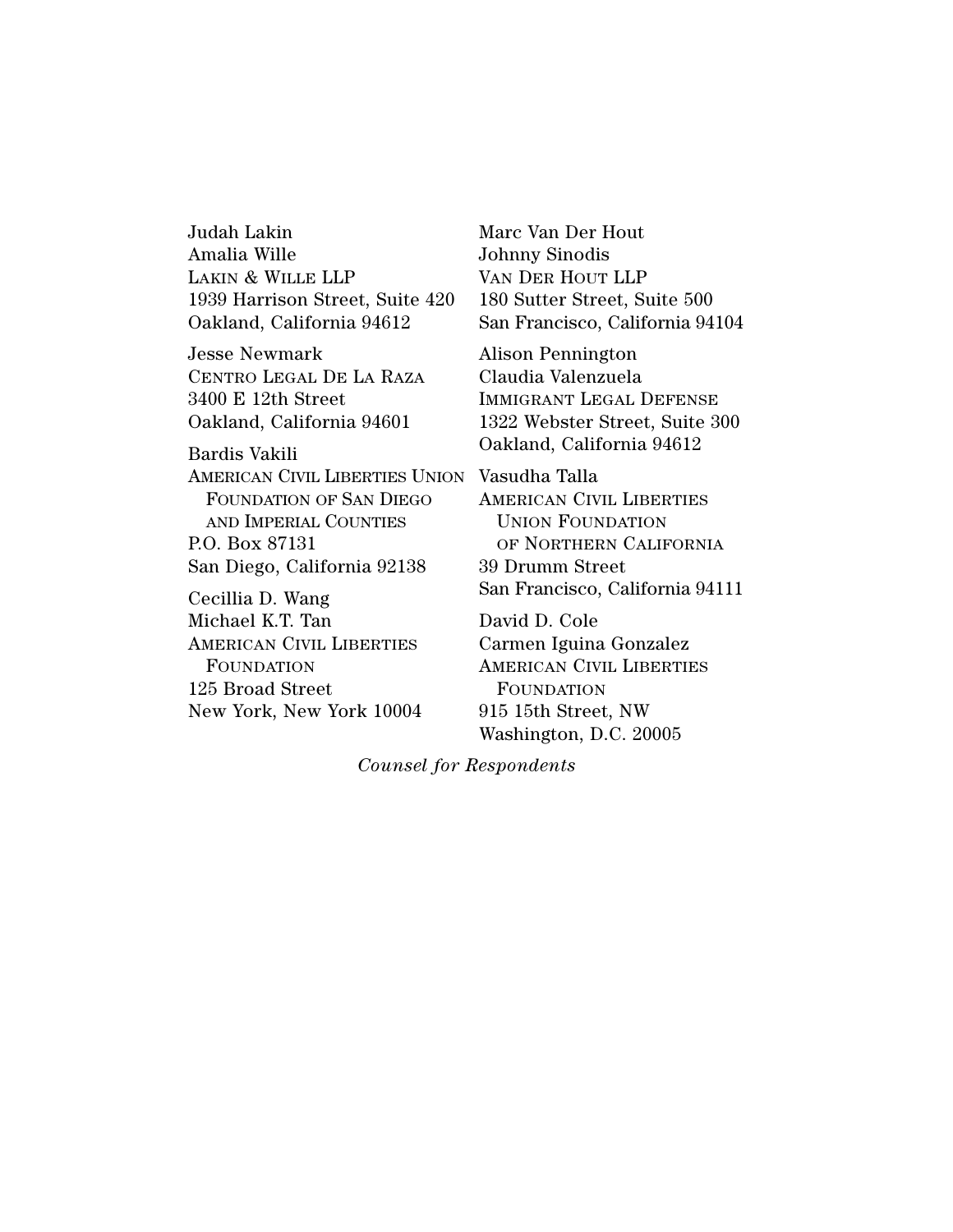# **TABLE OF CONTENTS**

| ı<br>T<br>. |
|-------------|
|-------------|

| STATEMENT OF THE CASE 4 |                                                                                                                         |  |
|-------------------------|-------------------------------------------------------------------------------------------------------------------------|--|
| L.                      |                                                                                                                         |  |
|                         | A. Withholding-only proceedings 4                                                                                       |  |
|                         | B. Statutory scheme under                                                                                               |  |
|                         | C. Regulations under Section 1231 8                                                                                     |  |
| II.                     |                                                                                                                         |  |
|                         | III. Procedural History 11                                                                                              |  |
|                         |                                                                                                                         |  |
|                         |                                                                                                                         |  |
|                         | SUMMARY OF ARGUMENT 14                                                                                                  |  |
|                         |                                                                                                                         |  |
| I.                      | The Lower Courts Correctly Construed<br>Section $1231(a)(6)$ to Require a Bond<br>Hearing to Authorize Detention Beyond |  |
|                         | A. Section $1231(a)(6)$ is ambiguous as to<br>the procedures required to justify<br>prolonged detention 19              |  |

i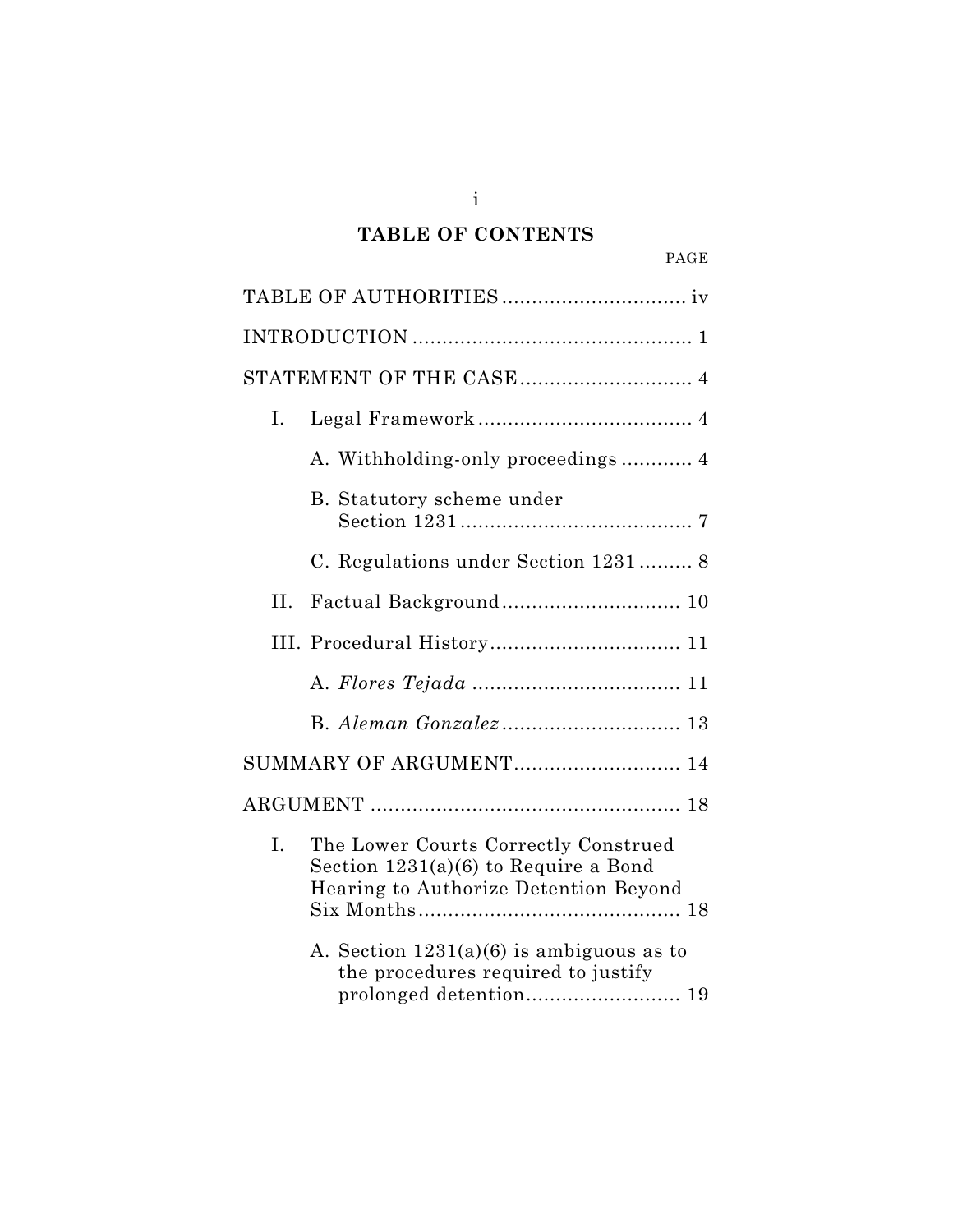|     |    | B. Section $1231(a)(6)$ 's text, structure,<br>and regulatory construction<br>demonstrate Congress required<br>custody hearings to justify prolonged       |
|-----|----|------------------------------------------------------------------------------------------------------------------------------------------------------------|
|     |    | C. The court of appeals properly<br>construed the statute to avoid<br>constitutional concerns  28                                                          |
|     |    | 1. The Due Process Clause prohibits<br>prolonged executive detention                                                                                       |
|     | 2. | Petitioners' authorities are                                                                                                                               |
|     | 3. | Petitioners' existing custody review<br>procedures fail to provide vital<br>protections required by the Due                                                |
|     |    | 4. Section 1231's text, the<br>implementing regulations, and this<br>Court's precedent demonstrate the<br>lower court's statutory construction             |
| II. |    | 8 U.S.C. 1252(f)(1) Does Not Preclude<br>Lower Courts from Enjoining the<br>Unlawful Implementation of a                                                   |
|     |    | A. Petitioners forfeited any argument<br>that Section $1252(f)(1)$ precludes<br>classwide injunctive relief for claims<br>against statutory violations  47 |

ii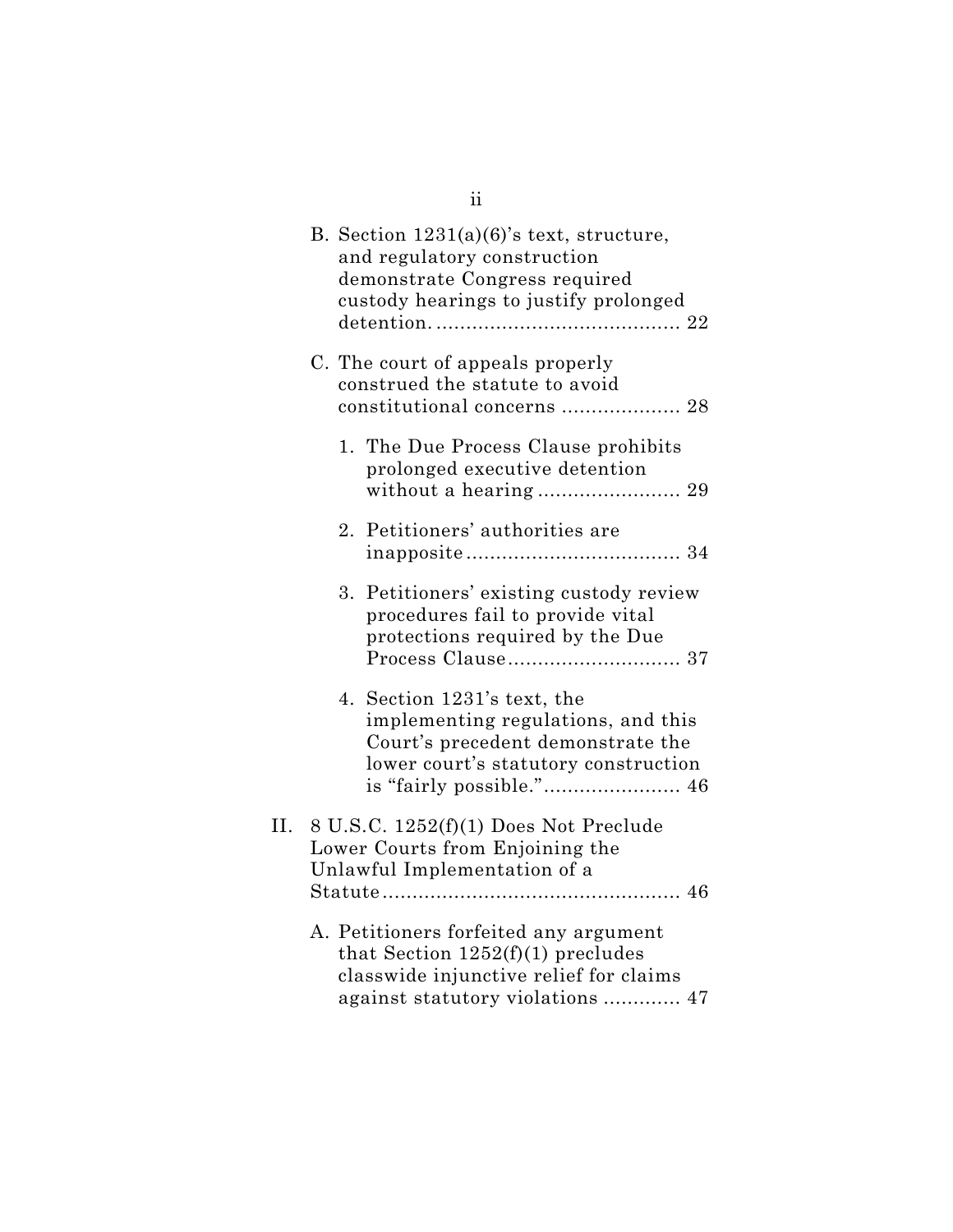| B. Section $1252(f)(1)$ applies only to<br>injunctions that enjoin the operation<br>of the referenced sections of |  |
|-------------------------------------------------------------------------------------------------------------------|--|
| C. Section $1252(f)(1)$ does not bar<br>classwide injunctive relief for<br>persons who are already in removal     |  |
|                                                                                                                   |  |

iii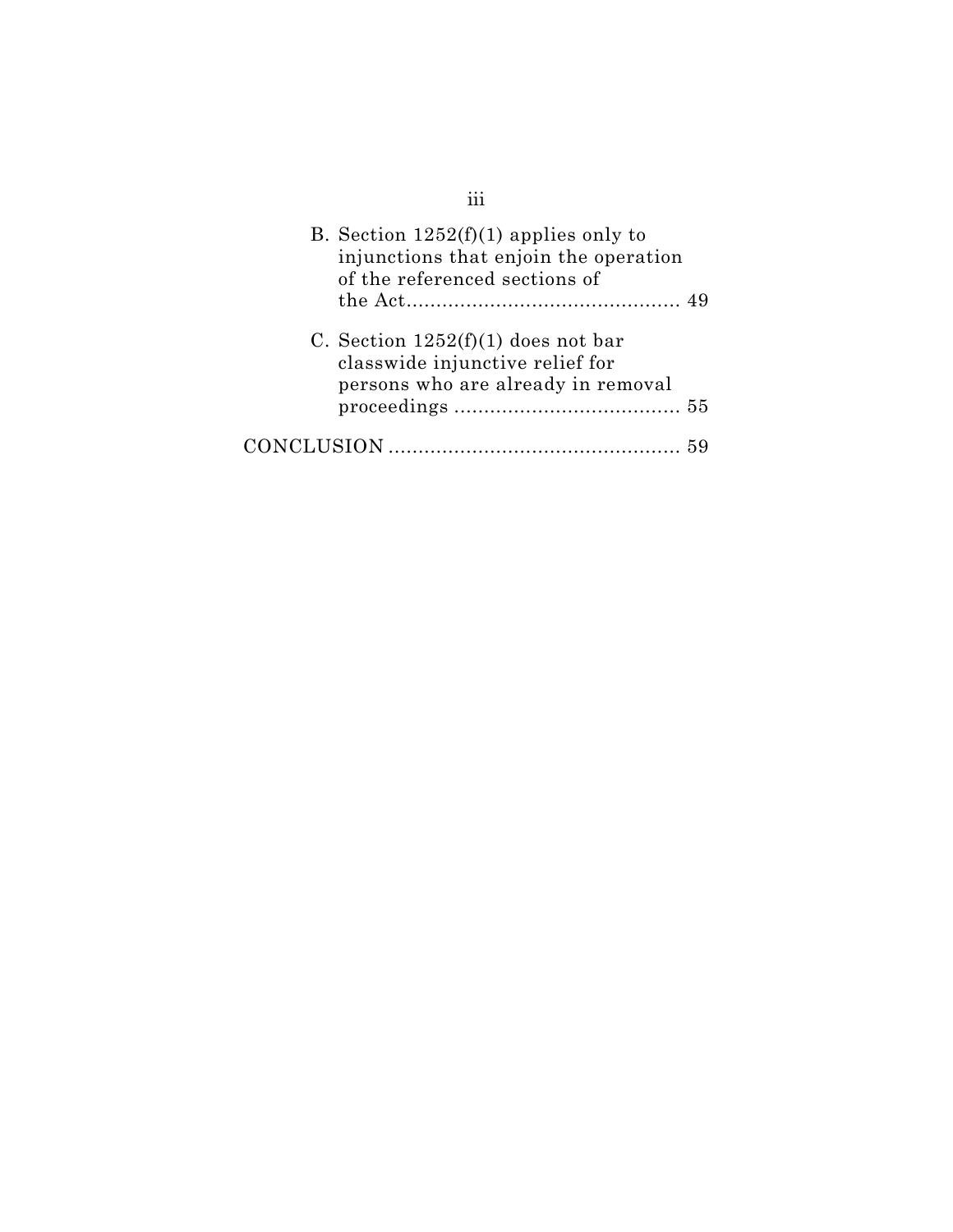# **TABLE OF AUTHORITIES**

PAGE(S)

# **Cases**

| Abramski v. United States,                                                               |
|------------------------------------------------------------------------------------------|
| Adarand Constructors, Inc. v. Mineta,                                                    |
| Addington v. Texas,                                                                      |
| Aleman v. Barr,<br>No. 18-16465                                                          |
| Aleman v. Sessions,<br>No. 18-cv-01869<br>(N.D. Cal. May 3, 2018) 10, 11, 14, 16, 43, 48 |
| Am. Immigr. Laws. Ass'n v. Reno,                                                         |
| Application of Gault,                                                                    |
| Arbaugh v. Y & H Corp.,                                                                  |
| Avco Corp. v. Aero Lodge No. 735, Int'l Ass'n of<br>Machinists & Aerospace Workers,      |
| Bankamerica Corp. v. United States,                                                      |
| Barnhart v. Sigmon Coal Co., Inc.,                                                       |

iv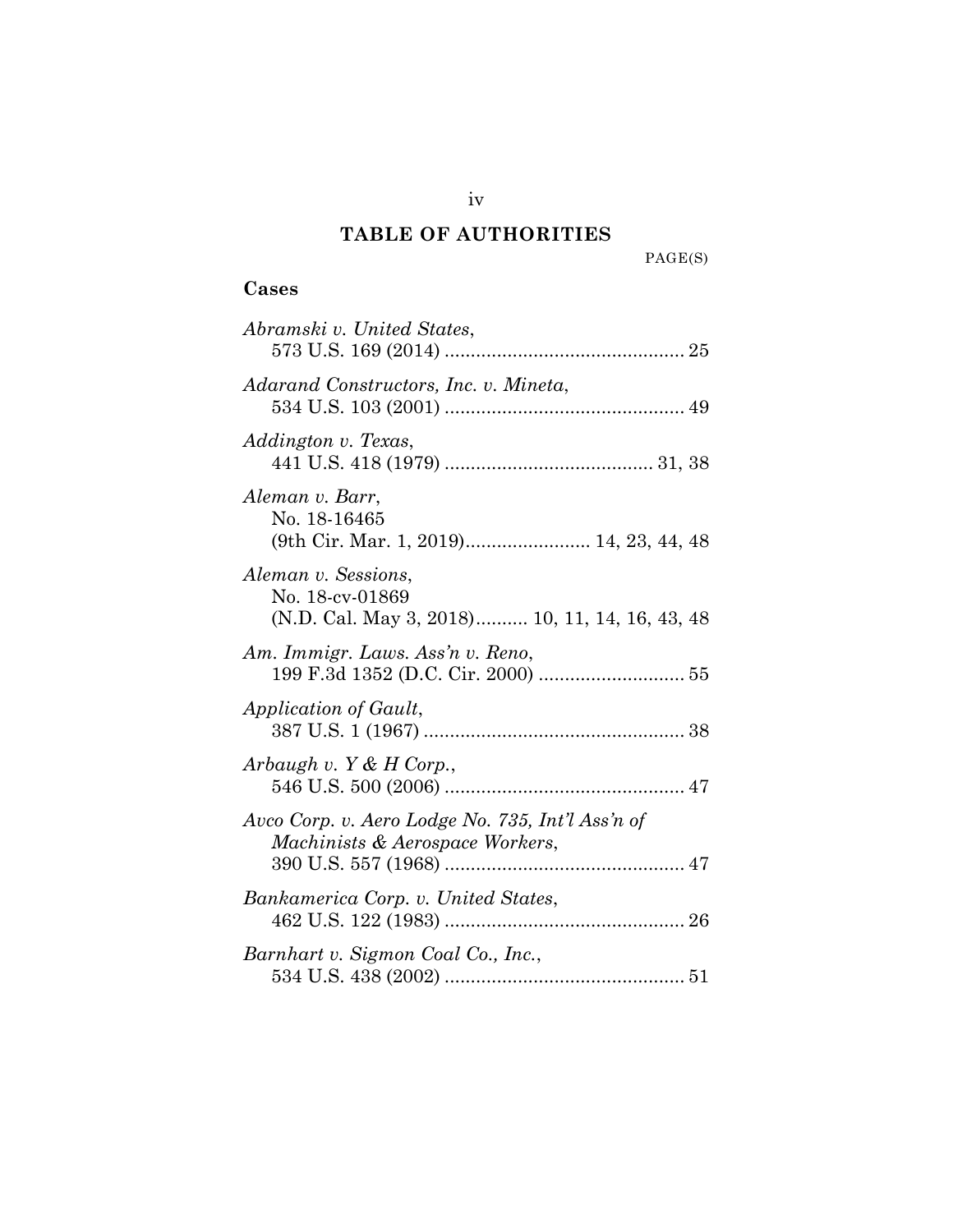| Barton v. Barr,                                                                |
|--------------------------------------------------------------------------------|
| Brownback v. King,                                                             |
| Calderon v. Nielsen,<br>No. 1:18-cv-10225 (D. Mass. Oct. 18, 2019) 43          |
| Califano v. Yamasaki,                                                          |
| Carlson v. Landon,                                                             |
| Casas-Castrillon v. Dep't of Homeland Sec.,                                    |
| Chrysafis v. Marks,                                                            |
| Clark v. Martinez,                                                             |
| Cnty. of Riverside v. McLaughlin,                                              |
| Coolidge v. New Hampshire,                                                     |
| Crowell v. Benson,                                                             |
| Demore v. Kim,                                                                 |
| Diouf v. Napolitano,<br>634 F.3d 1081 (9th Cir. 2011)  12, 45                  |
| Edward J. DeBartolo Corp. v. Fla. Gulf Coast<br>Bldg. & Const. Trades Council, |

v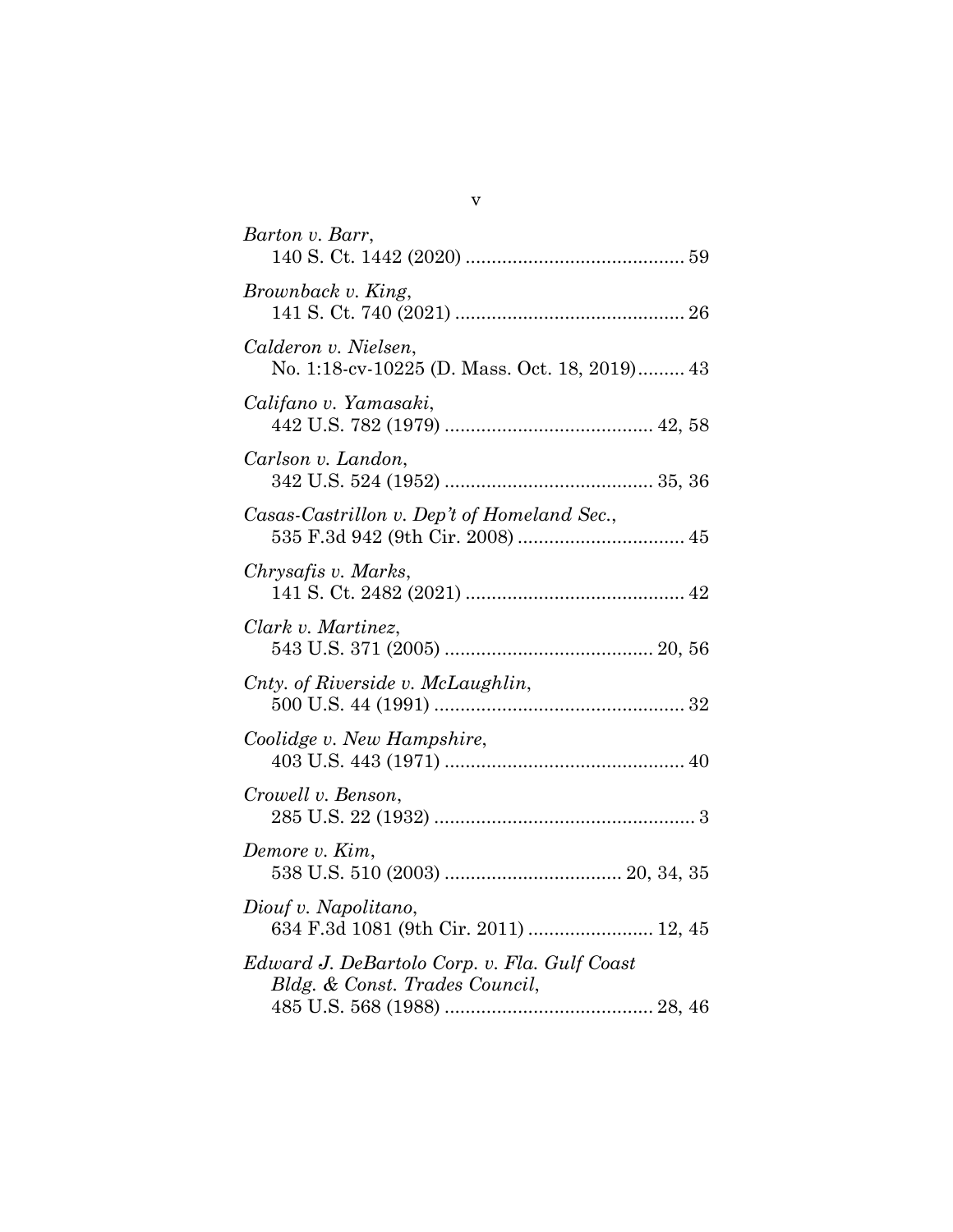| Foucha v. Louisiana,                                                |
|---------------------------------------------------------------------|
| Gerstein v. Pugh,                                                   |
| Goldberg v. Kelly,                                                  |
| Grace v. Barr,                                                      |
| Haitian Refugee Ctr. v. Smith,<br>676 F.2d 1023 (5th Cir. 1982)  56 |
| Hamdi v. Rumsfeld,                                                  |
| Hutto v. Finney,                                                    |
| INS v. St. Cyr,                                                     |
| Jackson v. Indiana,                                                 |
| Jennings v. Rodriguez,                                              |
| Johnson v. Guzman Chavez,                                           |
| Kansas v. Hendricks,                                                |
| Kossov v. INS,                                                      |
| Lopez v. Davis,                                                     |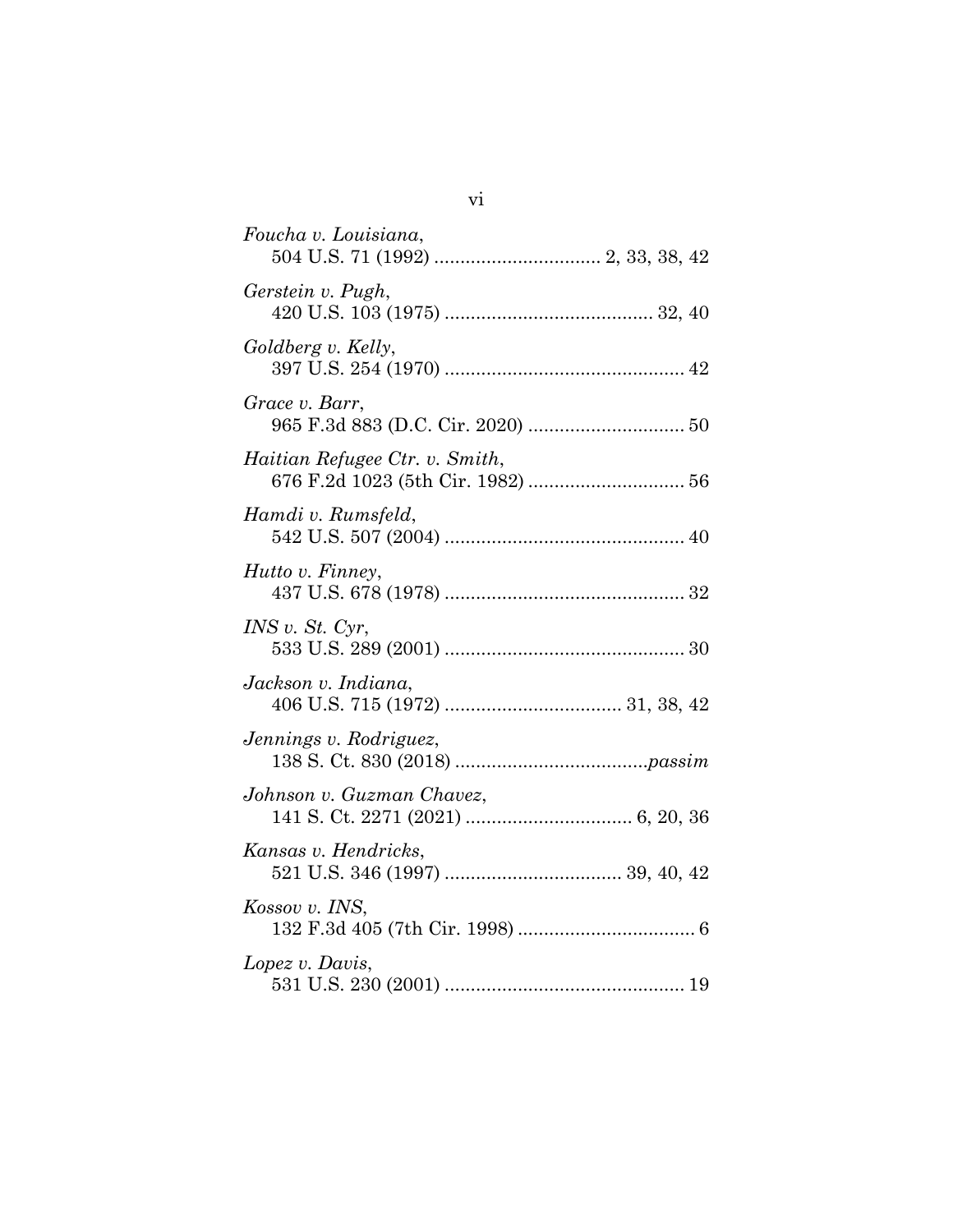| Madison v. Alabama,                                                              |
|----------------------------------------------------------------------------------|
| Martinez Baños v. Asher,<br>No. 16-cv-01454<br>(W.D. Wash. Jan. 31, 2017) 10, 11 |
| Mathews v. Diaz,                                                                 |
| McNary v. Haitian Refugee Ctr., Inc.,                                            |
| McNeil v. Dir., Patuxent Inst.,                                                  |
| Moncrieffe v. Holder,                                                            |
| Muniz v. Hoffman,                                                                |
| Murray's Lessee v. Hoboken Land & Improvement Co.,                               |
| Nken v. Holder,                                                                  |
| Owen v. City of Independence,                                                    |
| Porter v. Warner Holding Co.,                                                    |
| Reno v. American-Arab Anti-Discrimination<br>Committee,                          |
|                                                                                  |
| Reno v. Catholic Soc. Servs., Inc.,                                              |

vii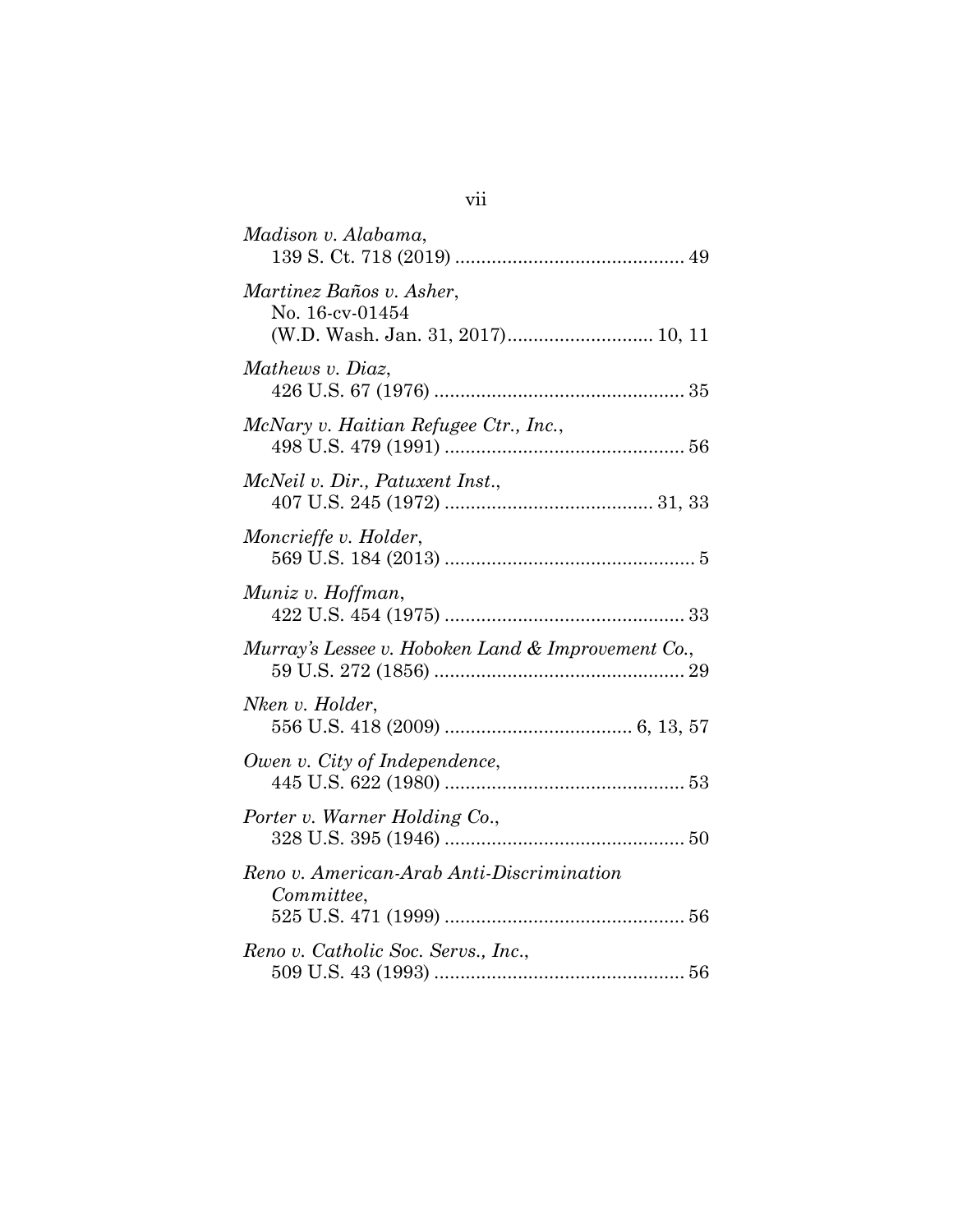| Rivera v Holder,                                         |
|----------------------------------------------------------|
| Schall v. Martin,                                        |
| Schweiker v. McClure,                                    |
| Sessions v. Dimaya,                                      |
| Shadwick v. City of Tampa,                               |
| Smith v. City of Jackson,                                |
| Steel Co. v. Citizens for Better Env't,                  |
| Texas v. Biden,<br>$-$ F. Supp. 3d $-$ , 2021 WL 3603341 |
| United States v. Davis,                                  |
| United States v. Hare,                                   |
| United States v. Jin Fuey Moy,                           |
| United States v. Ojeda Rios,                             |
| United States v. Salerno,                                |
| United States v. Wilson,                                 |

# viii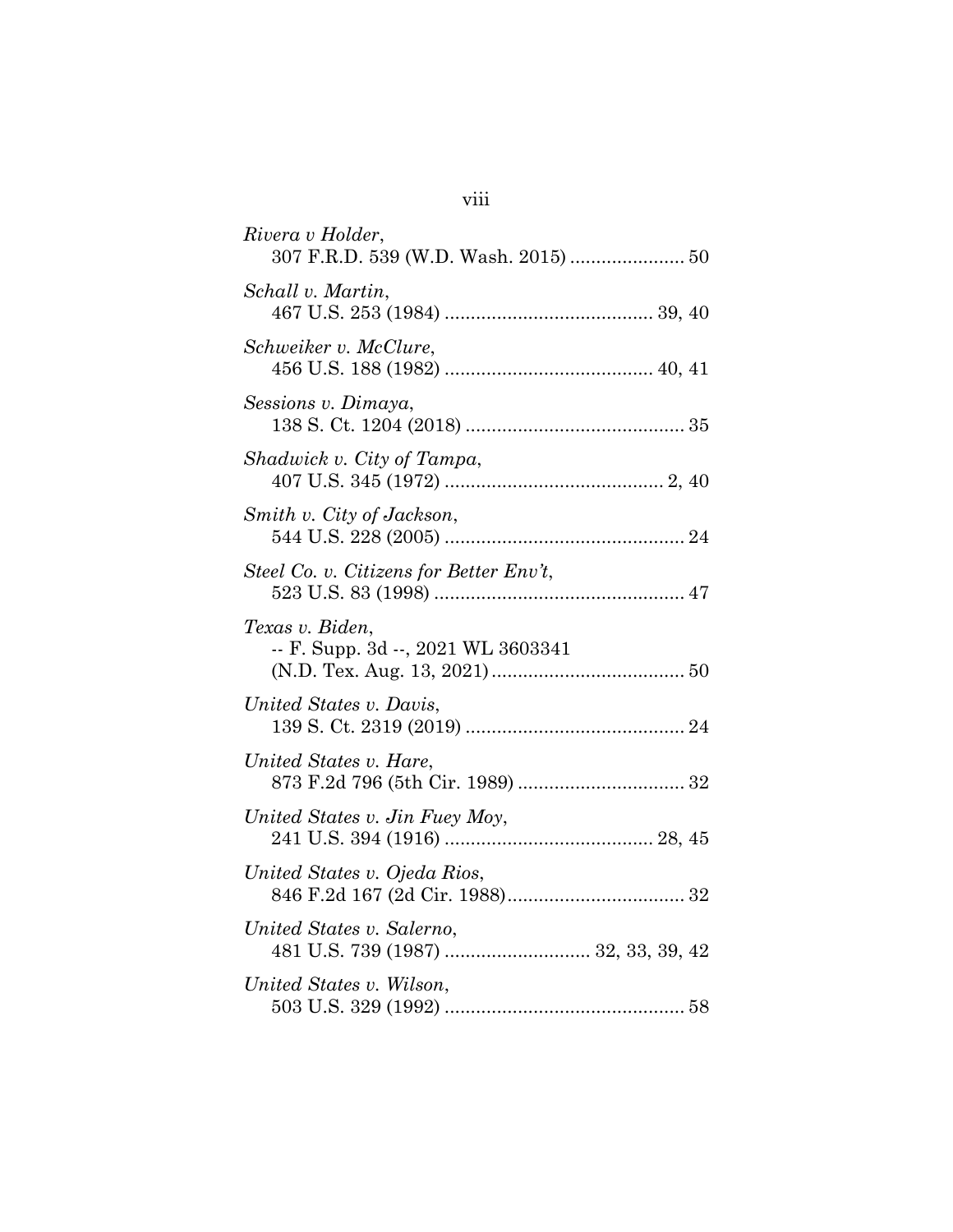| United States v. Wong Kim Ark, |  |
|--------------------------------|--|
| Withrow v. Larkin,             |  |
| Yee v. City of Escondido,      |  |
| Zadvydas v. Davis,             |  |
|                                |  |

#### **Statutes**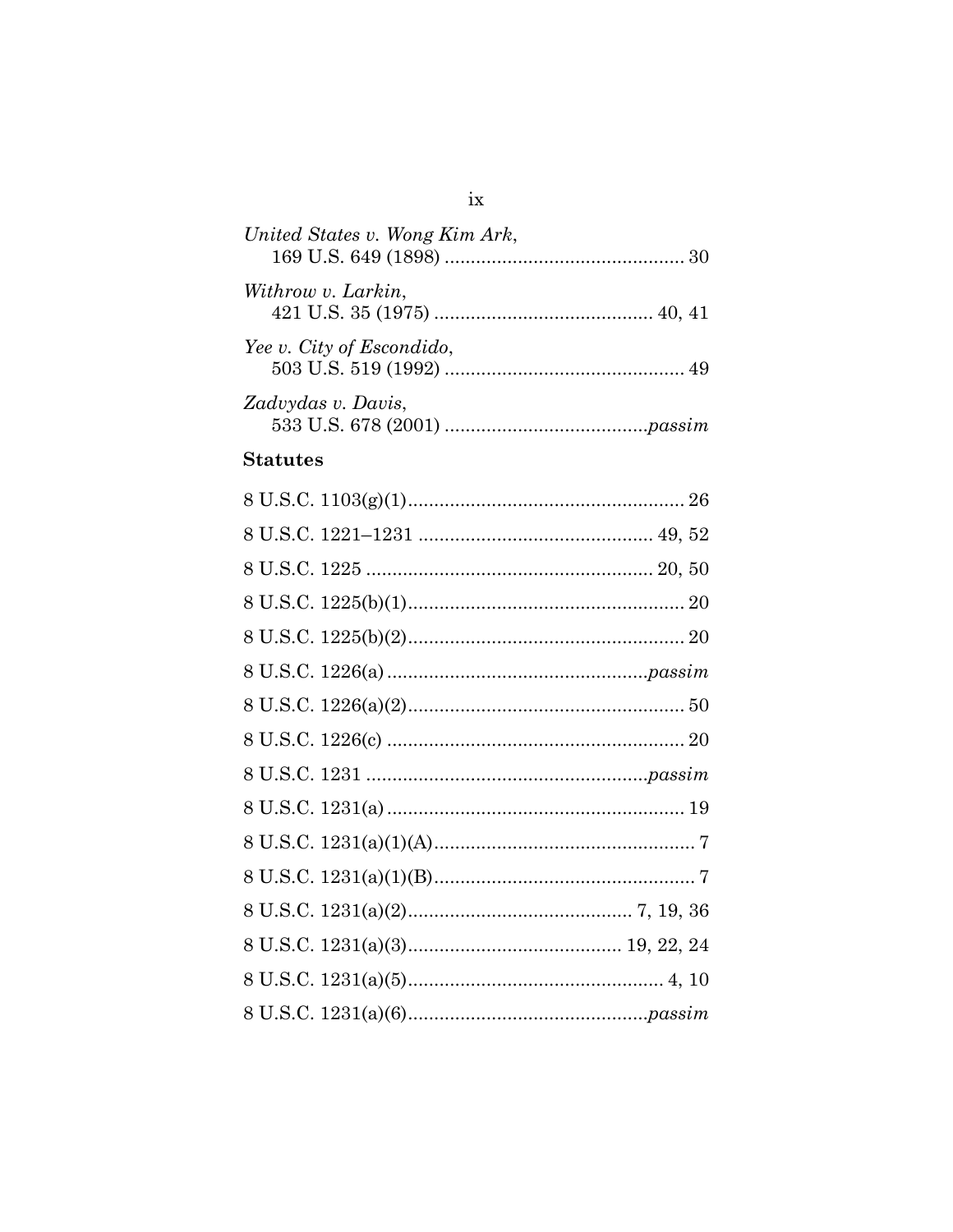| Illegal Immigration Reform and Immigration                                                           |
|------------------------------------------------------------------------------------------------------|
| Omnibus Consolidated and Emergency Supplemental<br>Appropriations Act, 1999 (1998), Pub. L. No. 105- |

# Regulations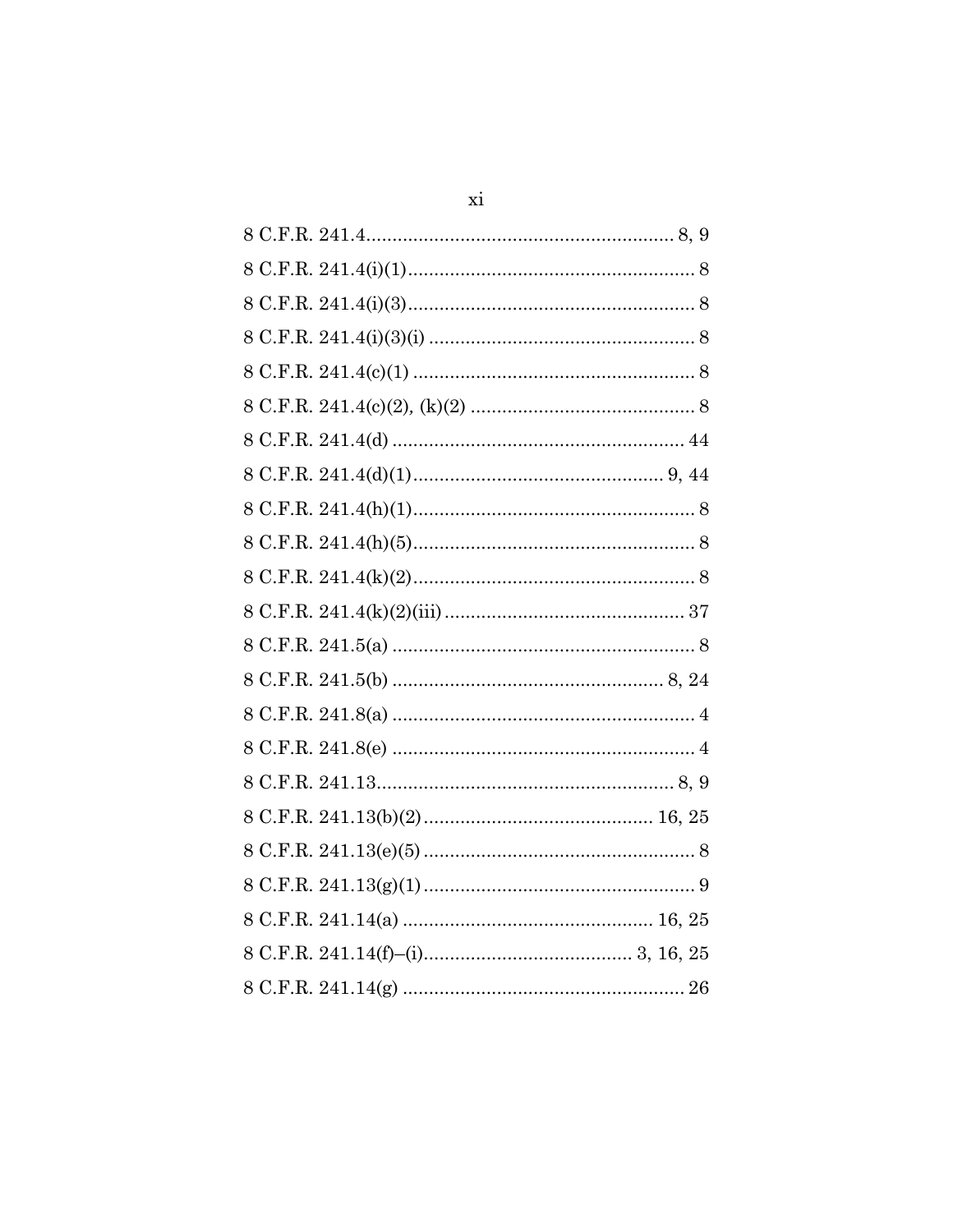## xii

# **Rules**

# **Other Authorities**

| 85 Fed. Reg. 84,194 (Dec. 23, 2020)                                                                                                    |  |  |  |  |
|----------------------------------------------------------------------------------------------------------------------------------------|--|--|--|--|
| DHS Office of Inspector General, OIG-07-28,<br>ICE's Compliance with Detention Limits for<br>Aliens with a Final Order of Removal from |  |  |  |  |
| Caleb Foote, The Coming Constitutional Crisis in<br>Bail: I, 113 U. Pa. L. Rev. 959, 966–68 (1965)  29                                 |  |  |  |  |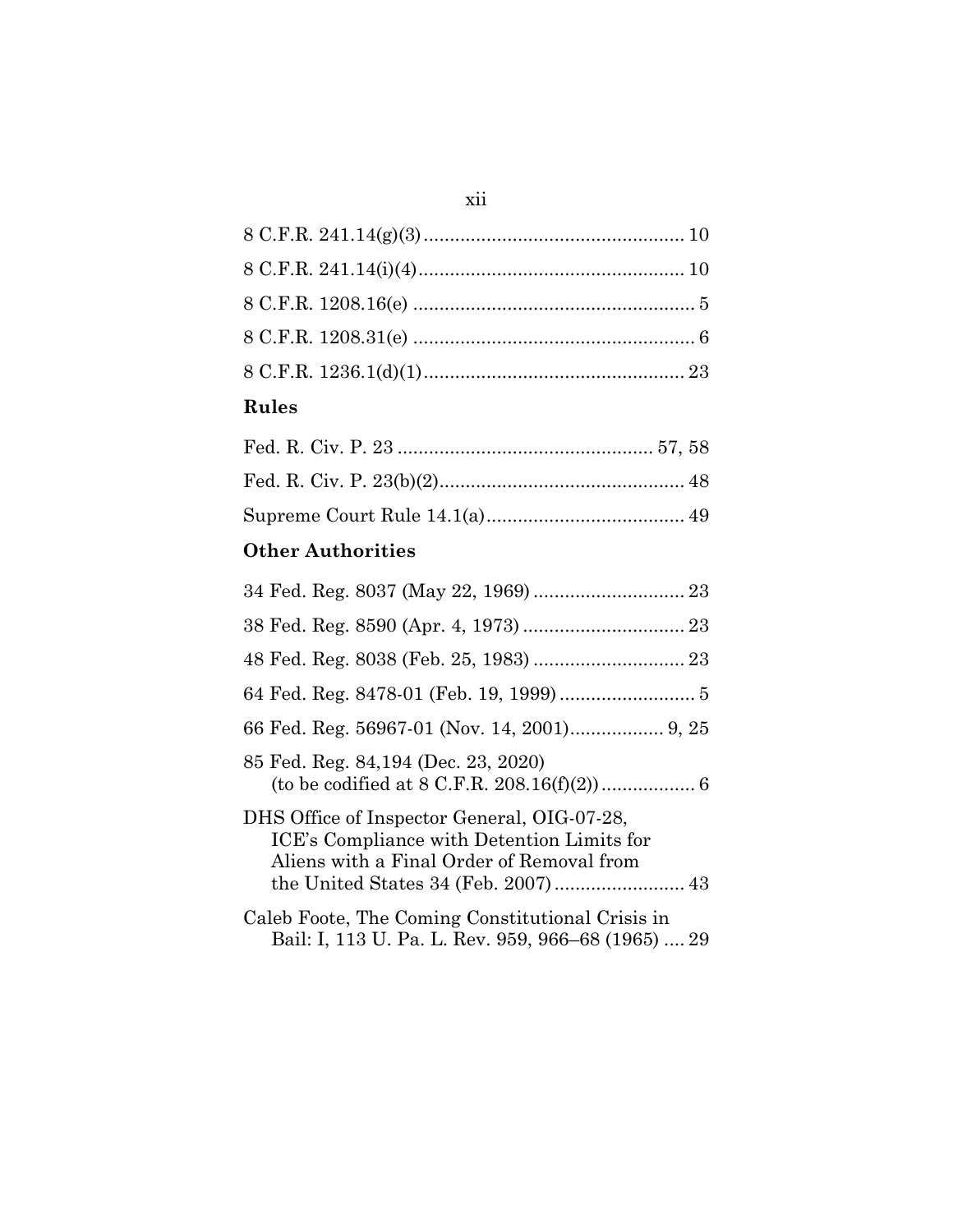# xiii

| David Hausman, ACLU Immigrants' Rights Project,<br>Fact-Sheet: Withholding-Only Cases and Detention<br>2 (Apr. 19, 2015), https://www.aclu.org/<br>sites/default/files/field_document/<br>withholding_only_fact_sheet_-_final.pdf 6, 7 |
|----------------------------------------------------------------------------------------------------------------------------------------------------------------------------------------------------------------------------------------|
| Gerald L. Neuman, Federal Courts Issues in<br>Immigration Law, 78 Tex. L. Rev. 1661,                                                                                                                                                   |
|                                                                                                                                                                                                                                        |
|                                                                                                                                                                                                                                        |
| $C_{\text{2}}$ of $1.4$ $1.4$ $1.4$ $1.4$ $1.4$ $1.4$ $1.4$ $1.4$ $1.4$ $1.4$ $1.4$ $1.4$ $1.4$ $1.4$ $1.4$ $1.4$ $1.4$ $1.4$ $1.4$ $1.4$ $1.4$ $1.4$ $1.4$ $1.4$ $1.4$ $1.4$ $1.4$ $1.4$ $1.4$ $1.4$ $1.4$ $1.4$ $1.4$ $1.4$ $1.4$    |

#### **Constitutional Provisions**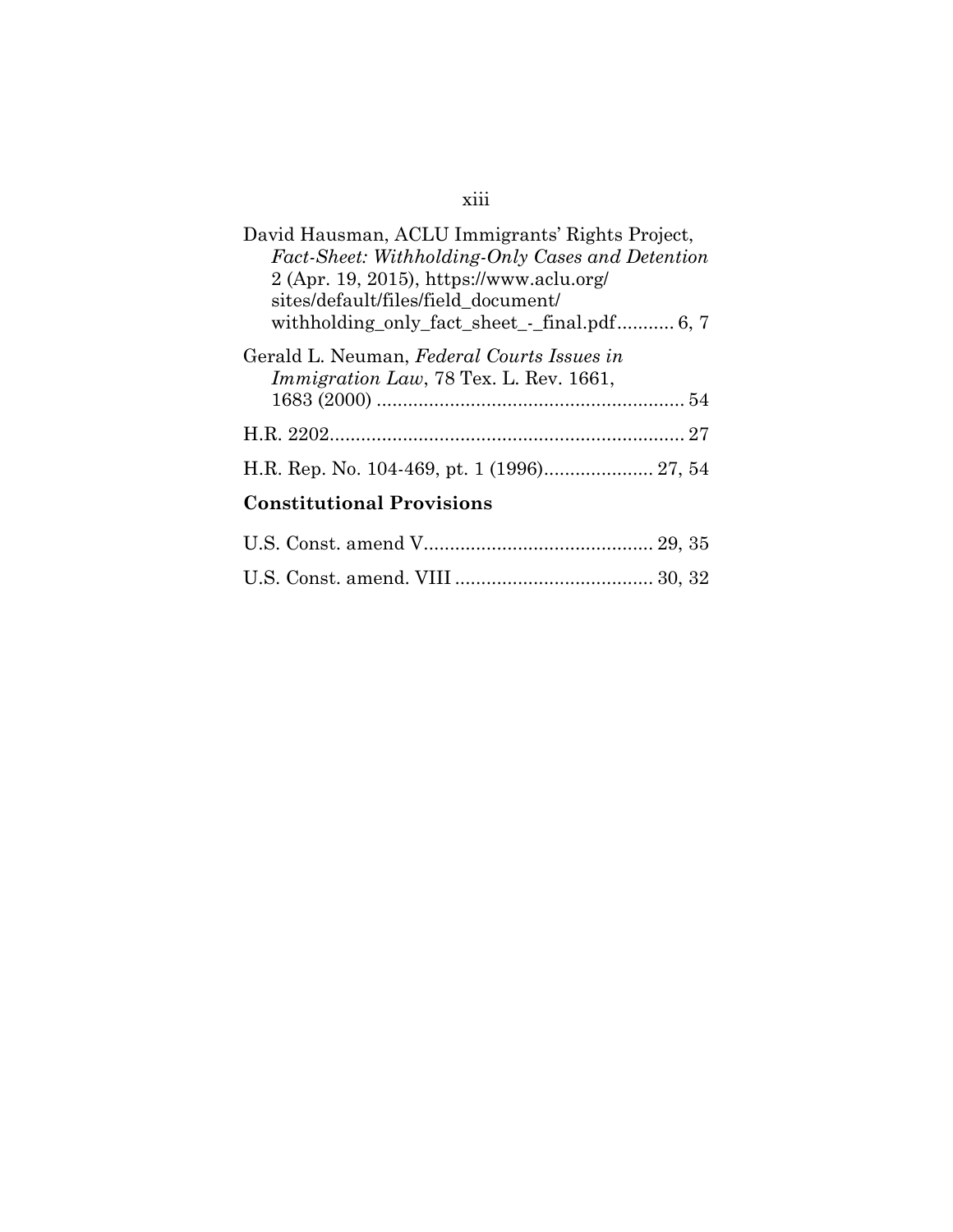#### **INTRODUCTION**

This case concerns whether immigration authorities can incarcerate noncitizens for prolonged periods without affording them any hearing on whether their confinement is necessary. Congress has *not* mandated the detention of the individuals involved here, and they are all are entitled to remain in the United States while litigating their immigration cases. Nonetheless, the government provides no hearing before a neutral decisionmaker to determine whether their confinement is actually justified. Because no neutral decisionmaker has even considered whether their detention is warranted, these individuals often languish in immigration jails for months or years for no legitimate reason.

<span id="page-15-0"></span>The statute at issue, 8 U.S.C. 1231, provides that the agency "shall detain" noncitizens with final removal orders for an initial 90-day removal period, and thereafter "may detain" or release them "subject to the terms of supervision." When detention exceeds six months, the immigration officials responsible for detaining the individual make a determination as to whether continued detention is justified. But they do not afford the jailed immigrant an adversarial hearing before a neutral decisionmaker.

The question in this case is whether the statute requires such a hearing, particularly in light of the serious constitutional questions that would arise if it

1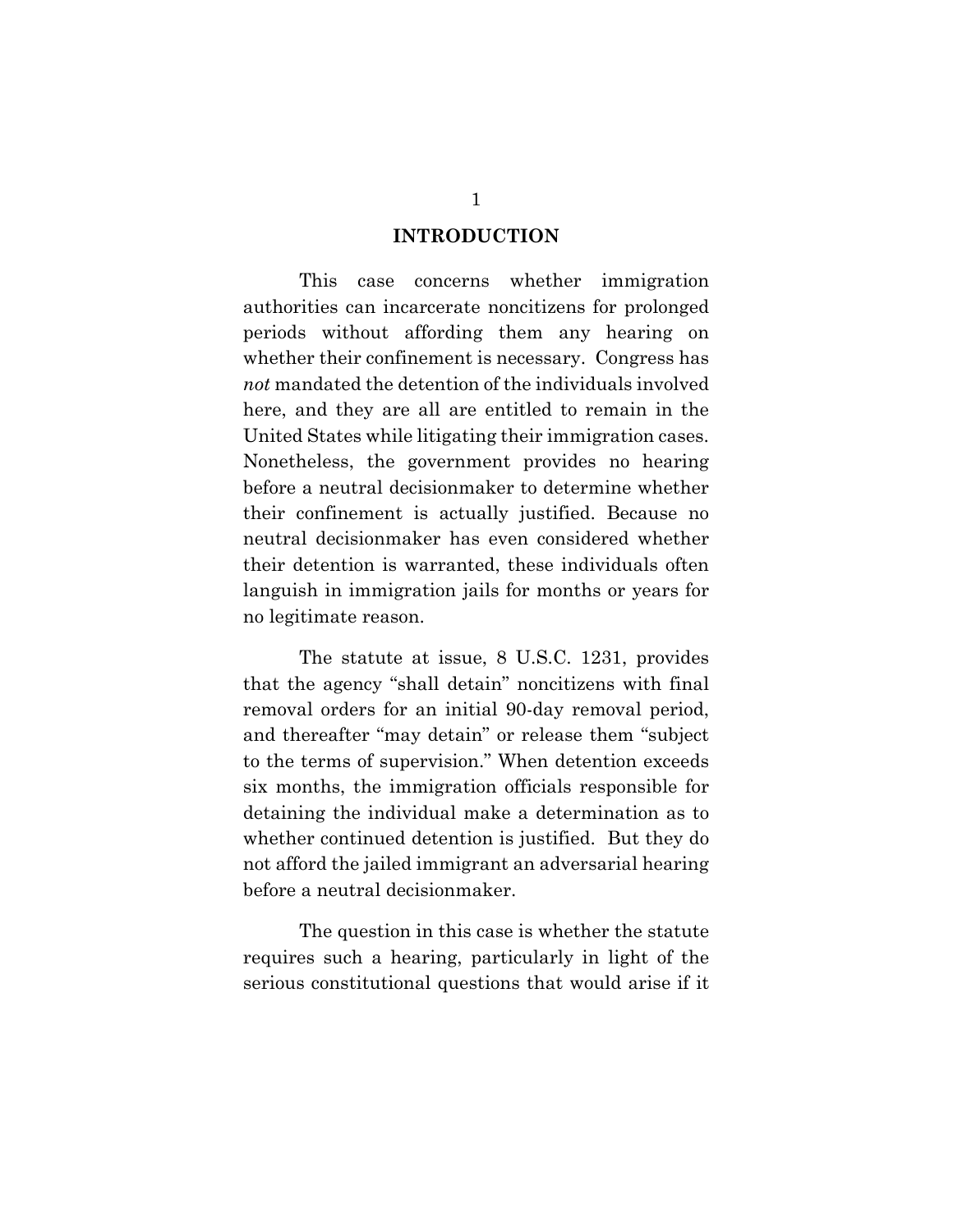were read to authorize prolonged incarceration without that minimal procedural safeguard.

<span id="page-16-3"></span><span id="page-16-2"></span>This Court has already construed Section  $1231(a)(6)$  to contain an "implicit 'reasonable time' limitation" of six months. *Zadvydas v. Davis*, 533 U.S. 678, 682, 700 (2001). However, Petitioners maintain that even if they detain Respondents beyond six months, the statute requires no hearing. In their view, it is constitutionally permissible for the detaining authority to decide to jail someone for months or years without an adversarial hearing before an independent decisionmaker. Petitioners claim they need only provide the noncitizen an opportunity to make an oral statement to a deportation officer.

<span id="page-16-0"></span>This is incorrect. Where individuals are deprived of liberty for prolonged periods, they must be afforded an adversarial hearing before a neutral decisionmaker. *See Foucha v. Louisiana*, 504 U.S. 71, 81 (1992). And "[w]hatever else neutrality and detachment might entail, it is clear that they require severance and disengagement from activities of law enforcement." *Shadwick v. City of Tampa*, 407 U.S. 345, 350 (1972).

<span id="page-16-1"></span>The court of appeals correctly held that Section  $1231(a)(6)$  is best read to require a custody hearing before an immigration judge (IJ) when detention becomes prolonged—presumptively at six months. The text and structure of the statute support reading the statute to require a custody hearing when detention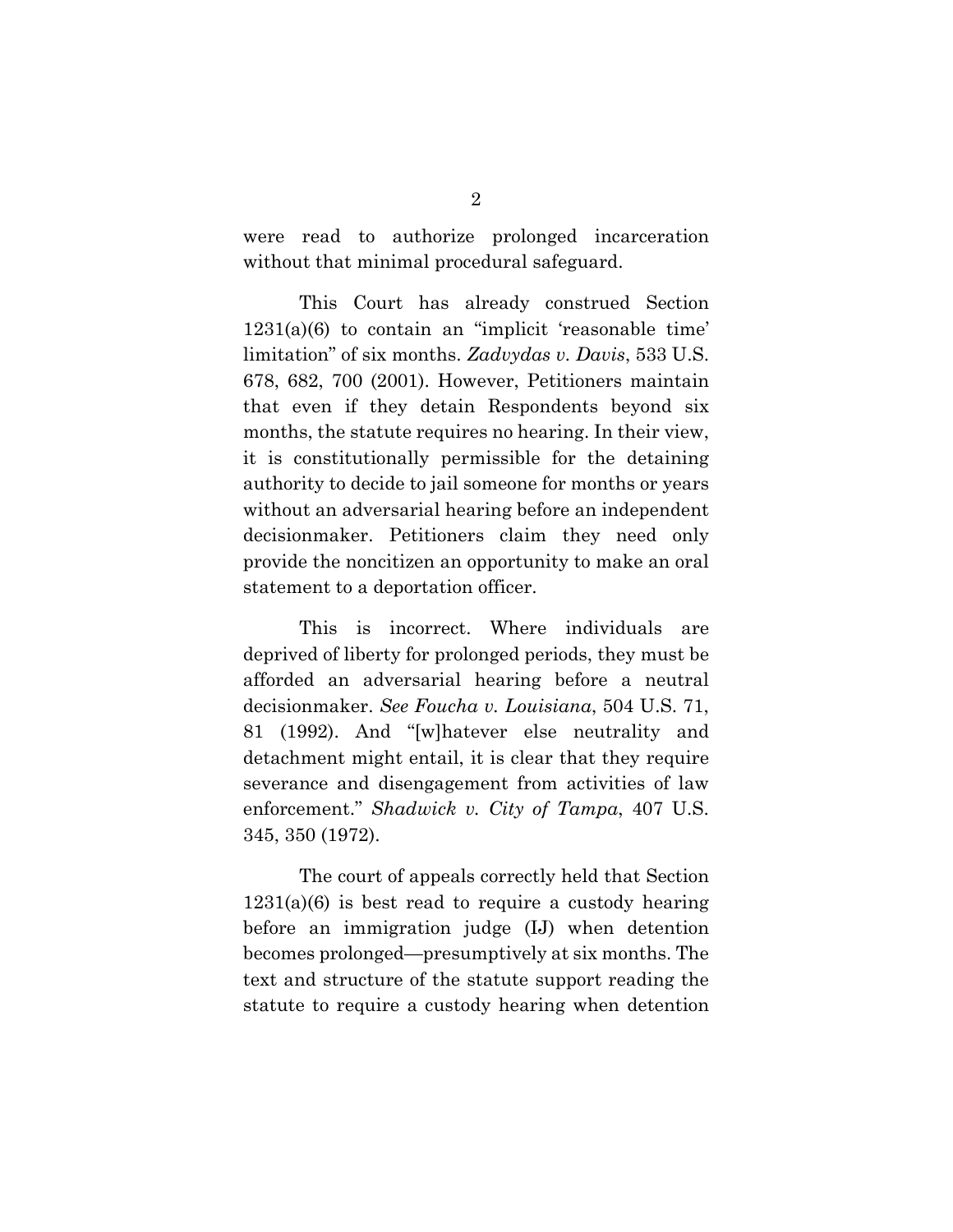<span id="page-17-1"></span>becomes prolonged. The plain language of the statute, which provides discretionary authority to detain based on traditional bond factors, contemplates that the authority will be implemented through a bond hearing. The statute's language parallels 8 U.S.C. 1226(a) in providing that the agency "may detain" or release on conditions. For more than a half century the government has interpreted that parallel language in Section 1226(a) to provide adversarial custody hearings before neutral decisionmakers. And the government reads Section 1231(a)(6)—the statute at issue here—to provide an adversarial hearing before an IJ to justify detention beyond six months for people it deems "specially dangerous." *See* 8 C.F.R. 241.14(f)– (i). That is all Respondents seek here.

<span id="page-17-3"></span><span id="page-17-0"></span>Because incarcerating individuals for prolonged periods without any hearing to determine whether confinement is necessary creates serious due process concerns, the statute must be read to require custody hearings if that reading is "fairly possible." *Crowell v. Benson*, 285 U.S. 22, 62 (1932). It is. The court of appeals therefore correctly construed Section  $1231(a)(6)$  to require a bond hearing after six months of confinement, and affirmed the district courts' injunctions on that basis.

<span id="page-17-2"></span>Finally, contrary to Petitioners' arguments, the relief granted below is fully consistent with Section 1252(f). Petitioners forfeited their Section 1252(f) argument by failing to raise and preserve the issue in the district courts and court of appeals. Regardless, by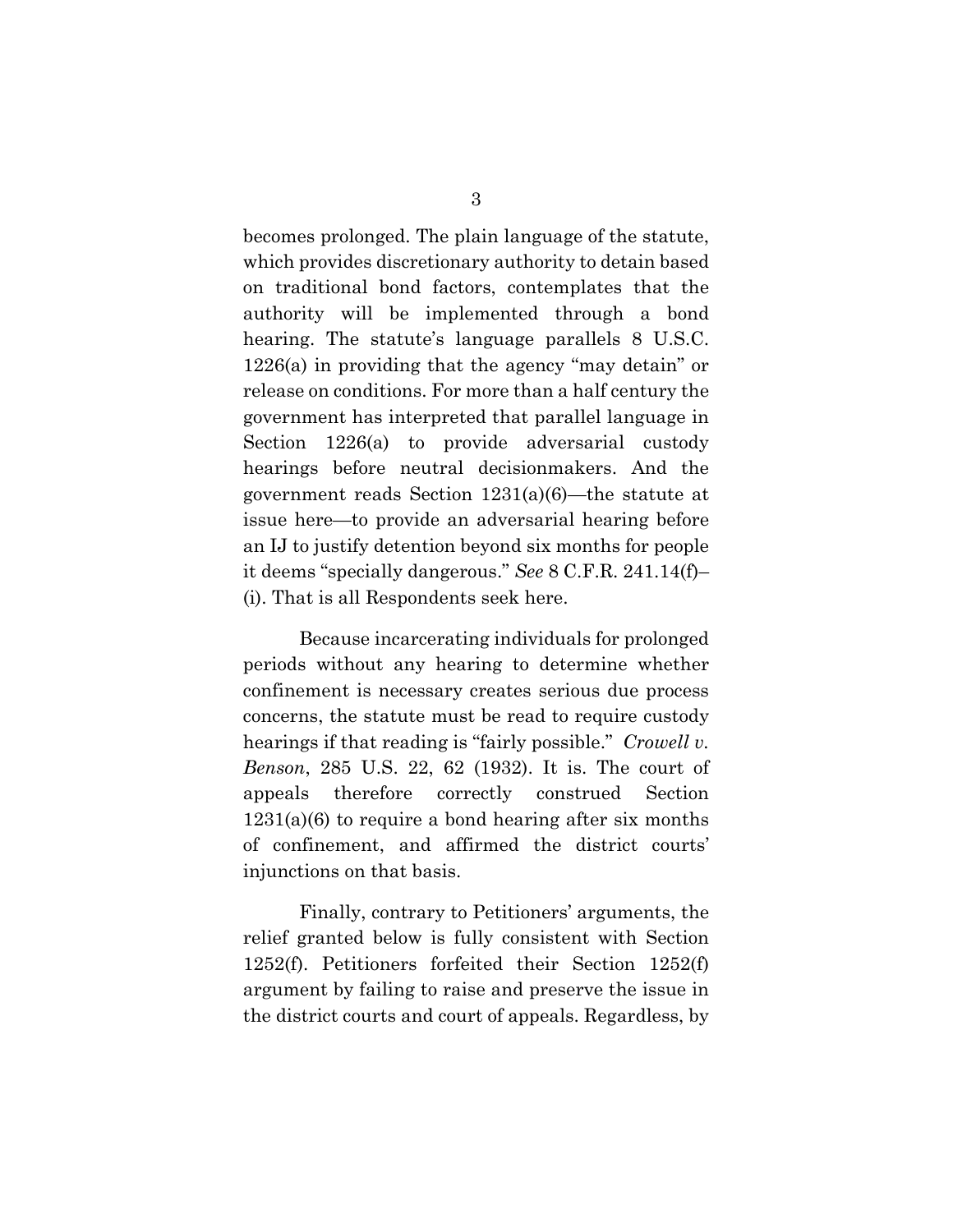<span id="page-18-1"></span>its terms, Section 1252(f) prohibits only injunctions that interfere with the "operation of" the immigration laws. Because the injunctions below simply require compliance with Section 1231(a)(6), they do not interfere with the operation of the statute, and therefore do not implicate Section 1252(f). Additionally, Section 1252(f) contains an exception for an "individual alien against whom proceedings under such part have been initiated." Because each class member is such an individual, Section 1252(f) does not prohibit the injunctive relief issued below.

#### **STATEMENT OF THE CASE**

#### **I. Legal Framework**

#### <span id="page-18-0"></span>**A. Withholding-only proceedings**

When a noncitizen who has previously been removed reenters the U.S. without authorization, the prior removal order may be "reinstated from its original date," and the individual is barred from seeking "any relief" from removal. 8 U.S.C. 1231(a)(5). In most cases, the reinstatement process results in summary removal without any opportunity to appear before an IJ. 8 C.F.R. 241.8(a).

<span id="page-18-3"></span><span id="page-18-2"></span>Department of Homeland Security (DHS) regulations, however, provide an exception to summary removal for individuals DHS finds to have a reasonable fear of being persecuted or tortured in the country of removal. *Id*. 241.8(e). That exception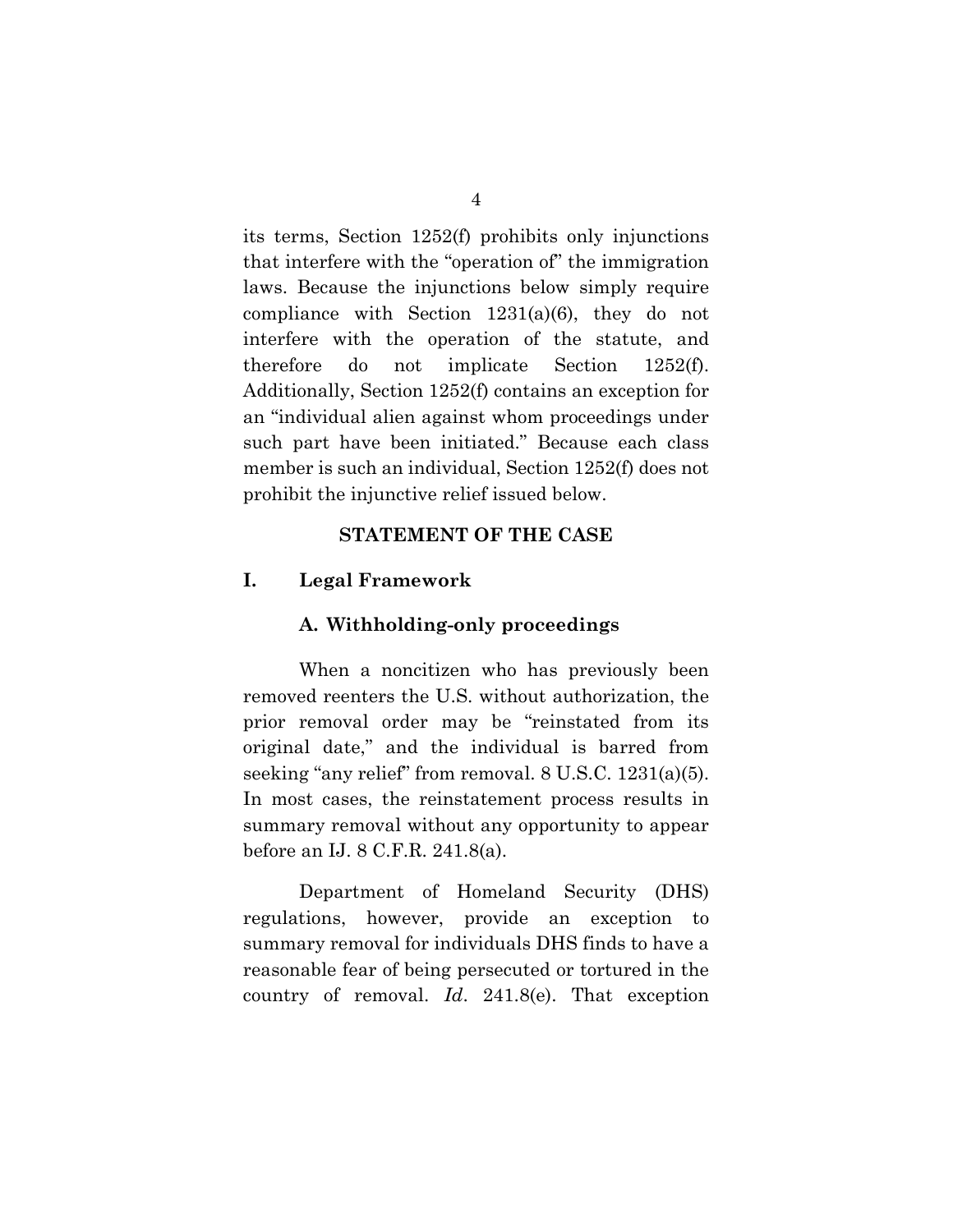<span id="page-19-6"></span><span id="page-19-3"></span><span id="page-19-1"></span>implements the government's nonrefoulement obligations under the Convention Against Torture (CAT) and the 1951 Refugee Convention. *See* 8 U.S.C. 1231(b)(3); Regulations Concerning the Convention Against Torture, 64 Fed. Reg. 8478-01 (Feb. 19, 1999); Omnibus Consolidated and Emergency Supplemental Appropriations Act, 1999 (1998), Pub. L. No. 105-277, § 2242, 112 Stat 2681, 2681–823 (directing Attorney General to issue regulations to comply with CAT). When a DHS asylum officer determines that such an individual "has a reasonable fear of persecution or torture," she is entitled to "full consideration" by an IJ of her application for withholding of removal and protection under CAT. 8 C.F.R. 208.31(e); *see also id.* 1208.16(e). These proceedings are called "withholding-only" proceedings because the only questions the IJ decides are whether withholding or CAT relief is available.

<span id="page-19-5"></span><span id="page-19-4"></span><span id="page-19-2"></span><span id="page-19-0"></span>Withholding is granted to individuals whose "life or freedom would be threatened . . . because of the alien's race, religion, nationality, membership in a particular social group, or political opinion." 8 U.S.C.  $1231(b)(3)(A)$ . CAT protection is afforded where "it is more likely than not that he or she would be tortured if removed to the proposed country of removal." 8  $C.F.R.$  208.16(c)(2). Both forms of relief are mandatory: "the Attorney General has no discretion to deny relief to a noncitizen who establishes his eligibility." *Moncrieffe v. Holder*, 569 U.S. 184, 187 n.1 (2013).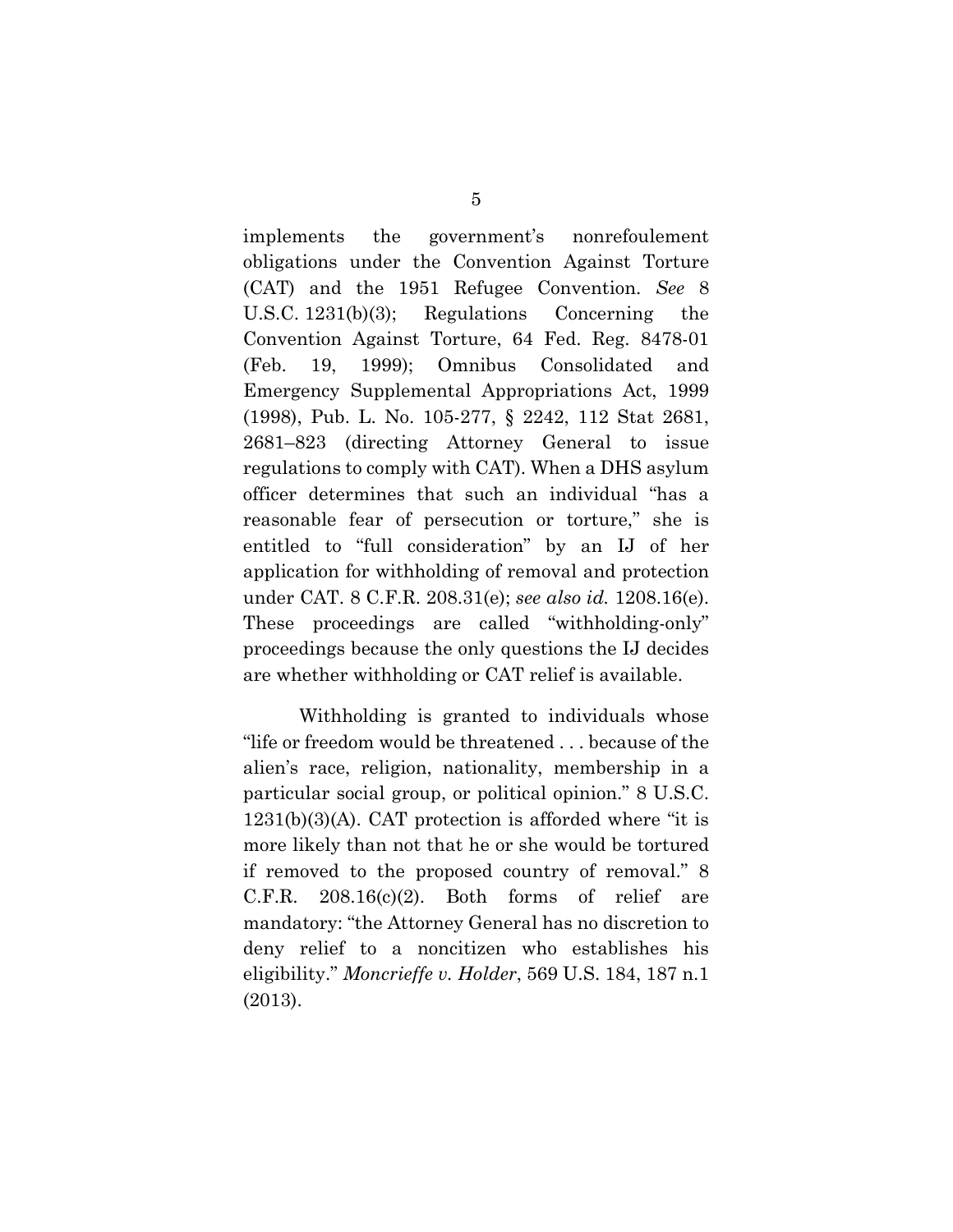<span id="page-20-4"></span><span id="page-20-3"></span><span id="page-20-2"></span>Following an IJ's decision in a withholding-only proceeding, either party may appeal to the Board of Immigration Appeals (BIA). *See* 8 C.F.R. 1208.31(e). A noncitizen may also seek review of an adverse BIA decision before the court of appeals. *See* 8 U.S.C. 1252(a)(1). Individuals have a right to remain in the U.S. while the administrative proceedings are pending.[1](#page-20-7) And if they seek judicial review of a denial, and the court of appeals stays their removal, they are also legally entitled to remain until the court resolves the appeal. *Nken v. Holder*, 556 U.S. 418, 425–27 (2009). This legal process often lasts much longer than six months, and may take years. *See infra* Part II (detailing named plaintiffs' prolonged confinement); *Johnson v. Guzman Chavez*, 141 S. Ct. 2271, 2295 (2021) (Breyer, J., dissenting) ("Th[e] procedure often takes over a year, with some proceedings lasting well over two years."); *see also* David Hausman, ACLU Immigrants' Rights Project, *Fact-Sheet: Withholding-Only Cases and Detention* 2 (Apr. 19, 2015), https://www.aclu.org/sites/default/files/field\_document/ withholding\_only\_fact\_sheet\_-\_final.pdf (average duration of 447 days for 84 cases in which the BIA

<span id="page-20-7"></span><span id="page-20-6"></span><span id="page-20-5"></span><span id="page-20-1"></span><span id="page-20-0"></span><sup>1</sup> DHS may seek to remove a noncitizen to a third country but only where the person is first "notified of the identity of the prospective third country of removal and provided an opportunity to" apply for relief from removal to that country. *See* DHS, Security Bars and Processing, 85 Fed. Reg. 84,194 (Dec. 23, 2020) (to be codified at 8 C.F.R. 208.16(f)(2)); *see also Kossov v. INS*, 132 F.3d 405, 408- 09 (7th Cir. 1998).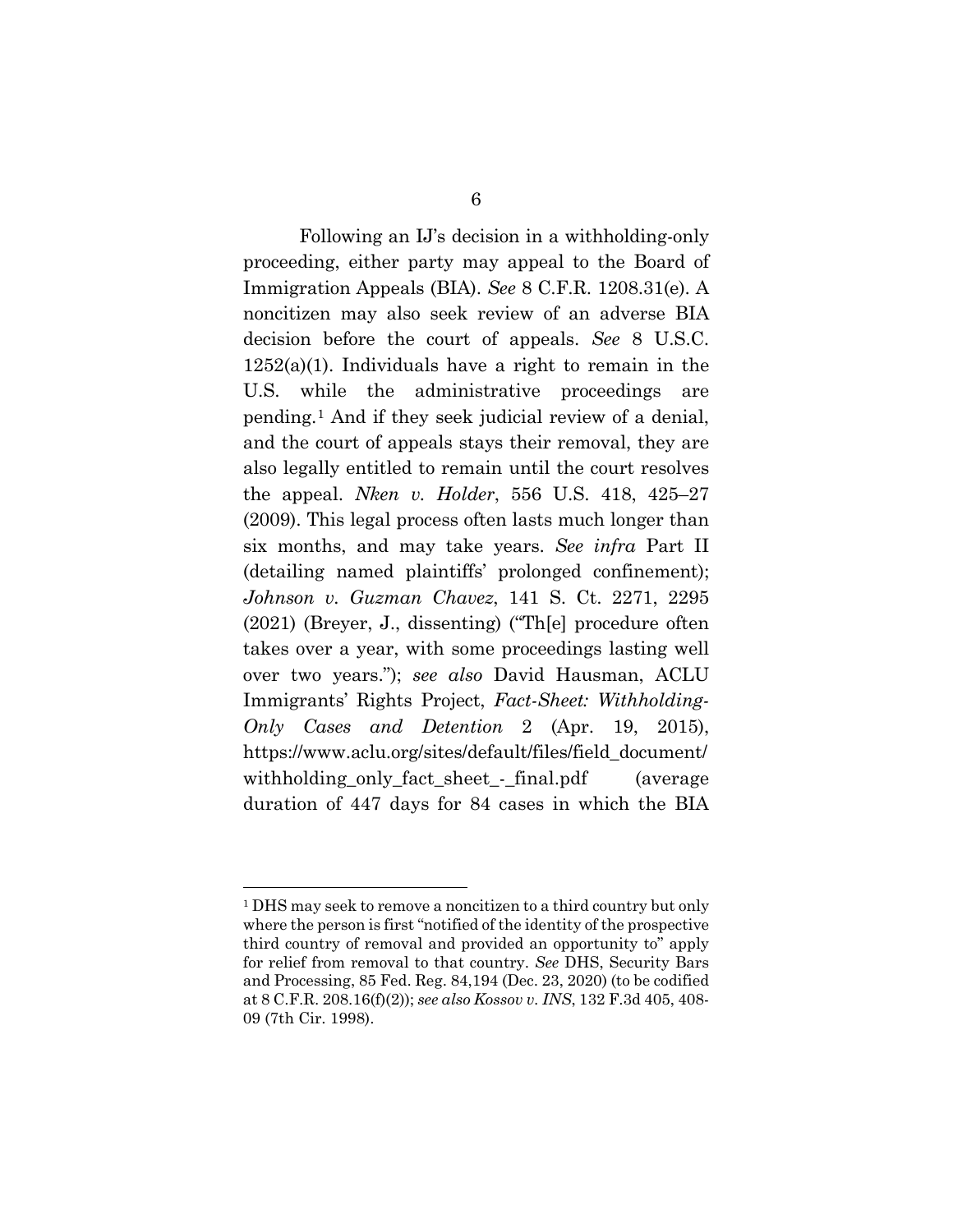remanded a withholding-only claim to the immigration judge).

#### **B. Statutory scheme under Section 1231**

Section 1231 governs the detention and removal of noncitizens who have administratively final removal orders. The statute provides that DHS "shall remove" such individuals during a 90-day "removal period," during which DHS "shall detain" the noncitizen. 8 U.S.C. 1231(a)(1)(A)–(B), (a)(2).

<span id="page-21-1"></span><span id="page-21-0"></span>"If the alien does not leave or is not removed within the removal period, the alien . . . shall be subject to supervision"—that is, released under conditions. *Id.* 1231(a)(3). But where the individual is deportable or inadmissible on certain grounds, or "has been determined . . . to be a risk to the community or unlikely to comply with the order of removal," the individual "*may be* detained beyond the [90-day] removal period." *Id.* 1231(a)(6) (emphasis added).

In *Zadvydas*, this Court found Section  $1231(a)(6)$  "ambiguous" as to the length of postremoval-period detention it authorizes. 533 U.S. at 697. Applying the constitutional avoidance canon, the Court construed the statute to contain an "implicit 'reasonable time' limitation" of six months. *Id*. at 682, 700–01. The Court concluded that the statute does not permit continued incarceration after six months "if removal is not reasonably foreseeable." *Id.* at 699. And even "if removal is reasonably foreseeable," the Court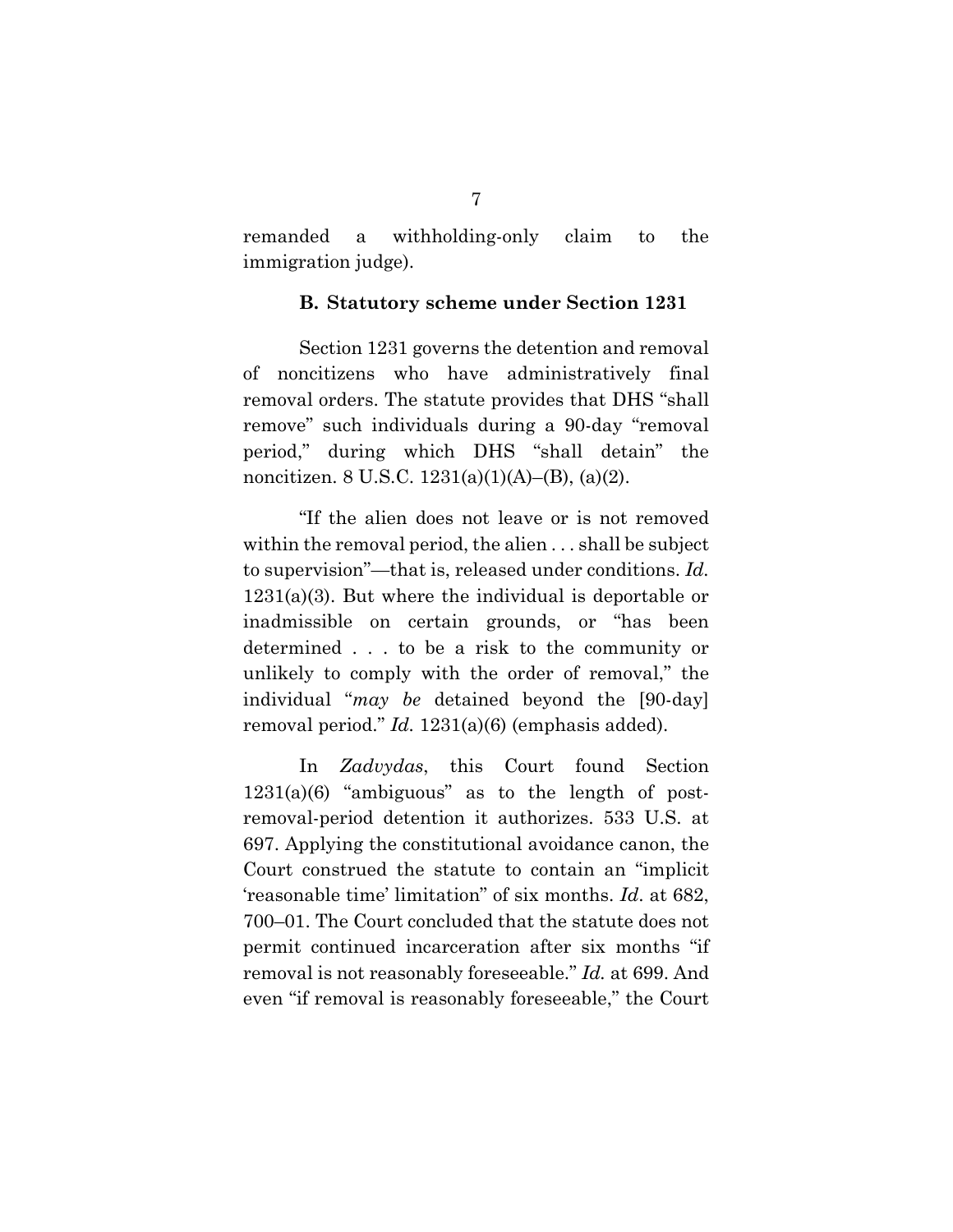held, detention is permitted only if there is a sufficient "risk of the alien's committing further crimes." *Id.* at 700.

#### <span id="page-22-3"></span>**C. Regulations under Section 1231**

The regulations implementing Section 1231 provide only limited review of noncitizens' continued incarceration beyond the removal period. At the end of the 90-day removal period, a local Immigration and Customs Enforcement (ICE) deportation officer conducts an initial "records review" to determine whether detention should continue. 8 C.F.R.  $241.4(c)(1)$ , (h)(1), (h)(5). The detaining authority, DHS, conducts additional reviews at 180 days of postfinal-order detention and again one year thereafter. *Id.* 241.4(c)(2)*,* (k)(2). Noncitizens who are released may be subject to conditions of supervision, including bond. *Id.* 241.5(a)–(b).

<span id="page-22-5"></span><span id="page-22-4"></span>The administrative reviews conducted by DHS lack safeguards generally deemed essential to due process. They provide:

<span id="page-22-2"></span>• No in-person, adversarial hearing<sup>[2](#page-22-7)</sup>;

<span id="page-22-7"></span><span id="page-22-6"></span><span id="page-22-1"></span><span id="page-22-0"></span><sup>2</sup> Section 241.4 specifies that, if a noncitizen is not granted release at six months after an initial records review, Headquarters may designate two local ICE agents to conduct a personal interview of the noncitizen. *Id*. 241.4(i)(1), (3). "The scheduling of such interviews" is "at the discretion of the HQPDU Director." *Id.*   $241.4(i)(3)(i)$ . Under Section 241.13, there is no right to an interview; the regulations provide only that "HQPDU *may* grant the alien an interview . . . if the HQPDU determines that an interview would provide assistance in reaching a decision." *Id.*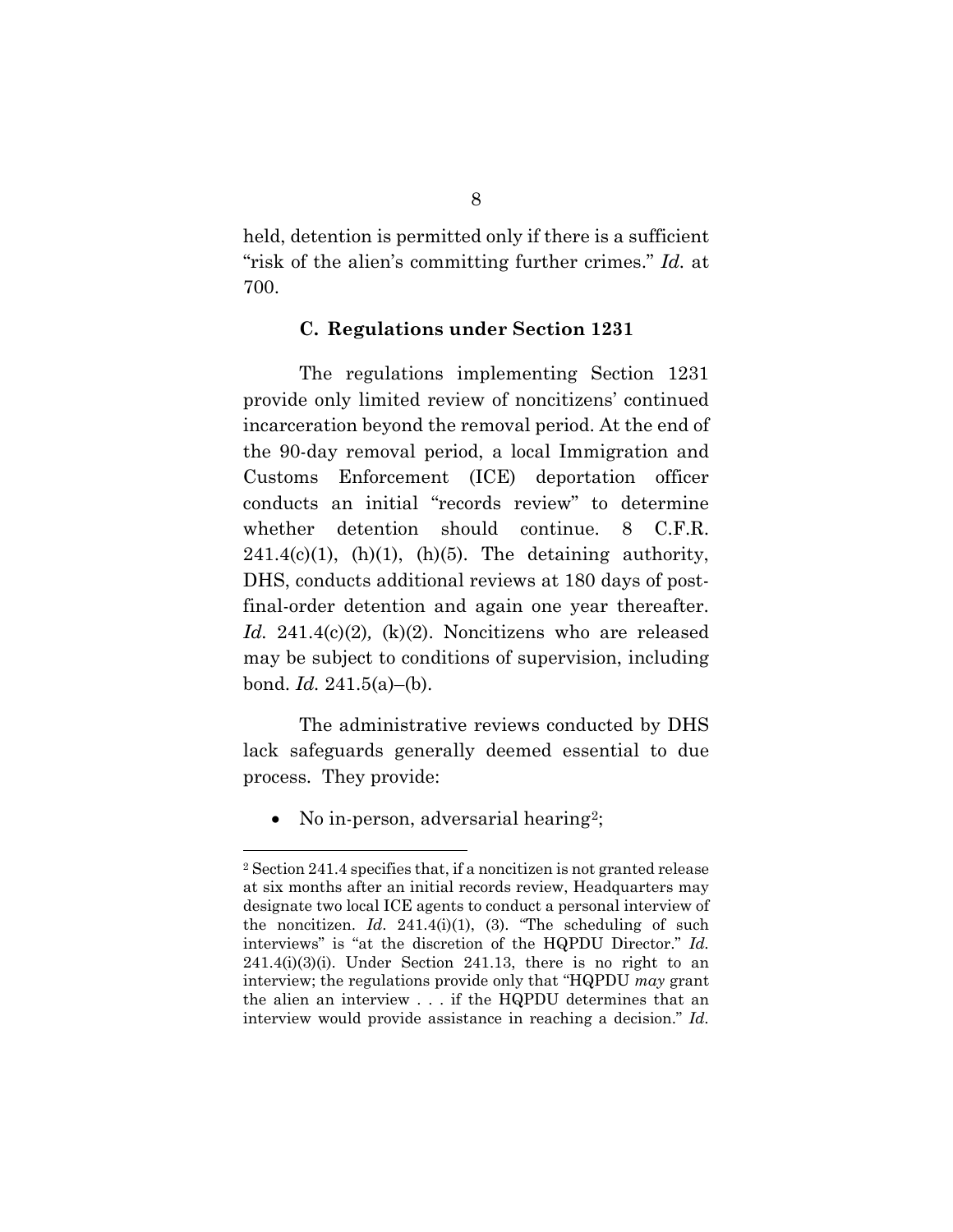- No neutral decision maker;
- No opportunity to call witnesses;
- No right to review or respond to the government's evidence of flight risk and danger[3;](#page-23-5) and
- No administrative appeal.

Even where the noncitizen establishes that her release would not pose a danger to the community or a significant flight risk, the regulations provide that the agency "may release" her or "may also . . . continue [her] custody." 8 C.F.R. 241.4(d)(1).

<span id="page-23-4"></span><span id="page-23-1"></span>In 2001, the government modified its regulations to implement *Zadvydas*. *See* Continued Detention of Aliens Subject to Final Orders of Removal, 66 Fed. Reg. 56967-01, 56968 (Nov. 14, 2001). The centerpiece of the regulatory revision was 8 C.F.R. 241.13, which provides for the *release* of noncitizens whose removal is not likely to occur in "the reasonably foreseeable future," absent special circumstances. 8 C.F.R. 241.13(g)(1).

<span id="page-23-3"></span>The regulations provide a separate process for those whose removal is currently unlikely but are designated as "specially dangerous." *Id.* 241.14(f).

<sup>241.13(</sup>e)(5) (emphasis added). ICE routinely skips these "interviews." *See infra* Part I.C.3.

<span id="page-23-5"></span><span id="page-23-2"></span><span id="page-23-0"></span><sup>3</sup> In contrast to custody determinations made under 8 C.F.R. 241.13 (where "there is no significant likelihood of removal in the reasonably foreseeable future"), custody determinations made pursuant to 8 C.F.R. 241.4 do not provide the right to review or respond to the government's evidence.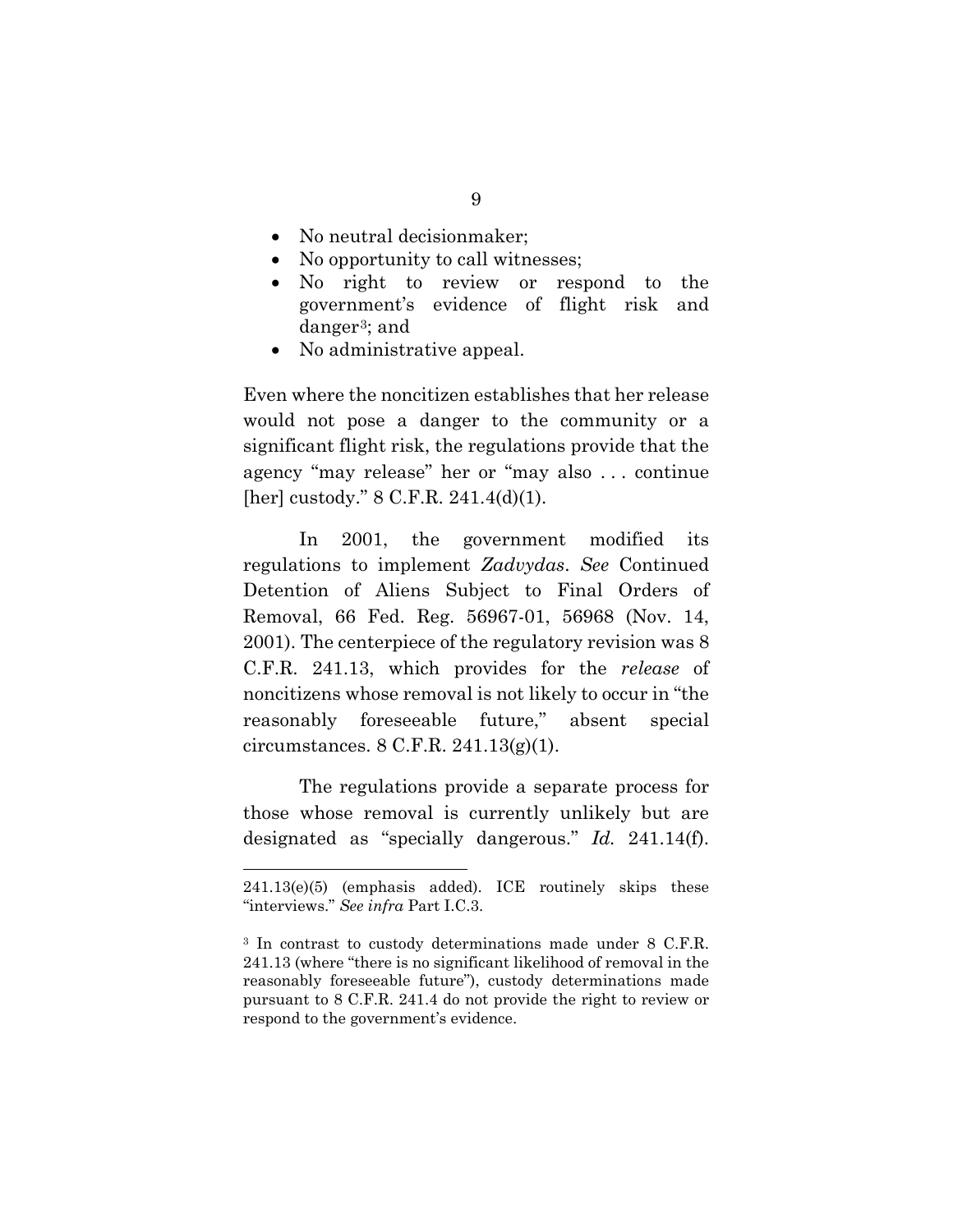<span id="page-24-2"></span>That system provides for IJ custody hearings after six months of detention, and requires DHS to prove by clear and convincing evidence that the noncitizen should remain confined beyond that period. *Id*.  $214.13(b)(2)$ ,  $241.14(a)$ , (g), (i)(1). The review procedure for "specially dangerous" individuals also affords the noncitizen the right to examine and present evidence and the right to appeal an adverse decision to the BIA. *Id*. 241.14(g)(3), (i)(4).

#### <span id="page-24-3"></span>**II. Factual Background**

This case concerns two consolidated class actions, *Aleman Gonzalez* and *Flores Tejada*. In each, the named plaintiffs filed a complaint and habeas petition on behalf of themselves and similarly situated individuals.

<span id="page-24-1"></span><span id="page-24-0"></span>The named plaintiffs all allege that they returned to the U.S. after being removed because they faced persecution or torture in their home countries. For example, after plaintiff Martinez was removed to Mexico, police officers kidnapped, beat, sodomized, and psychologically tortured him. Am. Compl. ¶ 60, *Martinez Baños v. Asher*, No. 16-cv-01454-JLR-BAT (W.D. Wash. Jan. 31, 2017), ECF No. 38. Plaintiff Gutierrez endured torture in Mexico due to his sexual orientation. Compl. ¶ 46, *Aleman v. Sessions*, No. 18 cv-01869-JSC (N.D. Cal. Mar. 27, 2018), ECF No. 1. Because they had reentered the U.S. without authorization, DHS reinstated their removal orders pursuant to Section 1231(a)(5). However, an asylum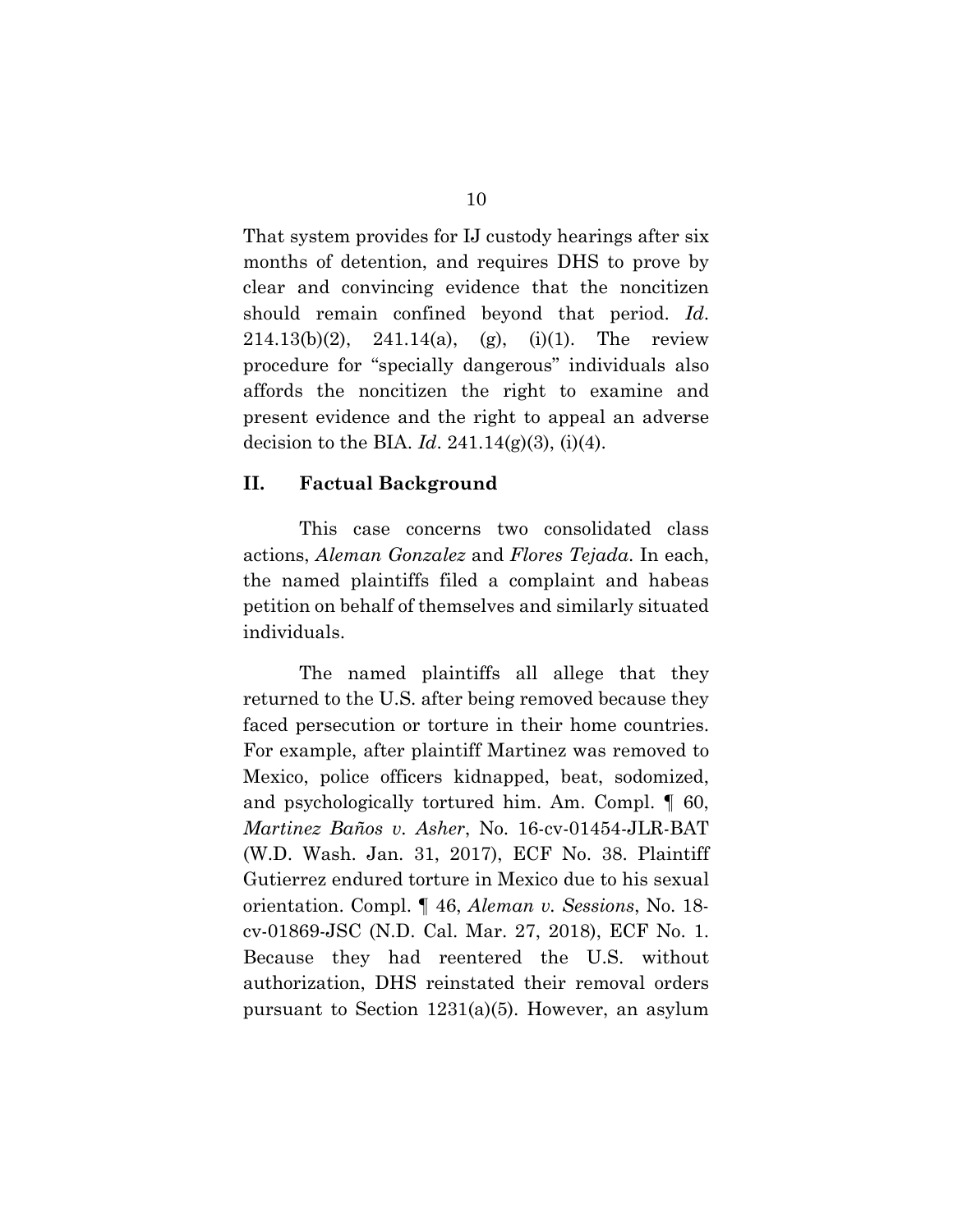officer determined that each had a "reasonable fear" of persecution or torture and transferred their cases to the immigration court for withholding-only proceedings. *See* 8 C.F.R. 208.31(e).

<span id="page-25-1"></span>There is no requirement that class members be detained beyond an initial 90-day removal period. DHS nonetheless incarcerated plaintiffs for prolonged periods without ever affording them a hearing before an independent decisionmaker to determine whether there was any basis to continue their confinement. As a result, all plaintiffs have been jailed more than six months, and some for years. Mr. Flores was in custody for 407 days when he sued. Am. Compl. ¶ 14, *Martinez Baños v. Asher*, No. 16-cv-01454-JLR-BAT (W.D. Wash. Jan. 31, 2017), ECF No. 38. Mr. Aleman and Mr. Gutierrez were confined for over 200 days and 180 days, respectively, when they filed suit. Compl. ¶¶ 11– 12, *Aleman v. Sessions*, No. 18-cv-01869-JSC (N.D. Cal. Mar. 27, 2018), ECF No. 1.

#### **III. Procedural History**

#### <span id="page-25-0"></span>**A.** *Flores Tejada*

The *Flores* case commenced in September 2016, when Mr. Martinez filed a class action in the Western District of Washington challenging the legality of his prolonged confinement pending withholding-only proceedings. Pet. App. 137a. In an amended complaint, Mr. Flores and Mr. Ventura joined as named plaintiffs. Pet. App. 138a. Respondents argued that if Section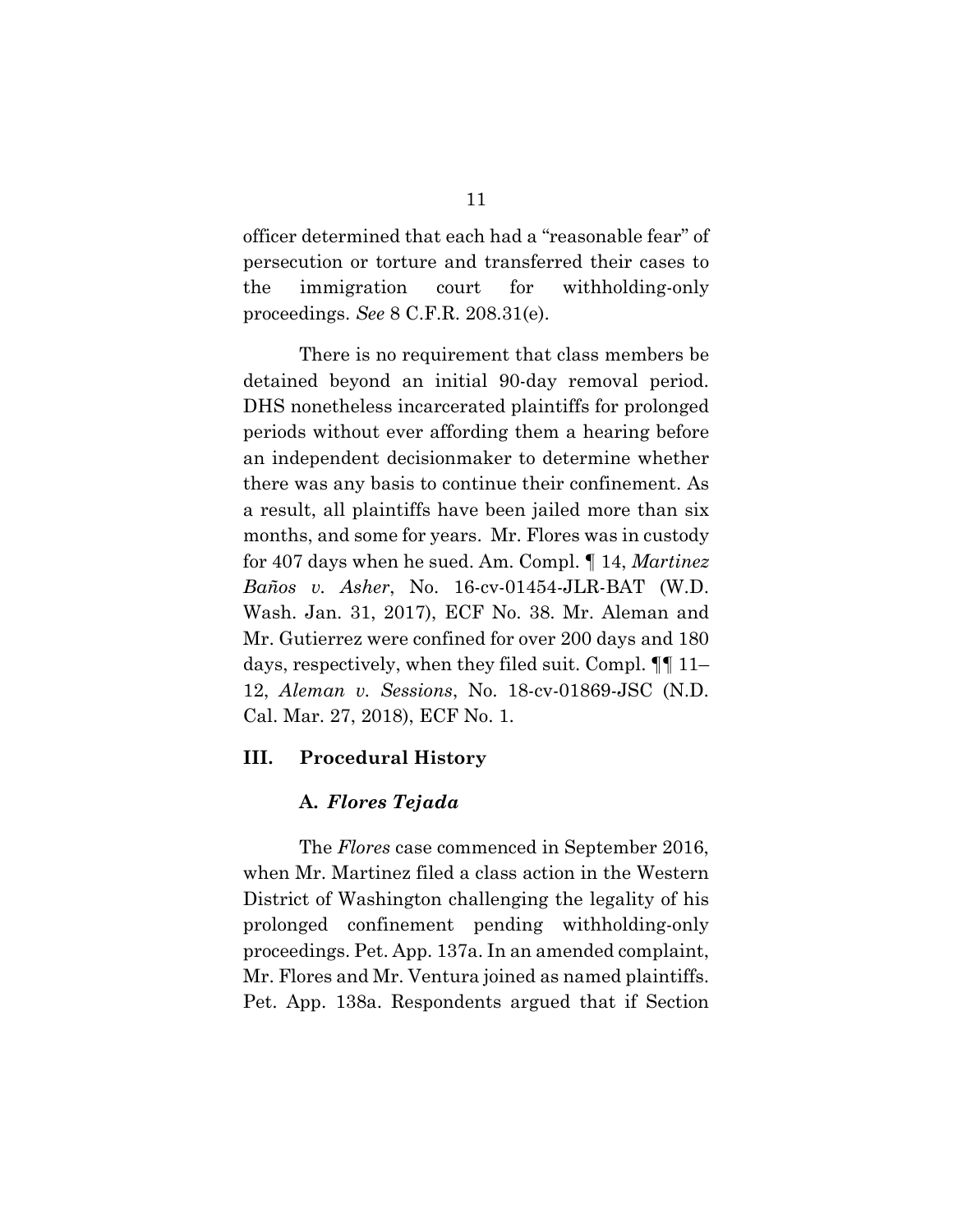1231(a)(6) governed their detention, they were entitled by statute and the Due Process Clause to a bond hearing once their detention became prolonged. Pet. App. 137a. The district court certified a class of all individuals in the Western District of Washington in withholding-only proceedings and detained for six months or longer without a bond hearing.[4](#page-26-2) Pet. App. 149a.

<span id="page-26-1"></span><span id="page-26-0"></span>The court granted summary judgment for Respondents on their statutory claim that Section 1231(a)(6) required an IJ bond hearing for detention beyond six months. Pet. App. 122a–123a, 127a. The district court held that *Diouf v. Napolitano*, 634 F.3d 1081 (9th Cir. 2011), established Respondents' entitlement to such custody hearings and that this Court's decision in *Jennings v. Rodriguez*, 138 S. Ct. 830 (2018), did not abrogate *Diouf*, as *Rodriguez* "expressly distinguished  $\S$  1231(a)(6)" from the statutes it interpreted. Pet. App. 108a (citing *Rodriguez*, 138 S. Ct. at 843–44). The court issued a permanent injunction requiring the government to provide periodic IJ hearings every six months. Pet. App. 123a. It did not reach Respondents' constitutional claims. *Id.*

The Ninth Circuit agreed that the class members were entitled by statute to a bond hearing after six months of detention. Pet. App. 100a–101a.

<span id="page-26-2"></span><sup>4</sup> The court dismissed Mr. Martinez's and Mr. Ventura's claims as moot. Pet. App. 138a, 146a.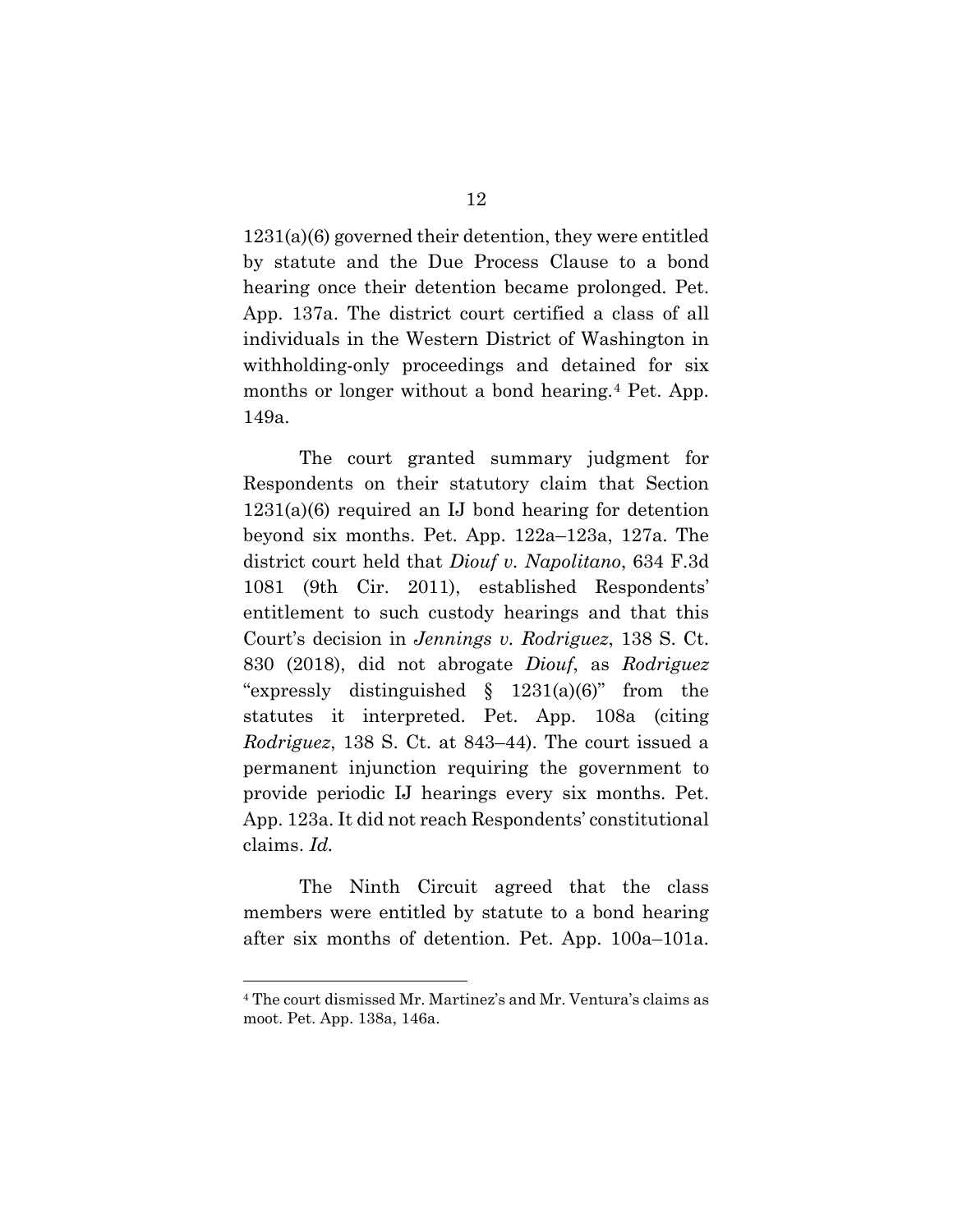However, it reversed the district court's conclusion that the statute required periodic bond hearings every six months thereafter. Pet. App. 101a–104a.

At no point in district court proceedings or on appeal did Petitioners argue that Section 1252(f)(1) precluded injunctive relief.

#### <span id="page-27-1"></span>**B.** *Aleman Gonzalez*

In March 2018, Mr. Aleman and Mr. Gutierrez filed a class action in the Northern District of California challenging their prolonged confinement without a bond hearing in violation of Section 1231(a)(6) and the Due Process Clause. Pet. App. 7a– 8a. The certified class in *Aleman* consists of individuals who have been detained in the Ninth Circuit for more than six months pursuant to Section 1231(a)(6), have "live claims" before the immigration court, BIA, or the court of appeals, and have not been provided a bond hearing. Pet. App. 8a, 72a, 84a. The vast majority are in withholding-only proceedings. The remaining class members are persons who had a final order of removal entered against them but now have a motion to reopen or other challenge pending on appeal, and have obtained an administrative or judicial stay of removal by making "a strong showing that [they are] likely to succeed on the merits." *Nken*, 556 U.S. at 434 (citation omitted).

<span id="page-27-0"></span>On June 18, 2018, the district court granted class certification and issued a classwide preliminary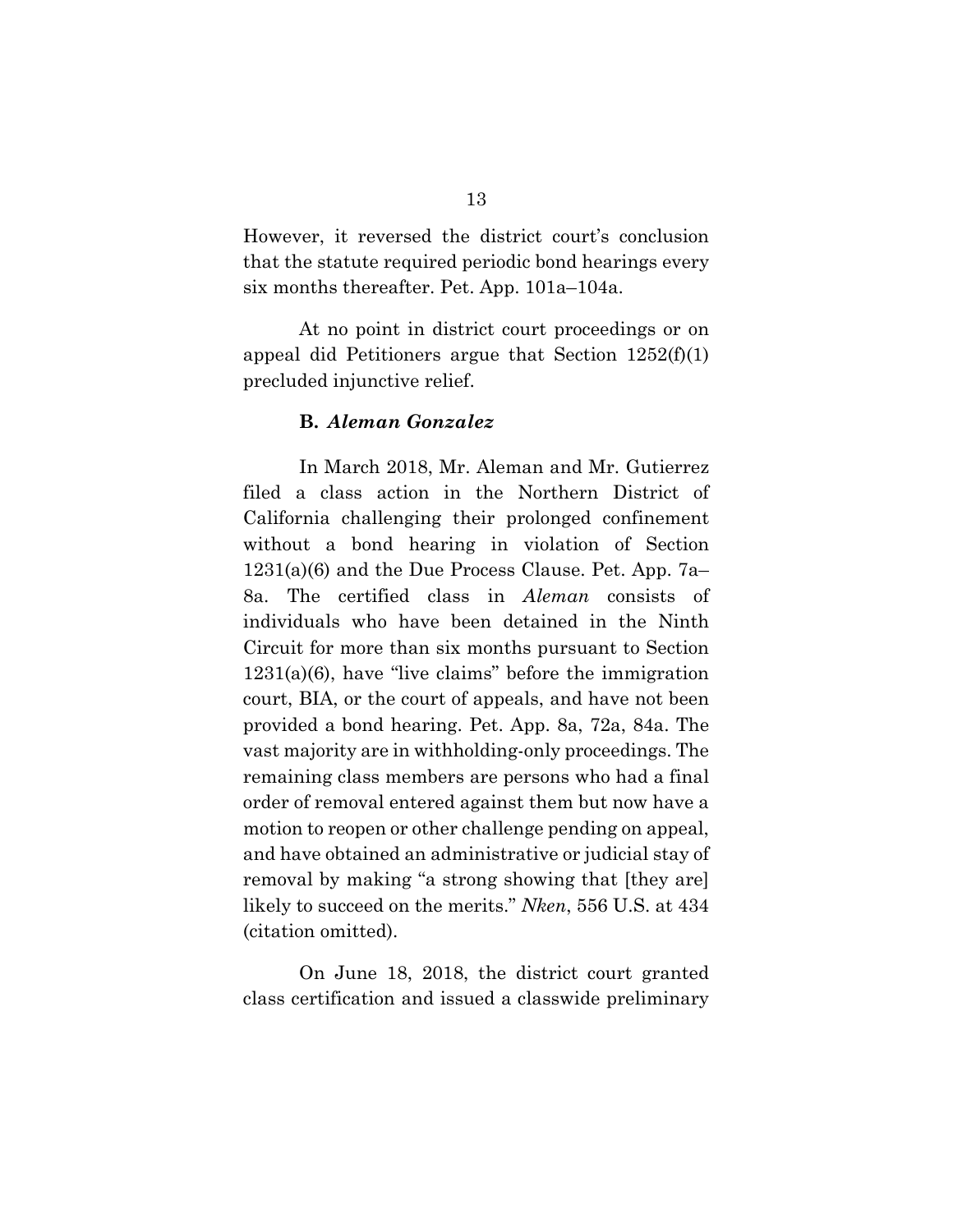injunction requiring custody hearings after six months under Section 1231(a)(6). Pet. App. 67a–68a. As in *Flores,* the court did not reach Respondents' constitutional claim. The court of appeals affirmed the classwide preliminary injunction, holding that Section 1231(a)(6) requires bond hearings for incarceration exceeding six months. Pet. App. 24a–55a.

In *Aleman*, the government argued that Section 1252(f)(1) barred classwide relief only on Respondents' *constitutional* claims, not their *statutory* claims. *See*  Resp'ts-Appellants' Op. Br. 23 n.5, *Aleman v. Barr*, No. 18-16465 (9th Cir. Mar. 1, 2019), ECF No. 14-1; Defs.' Opp'n to Pls.' Mot. For Class Cert. 20–21, *Aleman v. Sessions*, No. 18-cv-01869-JSC (N.D. Cal. May 3, 2018), ECF No. 28.

#### <span id="page-28-1"></span><span id="page-28-0"></span>**SUMMARY OF ARGUMENT**

The court of appeals properly determined that Section 1231(a)(6) requires a custody hearing before an IJ when a noncitizen remains confined for more than six months. The parties' dispute is narrow. Section 1231(a)(6) provides that the government "may detain" or release class members on terms of supervision. Both sides agree the statute must be construed to provide some process for a custody determination at six months. They also agree that due process requires the custody determination be made by a neutral decisionmaker. They disagree only about who must provide that determination, and whether it requires a hearing.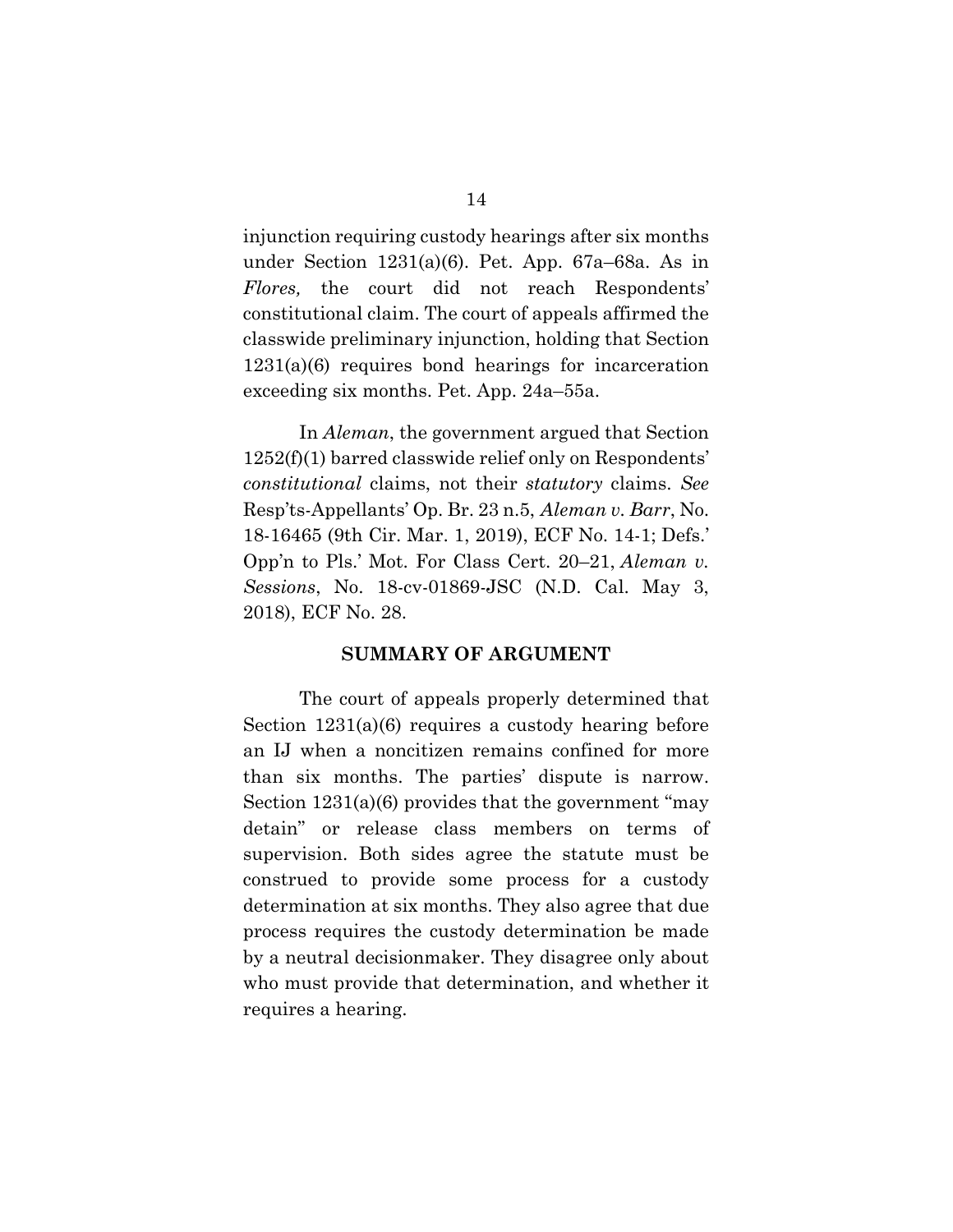The court of appeals correctly interpreted the statute to require a custody hearing before an IJ when a person with ongoing immigration proceedings faces prolonged detention, i.e., detention beyond six months. That reading is supported by the statutory text, the government's own regulations, and the doctrine of constitutional avoidance.

*Zadvydas* held that the text of Section 1231(a)(6) is ambiguous as to the length of detention it authorizes, and employed the constitutional avoidance canon to construe the statute to contain "an implicit 'reasonable time' limitation" of six months if the individual's removal is not "reasonably foreseeable." 533 U.S. at 682, 699–700. Section 1231(a)(6) is similarly ambiguous as to the procedures required for detention that exceeds six months.

To resolve this ambiguity, the Court should look first to the statute's text, structure, and implementing regulations, all of which support the court of appeals' reading of the statute. The plain text authorizes detention or release on terms of supervision and points to the traditional bail factors of flight risk and danger. Such determinations are ordinarily made by an independent arbiter after an adversarial hearing. The statute is therefore most naturally read to require that same process.

This interpretation is also supported by DHS's treatment of the parallel provision for detention of noncitizens without a final order of removal, 8 U.S.C.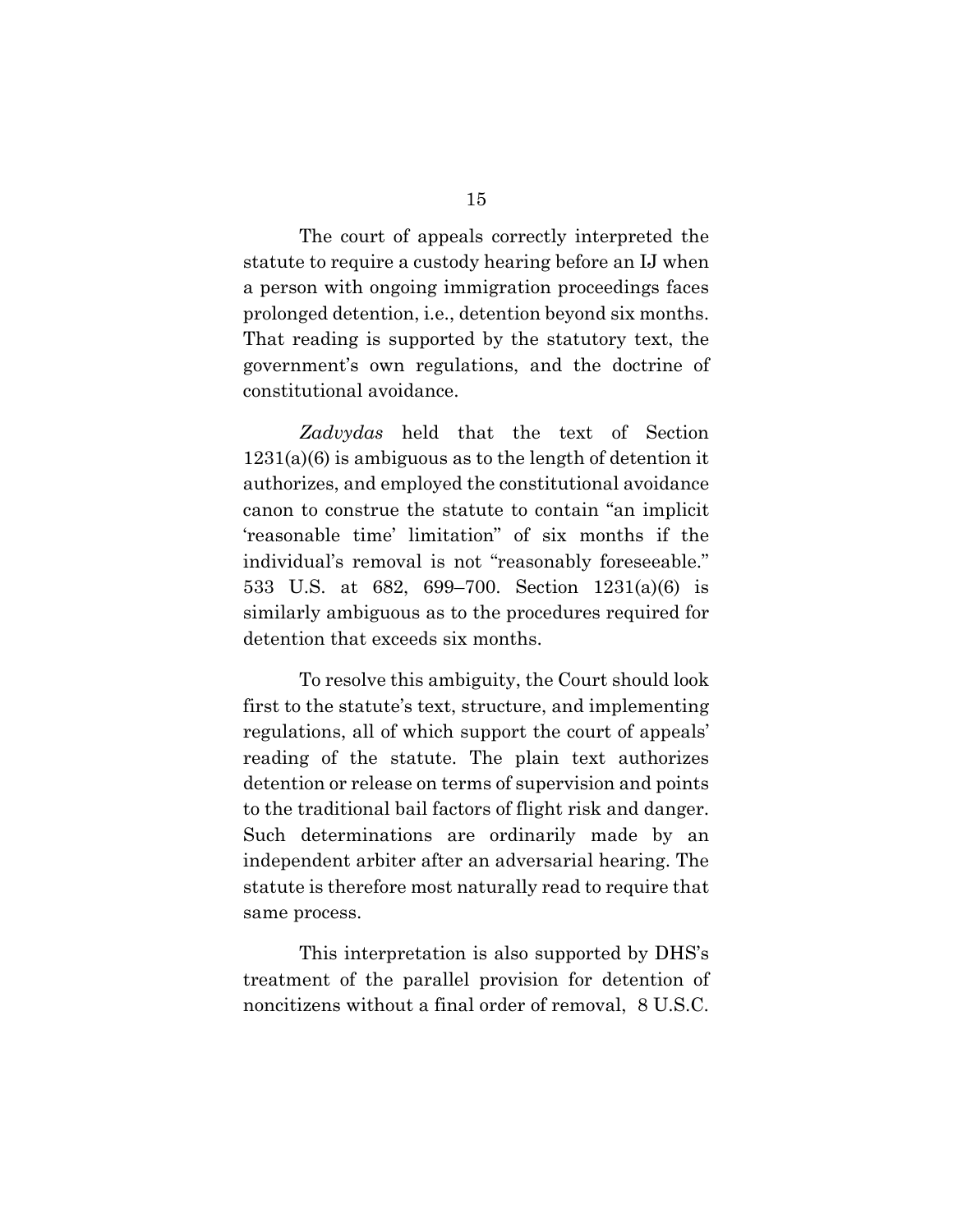1226(a). That statute uses the same operative language, and has long been interpreted to require an adversarial hearing before an independent official, i.e., an IJ, to determine whether a noncitizen should be detained during immigration proceedings.

<span id="page-30-1"></span>These textual indications comport with the government's own regulations interpreting Section 1231(a)(6) to provide custody hearings before IJs for persons the government deems "specially dangerous." *See* 8 C.F.R. 241.14(a), (f)–(i). Section 241.14 construes the statute for those deemed specially dangerous just as the court of appeals did with respect to all class members: to provide an adversarial custody hearing before an IJ. *Id.* 241.14(g). If the statute is properly read to provide custody hearings for "specially dangerous" noncitizens, it should be construed the same way for those who do not present a heightened risk of danger—and have been found to have *bona fide*  claims for relief.

<span id="page-30-0"></span>The canon of constitutional avoidance requires Respondents' interpretation. Prolonged incarceration without any hearing to assess whether detention serves its purpose presents serious constitutional problems. Those problems are particularly acute here, as Respondents have been found to have *bona fide* claims for relief from removal and are legally entitled to remain pending resolution of their claims. Moreover, Congress has made no judgment permitting the government to presume class members pose either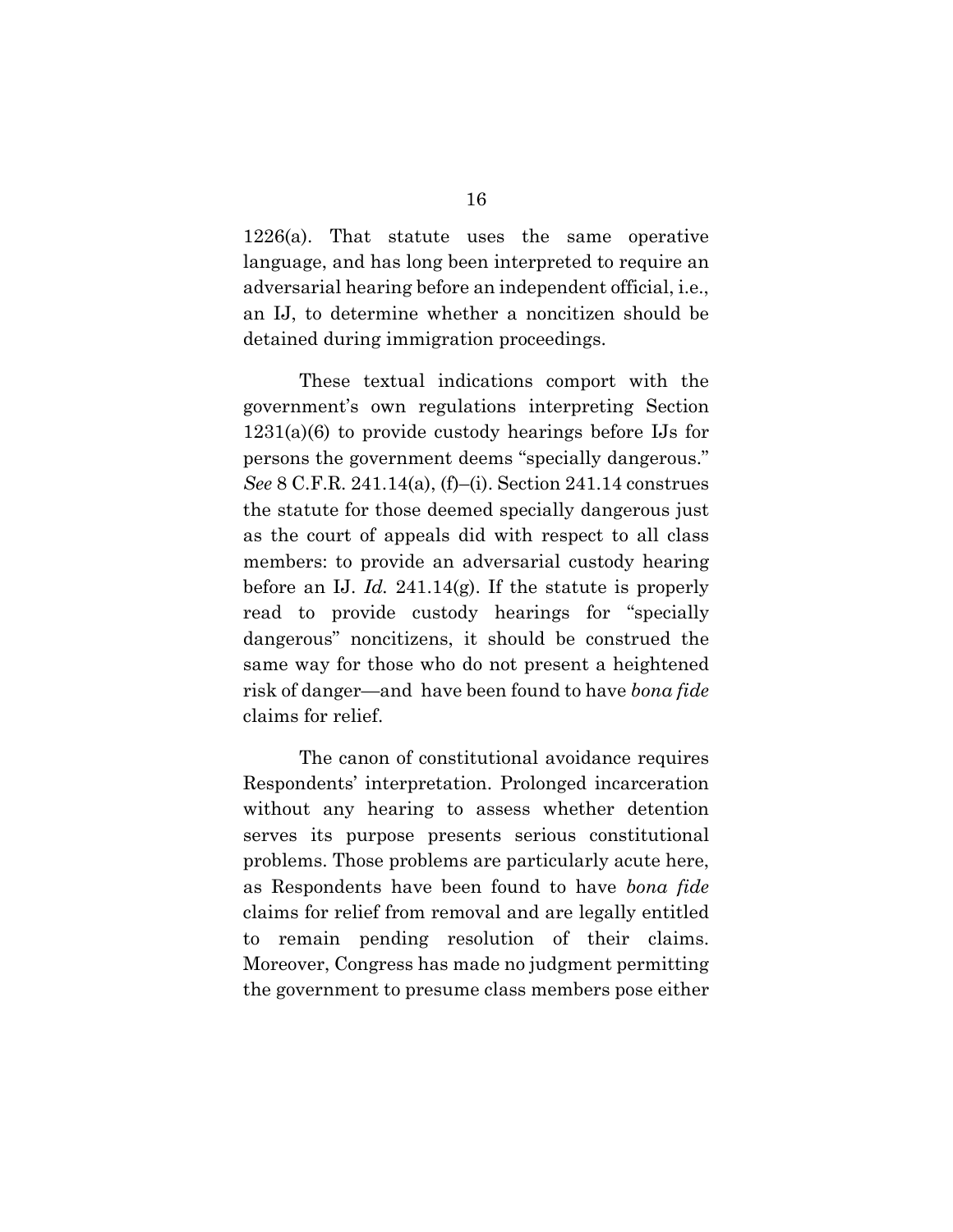a flight risk or danger. Indeed, many will prevail in their immigration proceedings and never be removed.

Petitioners acknowledge Respondents' right to have a custody determination conducted by a neutral decisionmaker, but their current practice fails to provide this critical safeguard. This Court's precedent establishes that government enforcement officers are not neutral arbiters, and that an interview by one's captor does not satisfy the hearing requirement.

Finally, Section 1252(f)(1) does not deprive the lower courts of authority to issue classwide injunctions requiring the agency to adhere to the statute. Petitioners forfeited the argument by failing to make it at any point below. In any event, Section 1252(f)(1) restricts only claims seeking to enjoin the "operation" of the immigration statutes—that is, claims seeking to enjoin the statute's operations on constitutional or other grounds that justify overriding what the statute requires. It does not address claims that seek merely to enjoin the agency to implement the statute consistent with its terms. In contrast to neighboring subsections, the bar applies only to injunctions against the "operation" of the statute, not those requiring that it be implemented.

And even as to claims challenging the "operation of" the statute itself, Section  $1252(f)(1)$ contains an exception permitting injunctive relief on behalf of "an individual alien against whom proceedings under such part have been initiated."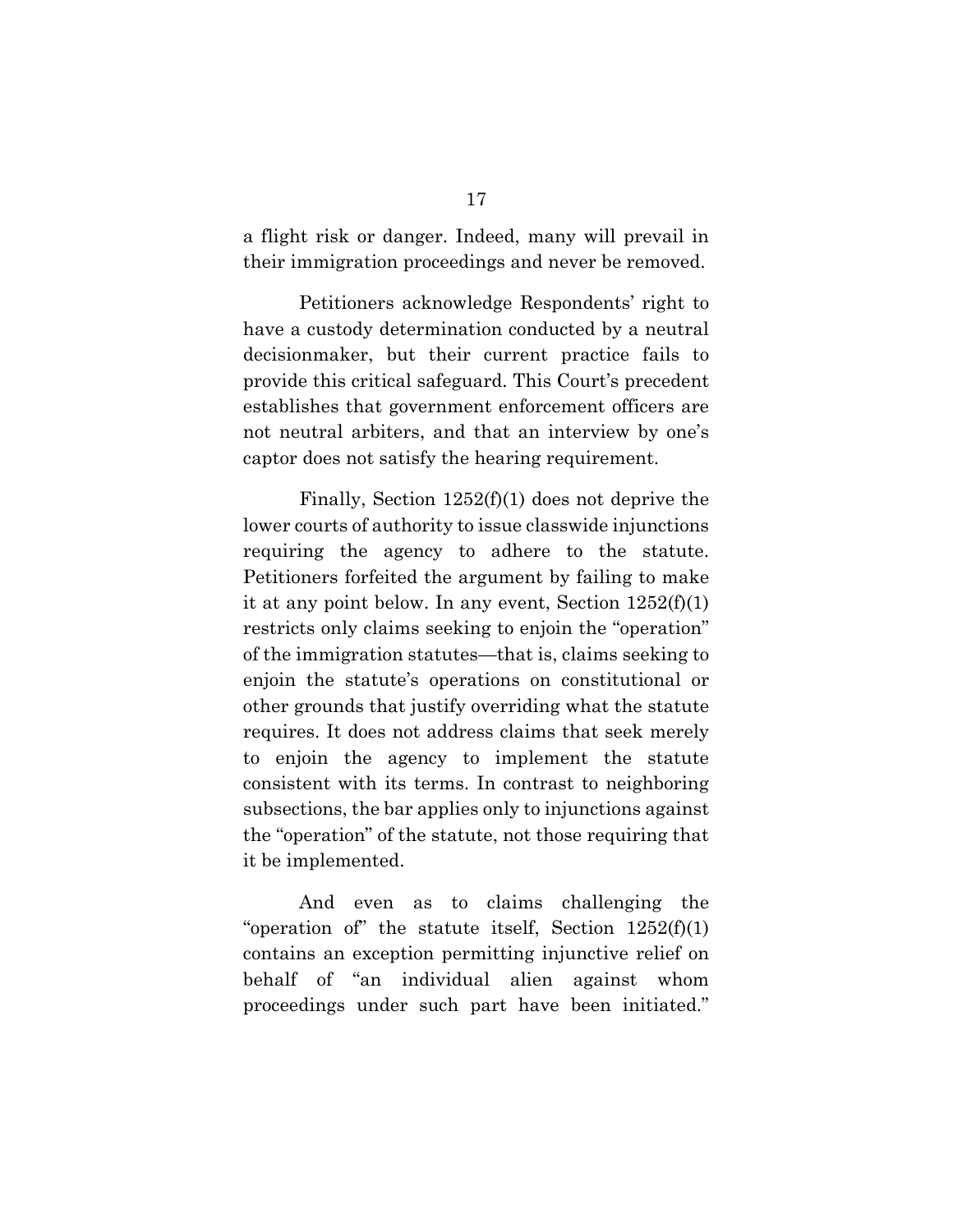Because each class member is "an individual alien against whom proceedings under such part have been initiated," they may seek injunctive relief. Where Congress sought to preclude classwide relief, it said so explicitly. *See* 8 U.S.C. 1252(e)(1)(B) (barring class relief for specified habeas claims challenging expedited removal orders). Here, it did not.

#### <span id="page-32-0"></span>**ARGUMENT**

### **I. The Lower Courts Correctly Construed Section 1231(a)(6) to Require a Bond Hearing to Authorize Detention Beyond Six Months.**

Section  $1231(a)(6)$  authorizes, but does not mandate, detention after the 90-day removal period. The parties agree the statute authorizes a custody determination after six months, *see* Pet'rs Br. 41, and permits further detention when a noncitizen presents a danger or flight risk, *see* Pet'rs Br. 43. They dispute only whether the statute permits the jailing authority to decide, unilaterally, whether incarceration beyond six months is warranted, or whether an adversarial hearing before an independent arbiter is required.

The court of appeals correctly construed Section 1231(a)(6) to require a custody hearing before a neutral decisionmaker for individuals subjected to prolonged detention, i.e., detention beyond six months. That reading is the most consistent with the statutory text and structure, the government's own regulations,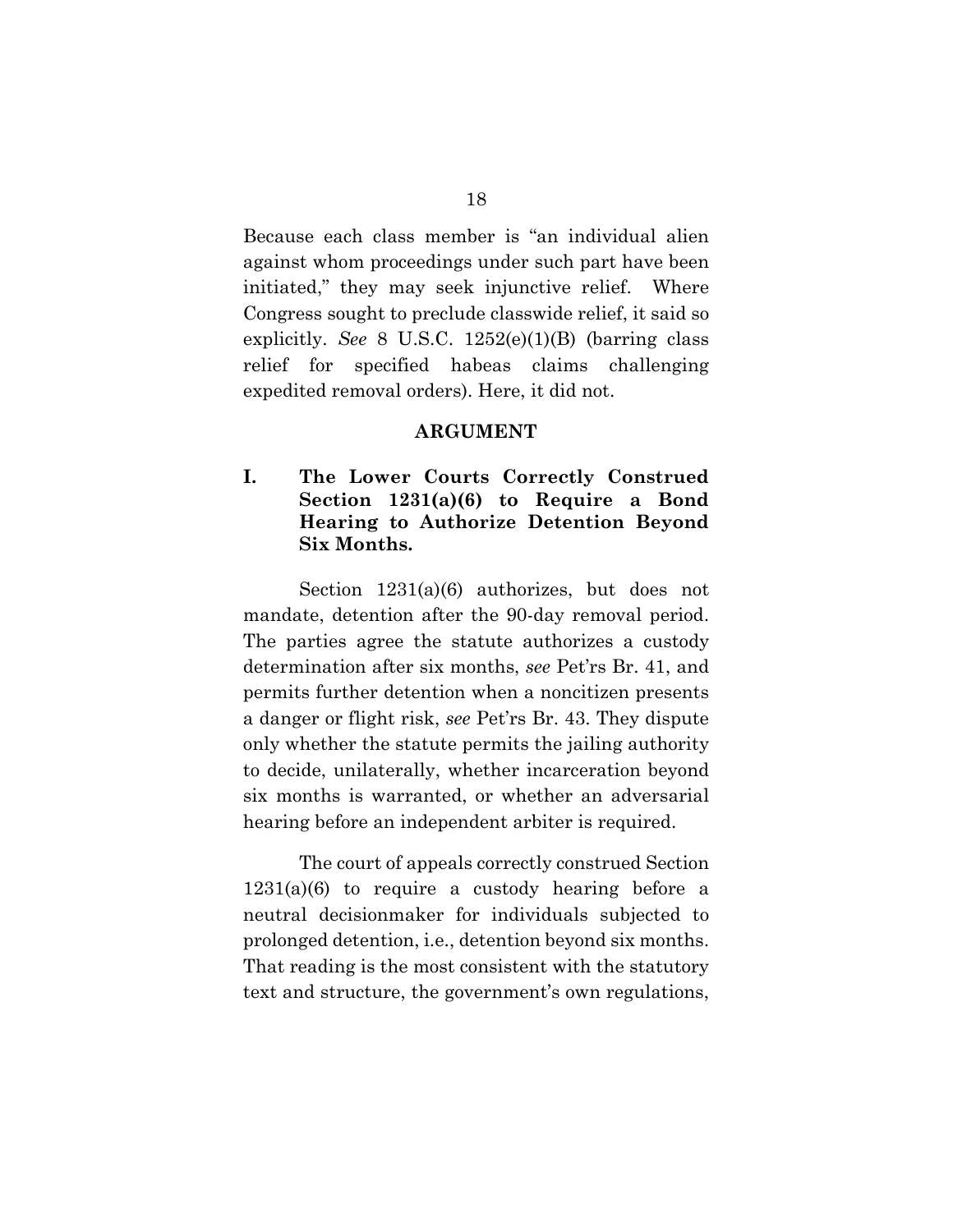and *Zadvydas*. It is further confirmed by the constitutional avoidance canon. Imprisoning human beings for prolonged periods without any hearing to assess whether their incarceration is justified violates the most elemental requisites of due process.

#### <span id="page-33-2"></span>**A. Section 1231(a)(6) is ambiguous as to the procedures required to justify prolonged detention.**

<span id="page-33-1"></span>Section 1231(a) establishes the detention framework for persons with final removal orders, but is ambiguous regarding the procedures required to justify prolonged detention. Section 1231(a)(2) directs that persons "shall" be detained during the 90-day removal period. Section 1231(a)(6) then provides the Attorney General "may" detain individuals "beyond the [90-day] removal period," or may release them under "terms of supervision" set forth in Section 1231(a)(3), and specifies that detention may be justified if the "risk to the community or [likelihood of] comply[ing] with the order of removal" warrant it—the traditional criteria applied in custody hearings.

<span id="page-33-3"></span><span id="page-33-0"></span>The use of "the word 'may[]' . . . implies discretion." *Rodriguez*, 138 S. Ct. at 844 (quoting *Kingdomware Techs.*, *Inc. v. United States*, 136 S. Ct. 1969, 1977 (2016)); *cf. Lopez v. Davis*, 531 U.S. 230, 241 (2001) (comparing "Congress' use of the permissive 'may'" with the "use of a mandatory 'shall'" in the same statutory section). Because Section 1231(a)(6) authorizes either detention or release, it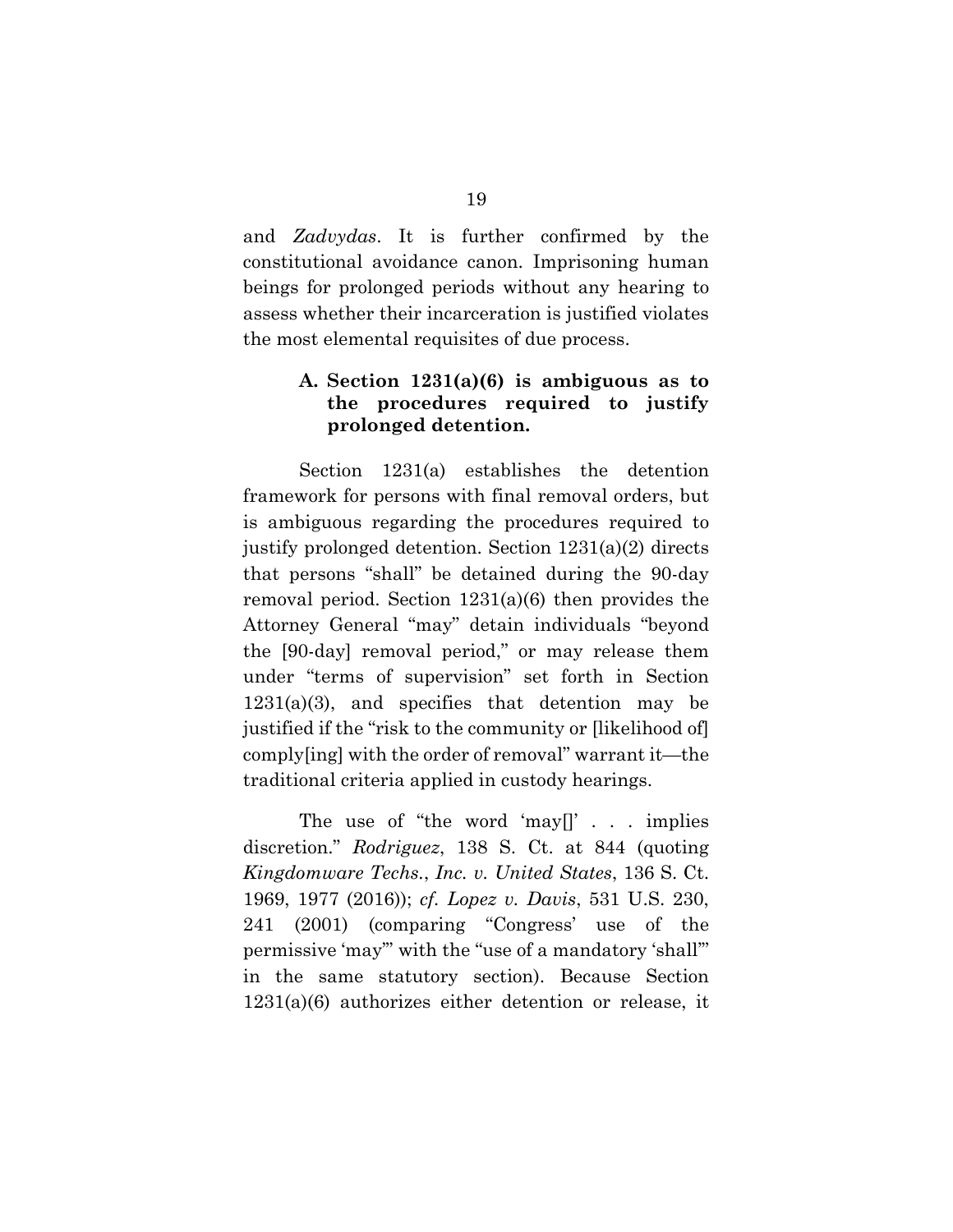"differs materially" from detention statutes providing that individuals "shall" be detained, like those the Court found unambiguous in *Rodriguez*. 138 S. Ct. at 843–44 (contrasting Section 1231(a)(6) with Sections  $1225(b)(1)$  and  $(b)(2)$ ).

<span id="page-34-3"></span>*Zadvydas* held the word "may" in Section 1231(a)(6) "does not necessarily suggest unlimited discretion," and was in that respect "ambiguous" as to the scope of detention authority it provides. 533 U.S. at 697. In resolving that ambiguity, the Court applied the constitutional avoidance canon, construing Section  $1231(a)(6)$  to contain an "implicit 'reasonable time' limitation" of six months where "removal is not reasonably foreseeable." *Id.* at 682, 699–700. And even where "removal is reasonably foreseeable," the Court interpreted the statute to require a finding that the "risk of the alien's committing further crimes" justifies continued detention. *Id*. at 700.

<span id="page-34-4"></span><span id="page-34-2"></span><span id="page-34-1"></span><span id="page-34-0"></span>On four occasions in recent years, this Court has confirmed *Zadvydas*'s interpretation of Section 1231(a)(6). *See Clark v. Martinez*, 543 U.S. 371, 383 (2005) (applying *Zadvydas*'s construction to inadmissible noncitizens); *Demore v. Kim*, 538 U.S. 510, 527 (2003) (contrasting Section 1231(a)(6) with Section 1226(c)); *Rodriguez*, 138 S. Ct. at 838, 844, 850 (contrasting the mandatory language of "shall detain" in Sections 1225 and 1226 $(c)$  with Section 1231 $(a)(6)$ 's ambiguous "may detain"); *Guzman Chavez*, 141 S. Ct. at 2281 (observing that the Court "has 'read an implicit limitation' into 1231(a)(6) 'in light of the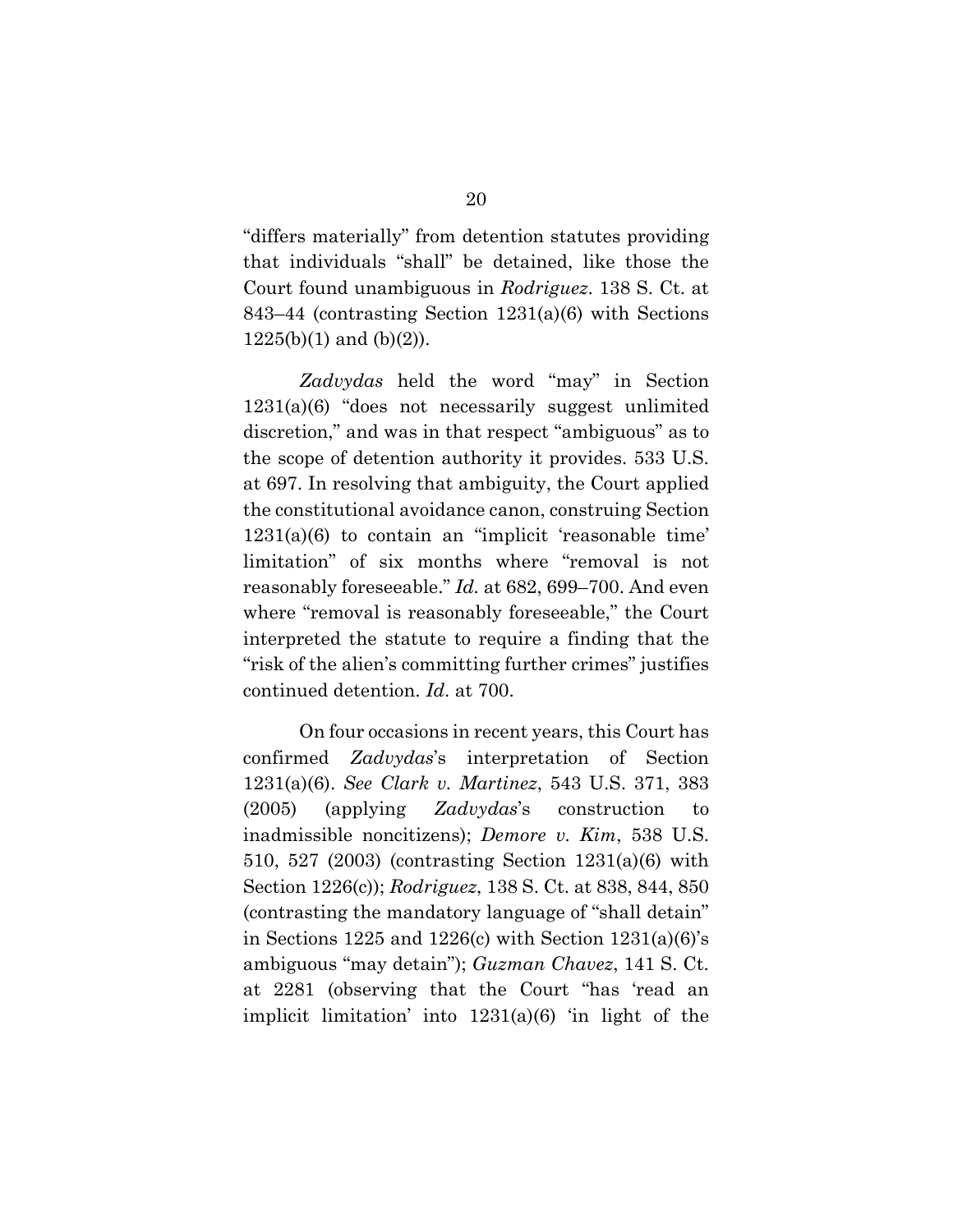Constitution's demands'" (quoting *Zadvydas*, 533 U.S. at 689)).

*Zadvydas* already determined that Section 1231(a)(6)'s text is ambiguous as to the government's authority to impose prolonged incarceration, and that any such authority should be read as limited to avoid constitutional concerns. Just as the statute does not on its face specify the length of permissible detention, it likewise does not specify the procedures required for prolonged detention. To resolve this ambiguity, the Court should look to the provision's text, structure, regulatory construction, and the constitutional concerns posed by prolonged detention without the most basic due process safeguards. All those considerations support the court of appeals' reading.

#### **B. Section 1231(a)(6)'s text, structure, and regulatory construction demonstrate Congress required custody hearings to justify prolonged detention.**

The text, structure, and regulatory interpretation of Section 1231(a)(6) demonstrate that the statute should be read to require a custody hearing before a neutral decisionmaker to authorize prolonged detention.

First, the statute plainly contemplates that some official will use a process to render the determinations customarily made by IJs in bond hearings—namely, whether individuals pose a flight risk or danger requiring detention, or whether they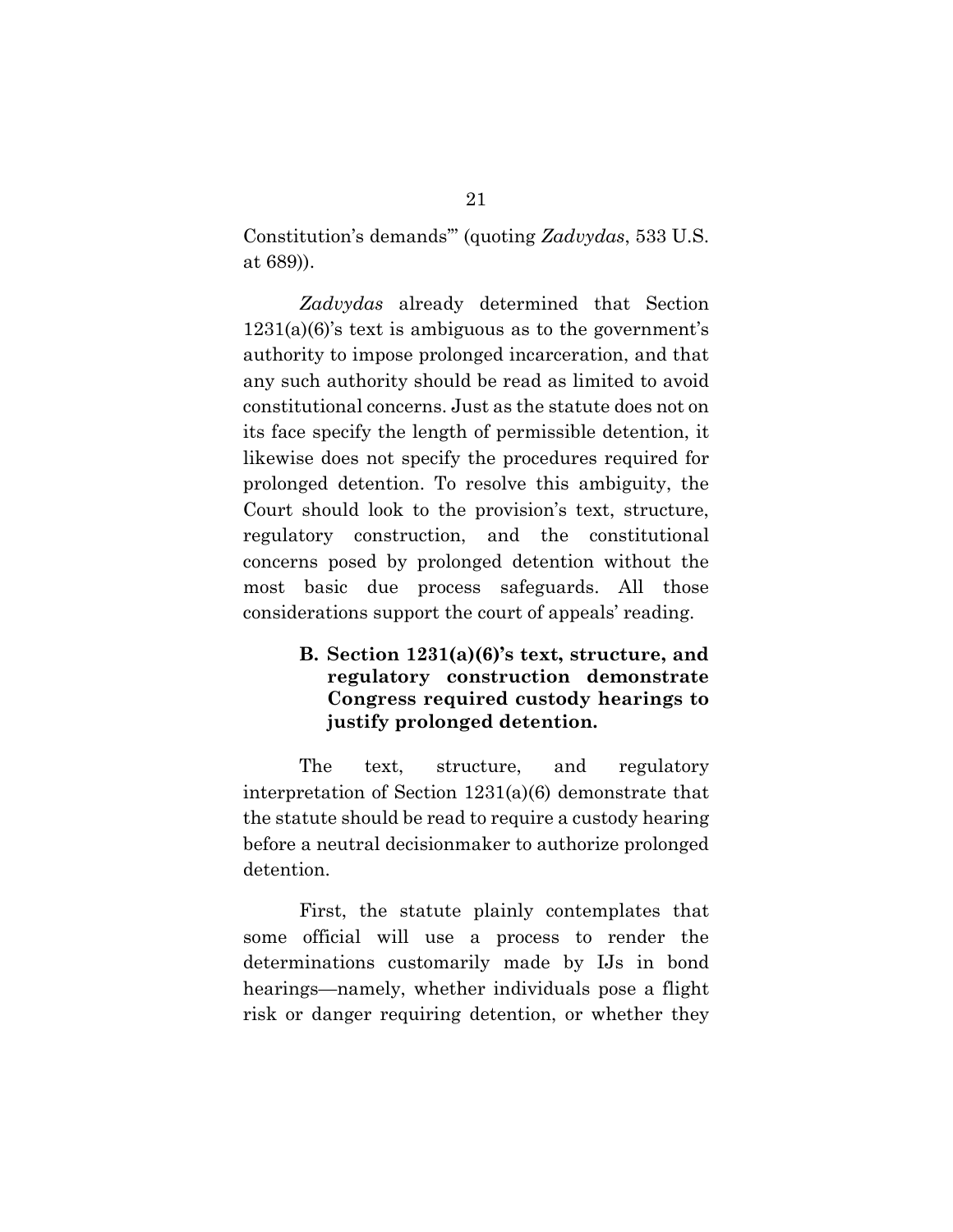should instead be released on terms of supervision. The text authorizes detention *or* release of noncitizens with final removal orders after the 90-day removal period. *See* 8 U.S.C. 1231(a)(6). In doing so, it expressly refers to the traditional factors that warrant detention pending trial or a similar proceeding: "risk to the community or [likelihood of] comply[ing] with the order of removal." *Id.* These terms strongly suggest that Congress envisioned the process normally used to make custody determinations: custody hearings before IJs.

Petitioners assert the court of appeals' construction of Section 1231(a)(6) reads out the authority to detain individuals who are inadmissible or removable on specified grounds, separate from those who present a risk of danger or flight. *See* Pet'rs Br. 35–36. It does no such thing. Those terms instruct who may be *initially* detained beyond the removal period, as they would have otherwise been entitled to release at 90 days pursuant to Section 1231(a)(3). Petitioners conflate the basis for initial detention under Section  $1231(a)(6)$ , with the separate inquiry required at the point detention becomes prolonged.

Interpreting Section 1231(a)(6) to require a hearing before an IJ is also supported by the government's longstanding interpretation of similar language in Section 1226(a), which governs detention prior to a final removal order. Congress enacted that provision at the same time as Section 1231(a)(6). It uses the same operative phrase, "may detain," and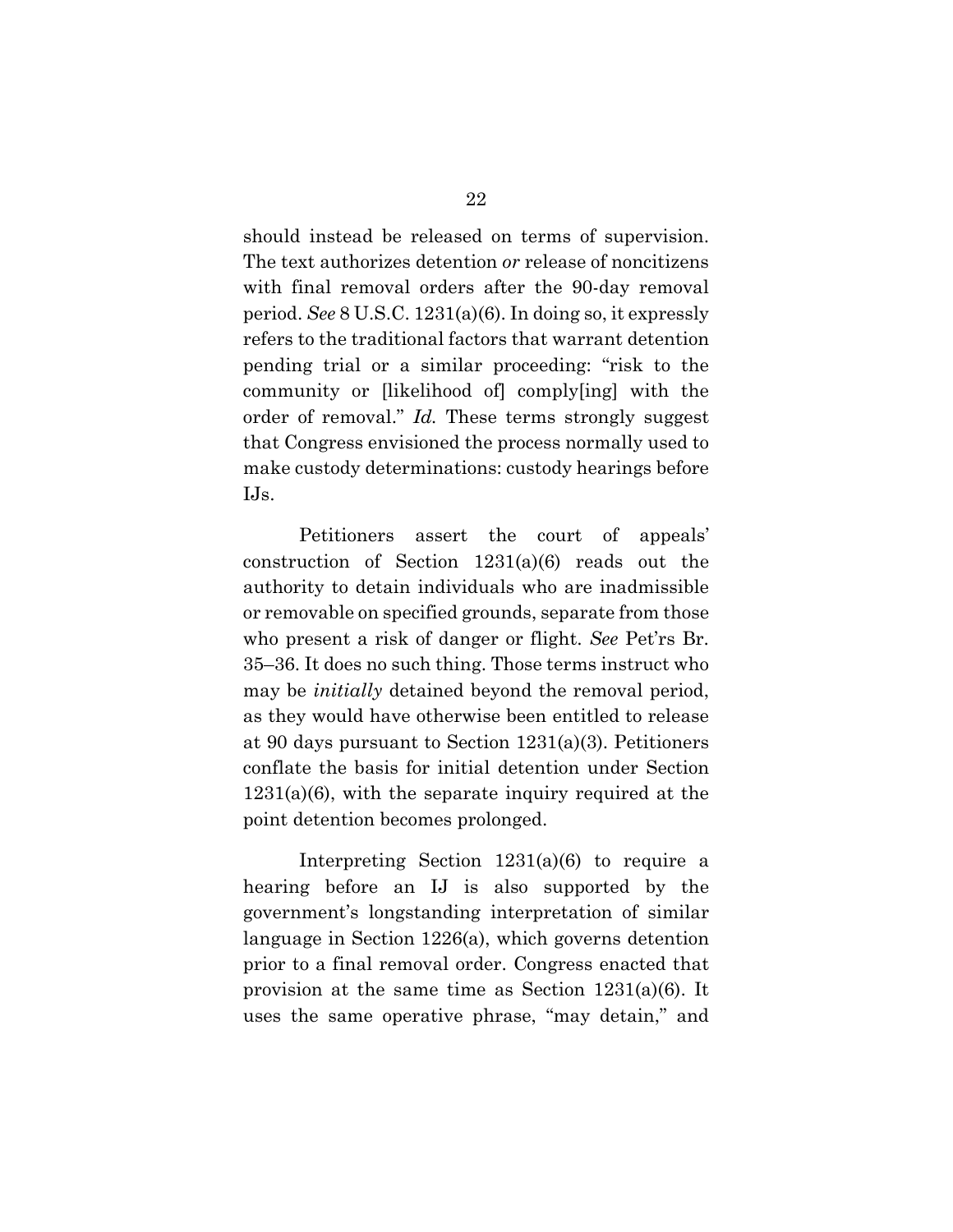similarly contemplates detention or release. As the government has acknowledged, "the operative language of [Section] 1231(a)(6) directly mirrors that of [Section] 1226(a)." Resp'ts-Appellants' Op. Br. 18, *Aleman v. Barr*, No. 18-16465 (9th Cir. Mar. 1, 2019), ECF No. 14-1.

The government has long interpreted Section 1226(a), as well as its predecessor statute, to provide an adversarial hearing before a neutral adjudicator to determine whether a noncitizen should be detained pending immigration proceedings. The government has done so even though Section 1226(a), like Section 1231(a)(6), does not specify *who* makes custody determinations under the statute, and does not explicitly require a hearing. *See* 8 C.F.R. 1236.1(d)(1) (establishing IJ bond hearings to review DHS's initial custody determinations), 1003.19(a) (same).[5](#page-37-0) 

That Congress used the same operative "may detain" language in Section 1226(a) against the backdrop of decades of agency practice providing bond hearings before IJs provides powerful evidence favoring Respondents' interpretation. This Court

<span id="page-37-0"></span><sup>5</sup> The regulations first established bond hearings before special inquiry officers in 1969, *see* Proceedings to Determine Deportability of Aliens in the United States, Release From Custody by Special Inquiry Officer, 34 Fed. Reg. 8037 (May 22, 1969), and then replaced those officers with IJs in 1973, *see* INS Definitions, Immigration Judge, 38 Fed. Reg. 8590 (Apr. 4, 1973). *See also* INS, Immigration Review Function, 48 Fed. Reg. 8038, 8039 (Feb. 25, 1983) (establishing the Executive Office for Immigration Review).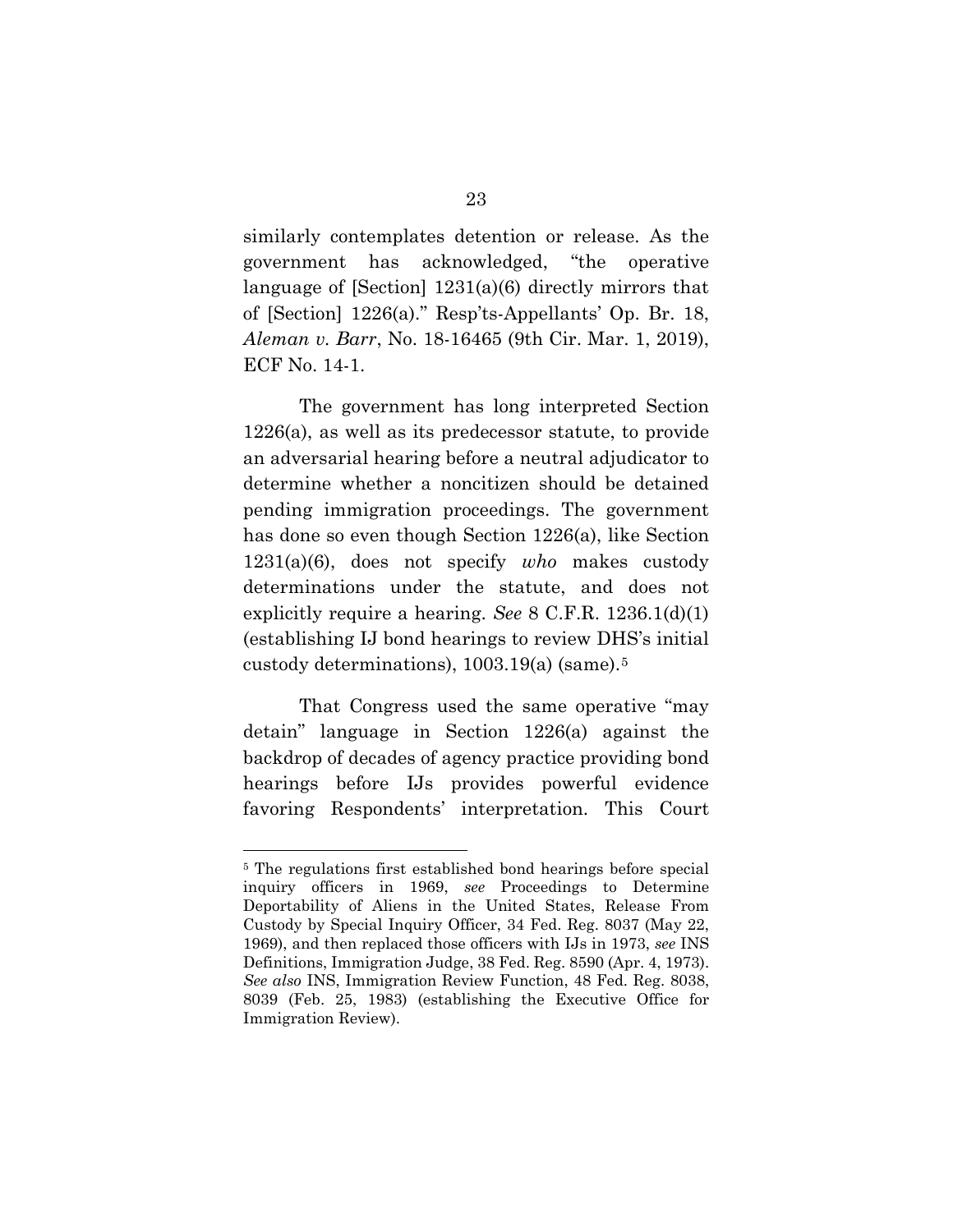"normally presume[s] that the same language in related statutes carries a consistent meaning." *United States v. Davis*, 139 S. Ct. 2319, 2329 (2019); *see also Smith v. City of Jackson*, 544 U.S. 228, 233 (2005) ("[W]hen Congress uses the same language in two statutes having similar purposes, . . . it is appropriate to presume that Congress intended that text to have the same meaning in both statutes.").

Petitioners object that Section 1231(a)(6), unlike 1226(a), does not expressly mention "bond." Pet'rs Br. 38–39. But Section 1226(a) specifies "bond" as a condition of release. Section 1231(a)(6) likewise authorizes release on the "terms of supervision" referenced in Section 1231(a)(3), which includes "bond" under the agency's own regulations. *See* 8 C.F.R. 241.5(b). Bond, after all, is just another term of supervision. Thus, the agency itself has construed both Sections 1231(a)(6) and 1226(a) to authorize release on bond.

There is therefore no material difference between the two statutes: both authorize detention or release on terms of supervision without specifying the process for making that determination. If Section 1226(a) requires a custody hearing before an independent adjudicator, so too does Section  $1231(a)(6)$ .

Indeed, for two decades, Petitioners themselves have read Section 1231(a)(6) to require custody hearings for a subset of those facing prolonged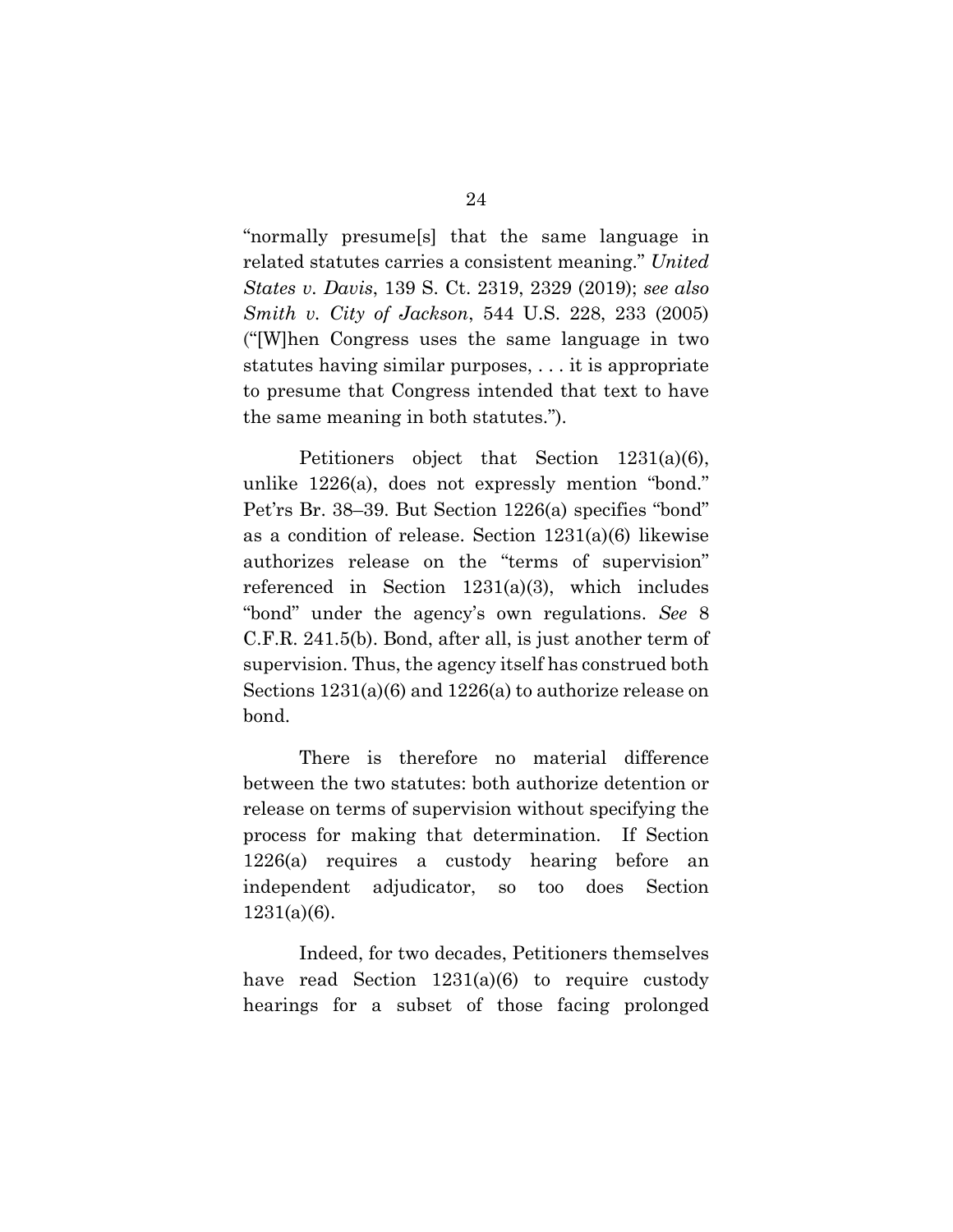detention. Implementing regulations provide for IJ custody hearings at six months for any individual designated "specially dangerous." 8 C.F.R.  $241.13(b)(2)$ ,  $241.14(a)$ ,  $(f)$ –(i). The regulation provides an adversarial custody review hearing before an IJ where DHS has the burden to justify continued detention by demonstrating the noncitizen's dangerousness by clear and convincing evidence. *Id.*  241.14(i)(1). The noncitizen may present evidence, *id.*, and may appeal an adverse decision, *id.* 241.14(i)(4). If ordered released, DHS may impose terms of supervision. *Id.* 241.14(j). The agency "decided that it [was] necessary to provide [these] specific procedural protections" because it recognized that, even for those considered "specially dangerous," "freedom from bodily restraint" remains "at the core of the liberty protected by the Due Process Clause." Continued Detention of Aliens Subject to Final Orders of Removal, 66 Fed. Reg. at 56,974*.*

If the statute requires custody hearings to address the constitutional concerns "long-term detention" presents for "specially dangerous" noncitizens, it requires the same for those who are not "specially dangerous"—especially those, like class members, with *bona fide* claims to relief from removal. *See Abramski v. United States*, 573 U.S. 169, 202–03 (2014) (Scalia, J., dissenting) ("[T]he fact that the agency charged with enforcing the Act read it, over a period of roughly 25 years, not to apply to the type of conduct at issue here is powerful evidence that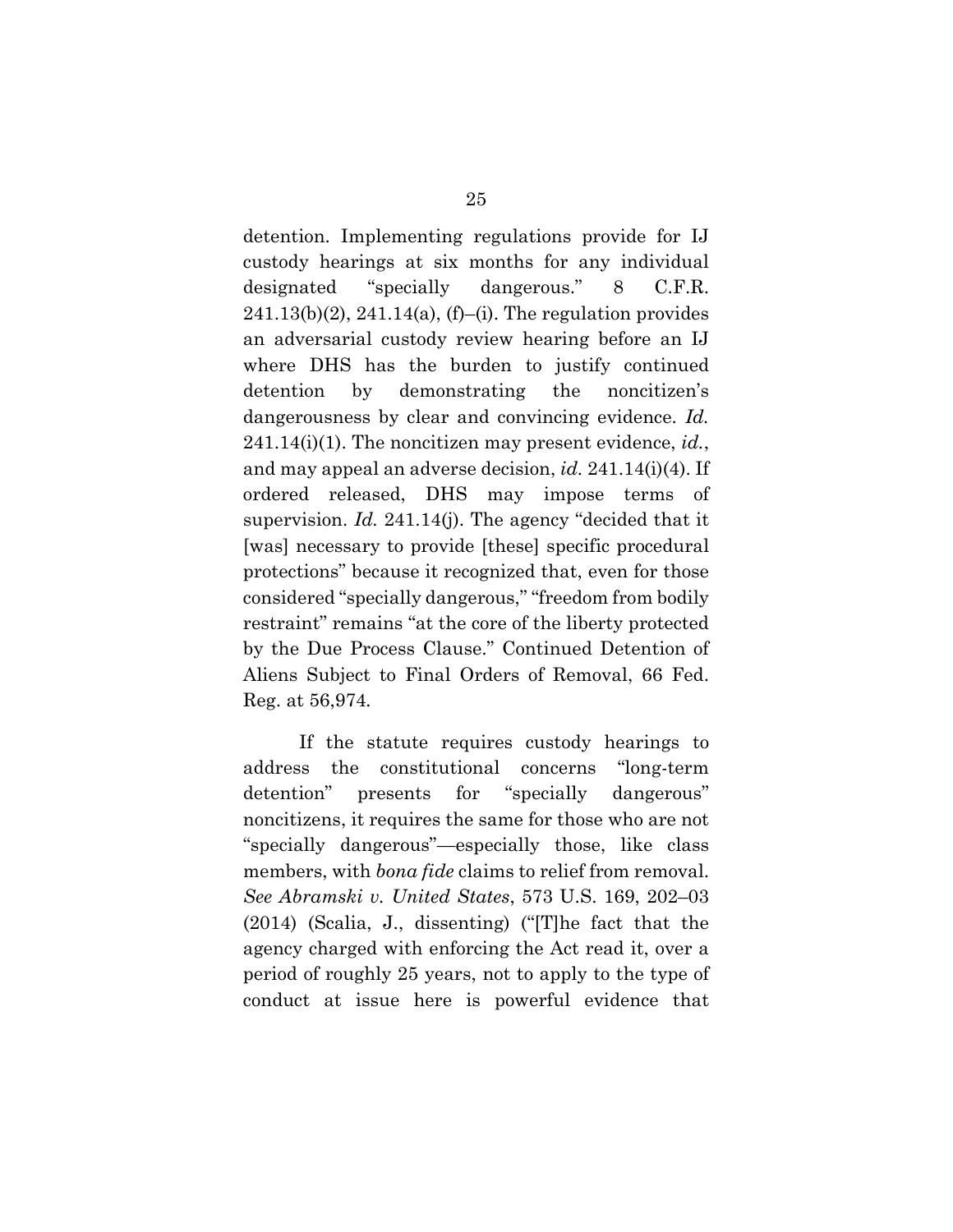interpreting the Act in that way is natural and reasonable . . . ."); *see also Bankamerica Corp. v. United States*, 462 U.S. 122, 130 (1983) (relying in part on "over 60 years" of government interpretation and practice to reject government's new proposed interpretation of the Clayton Act).

Petitioners argue that Section 1231(a)(6)'s reference to the "Attorney General" refers to DHS, and not the Department of Justice's immigration judges. Pet'rs Br. 36. Petitioners forfeited this argument by failing to raise it below. *See Brownback v. King*, 141 S. Ct. 740, 747 n.4  $(2021)$  (declining to address new arguments, noting "we are a court of review, not of first view" (citation omitted)). In any event, the argument is incorrect. When Congress transferred the predecessor agency's functions to DHS, it explained that DOJ retained the "authorities and functions" that were "exercised by the Executive Office for Immigration Review [EOIR] or by the Attorney General with respect to [EOIR]" prior to the effective date of the Homeland Security Act. 8 U.S.C. 1103(g)(1). This power included the authority under the detention statutes, specifically Sections 1226(a) and 1231(a)(6). And as their own treatment of "specially dangerous" noncitizens illustrates, Petitioners themselves recognize that IJs may conduct custody hearings under Section 1231(a)(6). *See* 8 C.F.R. 241.14(g). Indeed, Petitioners concede that "DHS and DOJ could choose to adopt . . . bond hearings before immigration judges." Pet'rs Br. 40.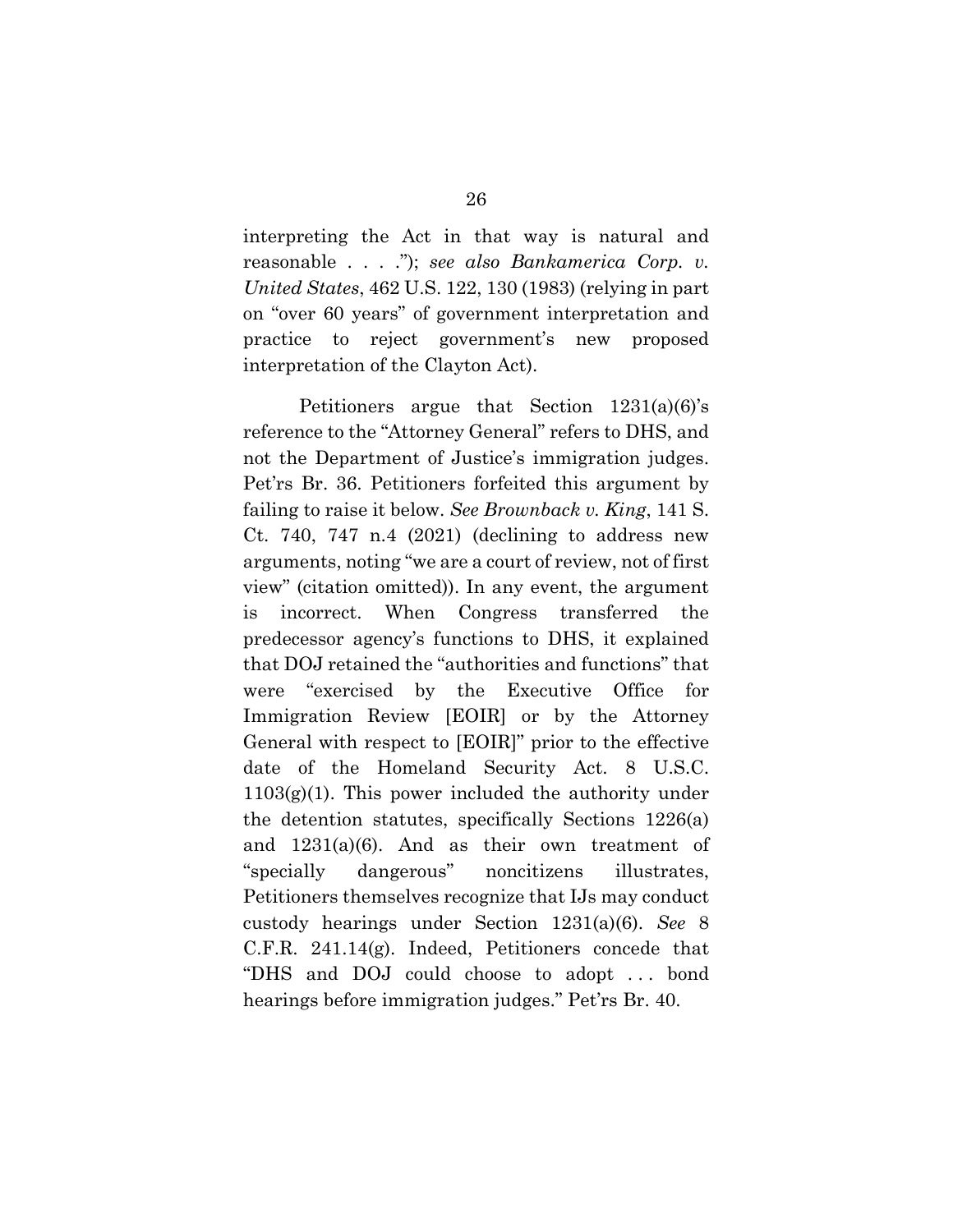The legislative history of Section 1231 is also consistent with the court of appeals' interpretation. Section 1231 was enacted as part of the Illegal Immigration Reform and Immigration Responsibility Act (IIRIRA) to "liberalize[]" the pre-existing detention regime by reducing the removal period from six months to 90 days, and to make detention beyond the removal period permissive rather than mandatory. *Zadvydas*, 533 U.S. at 698. The House Judiciary Committee report accompanying H.R. 2202, the bill that ultimately became IIRIRA, "strongly recommend[ed] that the INS *and immigration judges* be charged with the requirement to impose conditions that will ensure the alien is available for deportation when all proceedings are complete and travel documents have been obtained" for individuals detained under what is now Section 1231(a)(6). H.R. Rep. 104-469, pt. 1, at 161 (1996) (emphasis added).

In short, the text of Section 1231(a)(6), the parallel language in Section 1226(a), and the agency's implementing regulations all support reading the statute to require a custody determination by an independent adjudicator in an adversarial hearing. At a minimum, they demonstrate that this interpretation of the statute is fairly possible, and as explained below, must be adopted to avoid the serious constitutional concerns that are otherwise presented.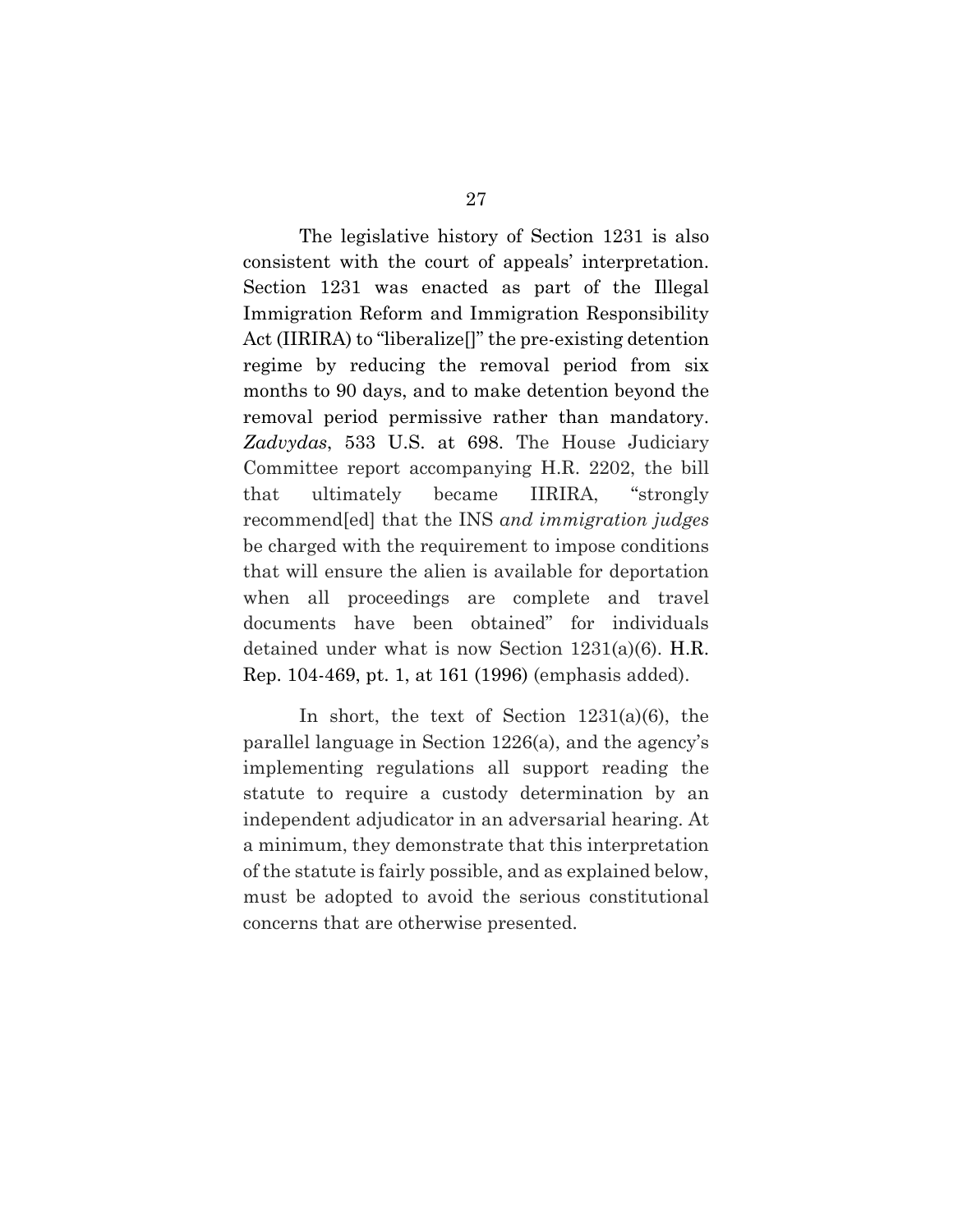### **C. The court of appeals properly construed the statute to avoid constitutional concerns.**

Respondents' construction is required by the canon of constitutional avoidance. "A statute must be construed . . . so as to avoid . . . the conclusion that it is unconstitutional" so long as that construction is "fairly possible." *United States v. Jin Fuey Moy*, 241 U.S. 394, 401 (1916). An "otherwise acceptable" statutory interpretation that raises constitutional concerns must be rejected "unless [doing so] is plainly contrary to the intent of Congress." *Edward J. DeBartolo Corp. v. Fla. Gulf Coast Bldg. & Const. Trades Council*, 485 U.S. 568, 575 (1988).

Prolonged incarceration of noncitizens without any hearing to determine whether detention is justified, especially when those detained are legally entitled to remain in the country pending their proceedings, presents "obvious" constitutional problems. *Zadvydas*, 533 U.S. at 692. Nowhere else does our legal system tolerate incarceration of such lengths without the minimal protection of an adversarial hearing before an independent adjudicator—especially where Congress has not mandated confinement. Prolonged confinement without process was unacceptable at common law, and remains alien to our legal system.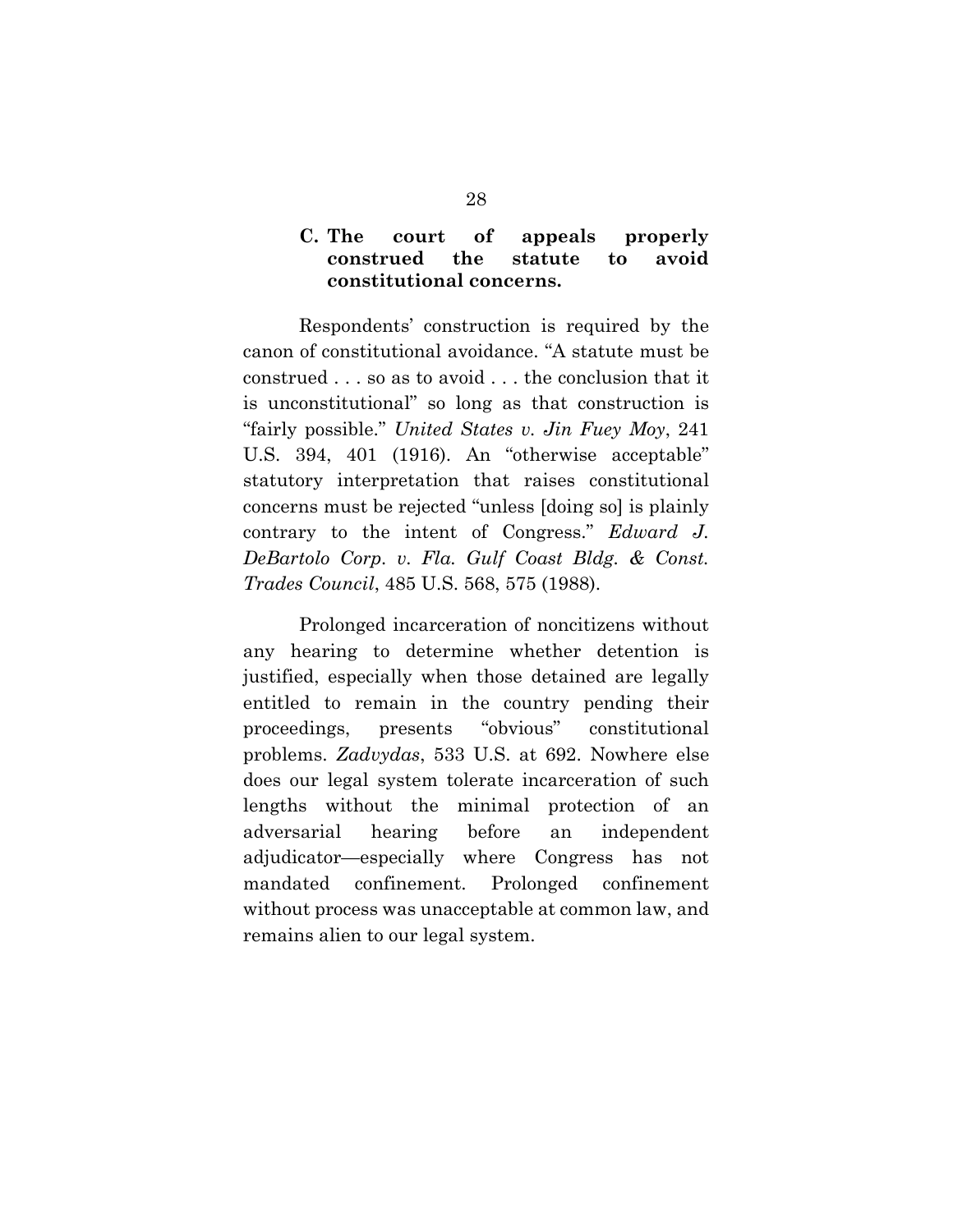### **1. The Due Process Clause prohibits prolonged executive detention without a hearing.**

The Due Process Clause protects, at a minimum, "those settled usages and modes of proceeding existing in the common and statute law of England." *Murray's Lessee v. Hoboken Land & Improvement Co.*, 59 U.S. 272, 277 (1856). The common law did not permit prolonged confinement without a hearing before a neutral decisionmaker to assess whether detention was necessary. *See generally*  Caleb Foote, *The Coming Constitutional Crisis in Bail: I*, 113 U. Pa. L. Rev. 959, 966–68 (1965) (detailing prefounding English history and practices regarding bail). Blackstone recognized the right to bail "in any Case whatsoever." 4 William Blackstone, Analysis of the Laws of England 148 (6th ed. 1771). The right to a bail hearing before a magistrate historically served as a fundamental check against arbitrary detention. *See* 3 Blackstone, Commentaries 291 (1768).

The Framers incorporated this legal tradition in the Constitution, recognizing that "the practice of arbitrary imprisonments, [has] been, in all ages," among "the favorite and most formidable instruments of tyranny." The Federalist No. 84 (Alexander Hamilton). The Fifth Amendment addressed this problem by prohibiting the government from depriving *any* "person"—not only citizens—of "liberty" without "due process of law." U.S. Const. amend. V; *see also*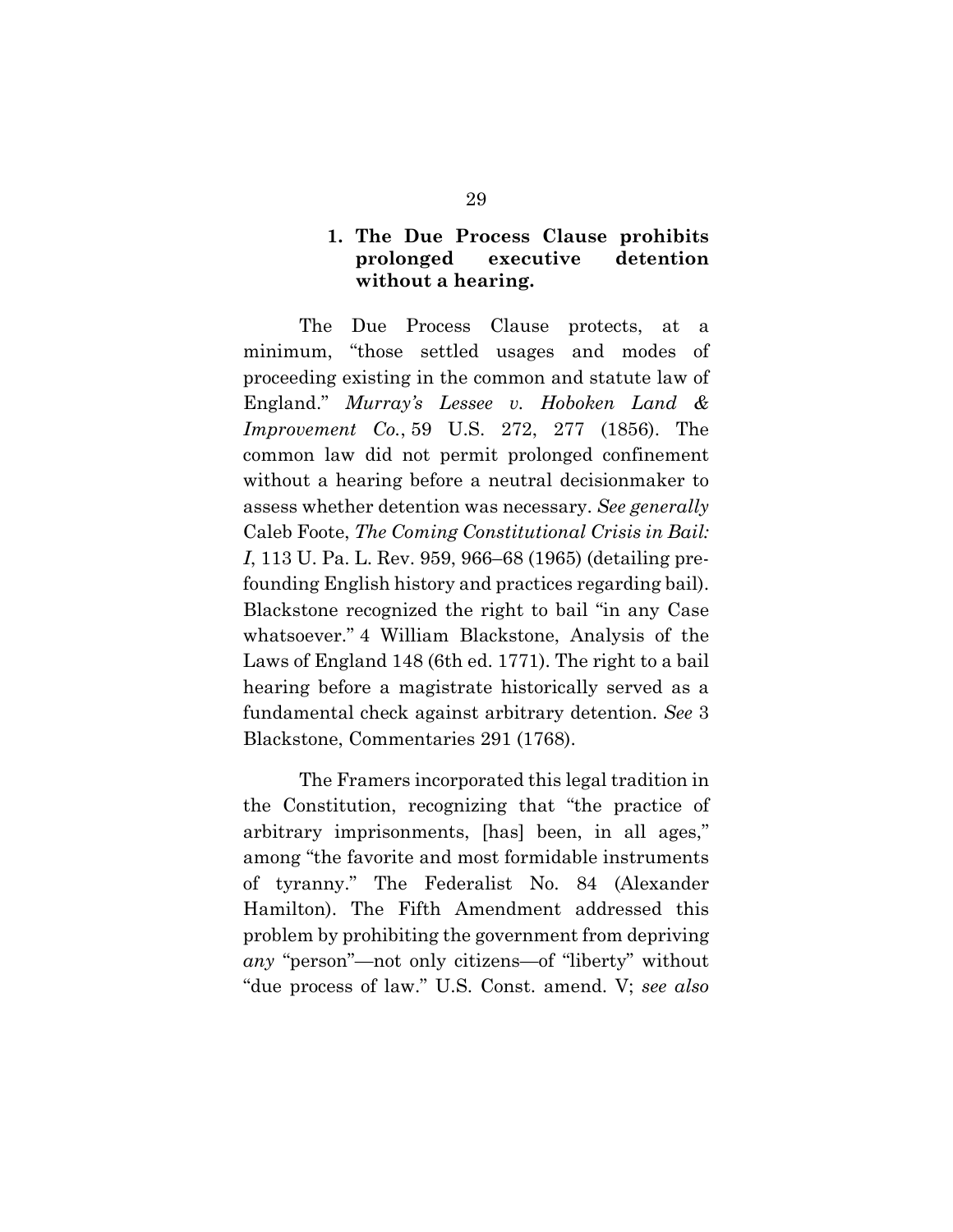U.S. Const. amend. VIII (providing that "[e]xcessive bail shall not be required").

The Due Process Clause thus embodies the English common law tradition affording core protections to noncitizens and citizens alike. *See United States v. Wong Kim Ark*, 169 U.S. 649, 655 (1898) ("Such allegiance and protection . . . were not restricted to natural-born subjects and naturalized subjects, . . . but were predicable of aliens in amity, so long as they were within the kingdom."); 1 Blackstone, Commentaries 368–70 (1768) ("[F]or so long time as he continues within the king's dominion," the king "affords his protection to an alien . . . during his residence in this realm."). Likewise, at common law, the writ of habeas corpus was available to noncitizens "to challenge Executive and private detention in civil cases as well as criminal," including to contest "the erroneous application or interpretation of statutes." *INS v. St. Cyr*, 533 U.S. 289, 302 (2001). The protection against "arbitrary detention is [thus] as ancient and important a right as any found within the Constitution's boundaries." *Rodriguez*, 138 S. Ct. at 863 (Breyer, J., dissenting).

This Court's modern civil detention jurisprudence has remained faithful to this original understanding. This Court has repeatedly recognized that "[f]reedom from imprisonment—from government custody, detention, or other forms of physical restraint—lies at the heart of the liberty" that the Due Process Clause protects. *Zadvydas*, 533 U.S. at 690.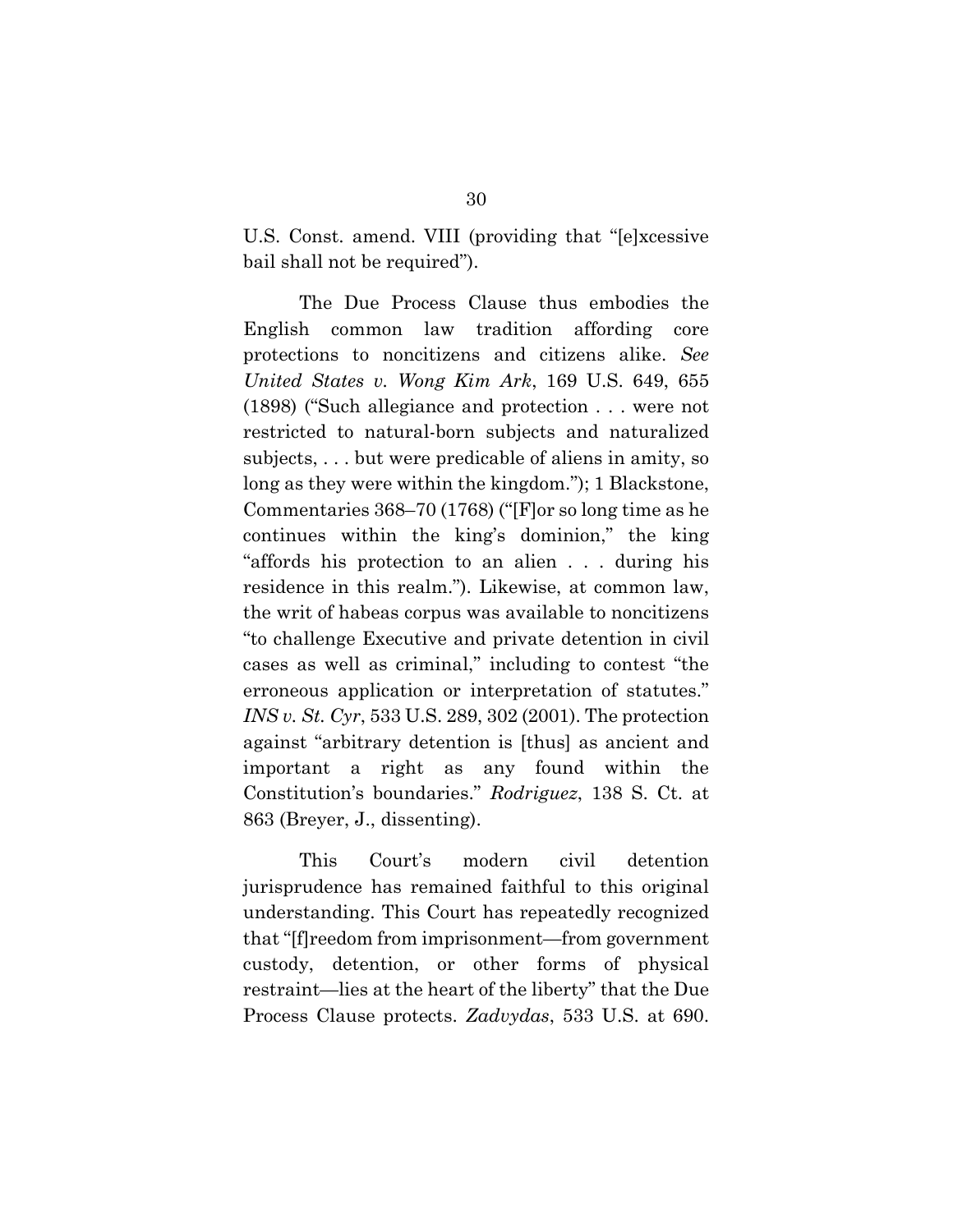That principle applies with equal force to immigration detention, because "civil commitment *for any purpose* constitutes a significant deprivation of liberty that requires due process protection." *Addington v. Texas*, 441 U.S. 418, 425 (1979) (emphasis added); *see also Zadvydas*, 533 U.S. at 690–91 (applying civil commitment and pretrial detention caselaw to immigration context).

In keeping with that understanding, this Court has repeatedly refused to permit prolonged imprisonment by executive officials without a hearing before an independent decisionmaker to assess whether the detention "bear[s] [a] reasonable relation" to a valid government purpose—such as preventing flight or protecting the community against dangerous individuals. *Zadvydas*, 533 U.S. at 690 (quoting *Jackson v. Indiana*, 406 U.S. 715, 738 (1972)).

While the Due Process Clause governs any deprivation of liberty—even for a short period—this Court has required heightened procedures for individuals faced with *prolonged* confinement, in order to ensure that the length of detention remains reasonable in relation to its purpose. *See McNeil v. Dir., Patuxent Inst*., 407 U.S. 245, 249–50 (1972) ("If the commitment is properly regarded as a short-term confinement with a limited purpose . . . then lesser safeguards may be appropriate, but . . . the duration of the confinement must be strictly limited."); *Jackson*, 406 U.S. at 736, 738 (holding that detention beyond the "initial commitment" for an individual found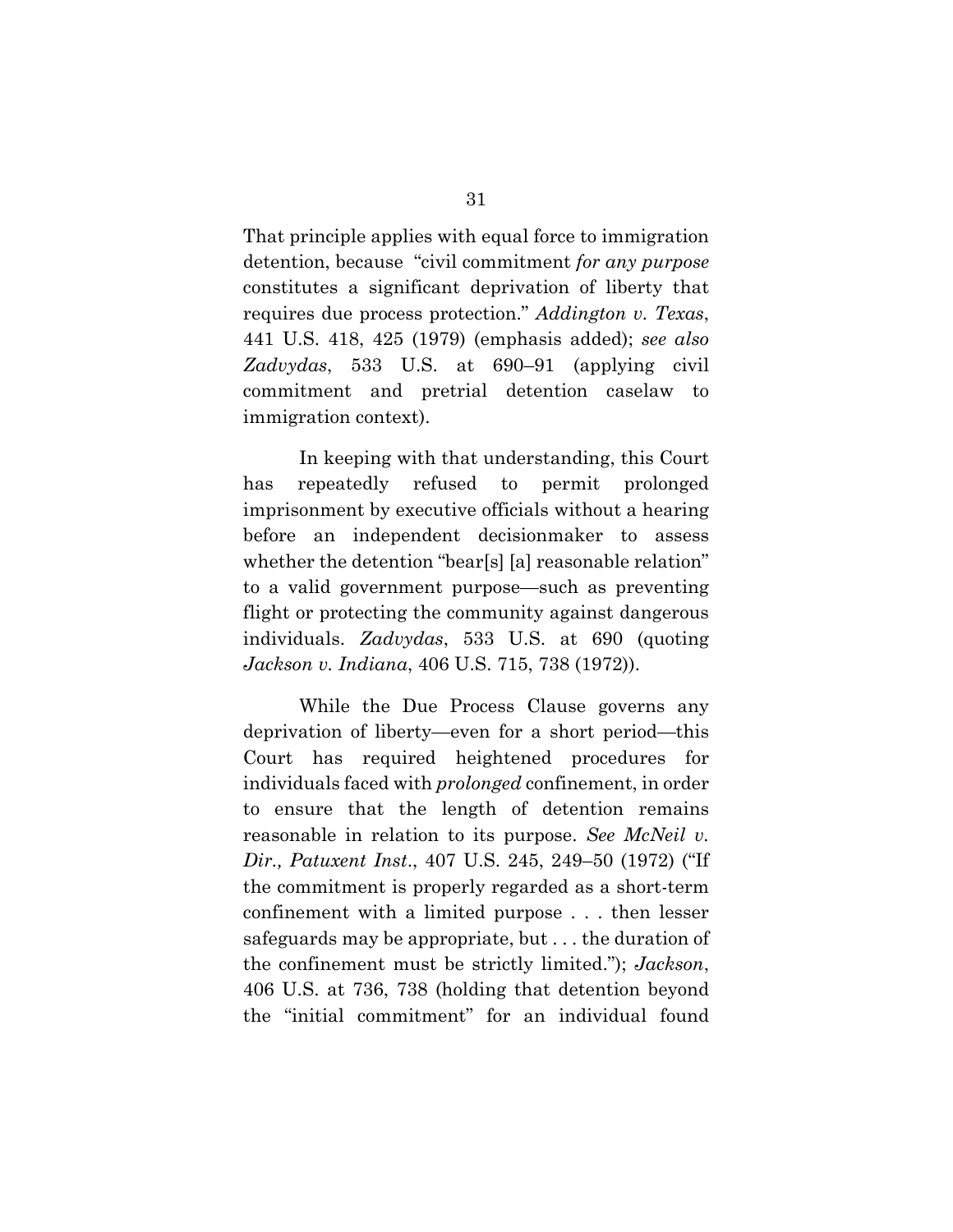incompetent to stand trial requires additional safeguards).

The principle that prolonged deprivations of liberty require greater procedural protections runs throughout this Court's precedent. For example, an individual can be initially arrested on a police officer's finding of probable cause, but only for a brief period, presumptively 48 hours. *Cnty. of Riverside v. McLaughlin*, 500 U.S. 44, 55–56 (1991). Any further detention must be authorized by a "neutral and detached magistrate." *Gerstein v. Pugh*, 420 U.S. 103, 112 (1975). Further detention pending trial requires a "prompt" judicial hearing both to validate the police officer's probable cause finding and to determine whether the detainee presents too great a flight risk or danger to be released pretrial. *See United States v. Salerno*, 481 U.S. 739, 747 (1987). Where trial proceedings become lengthy, courts consider whether additional prolonged detention is warranted. *See, e.g.*, *United States v. Hare*, 873 F.2d 796, 801 (5th Cir. 1989); *United States v. Ojeda Rios*, 846 F.2d 167, 169 (2d Cir. 1988) (per curiam); *see also Hutto v. Finney*, 437 U.S. 678, 686 (1978) (holding in Eighth Amendment context that "[i]t is equally plain . . . that the length of confinement cannot be ignored in deciding whether [a] confinement meets constitutional standards").

For these reasons, the Court in *Zadvydas* held that prolonged detention presents serious constitutional concerns and interpreted a statute that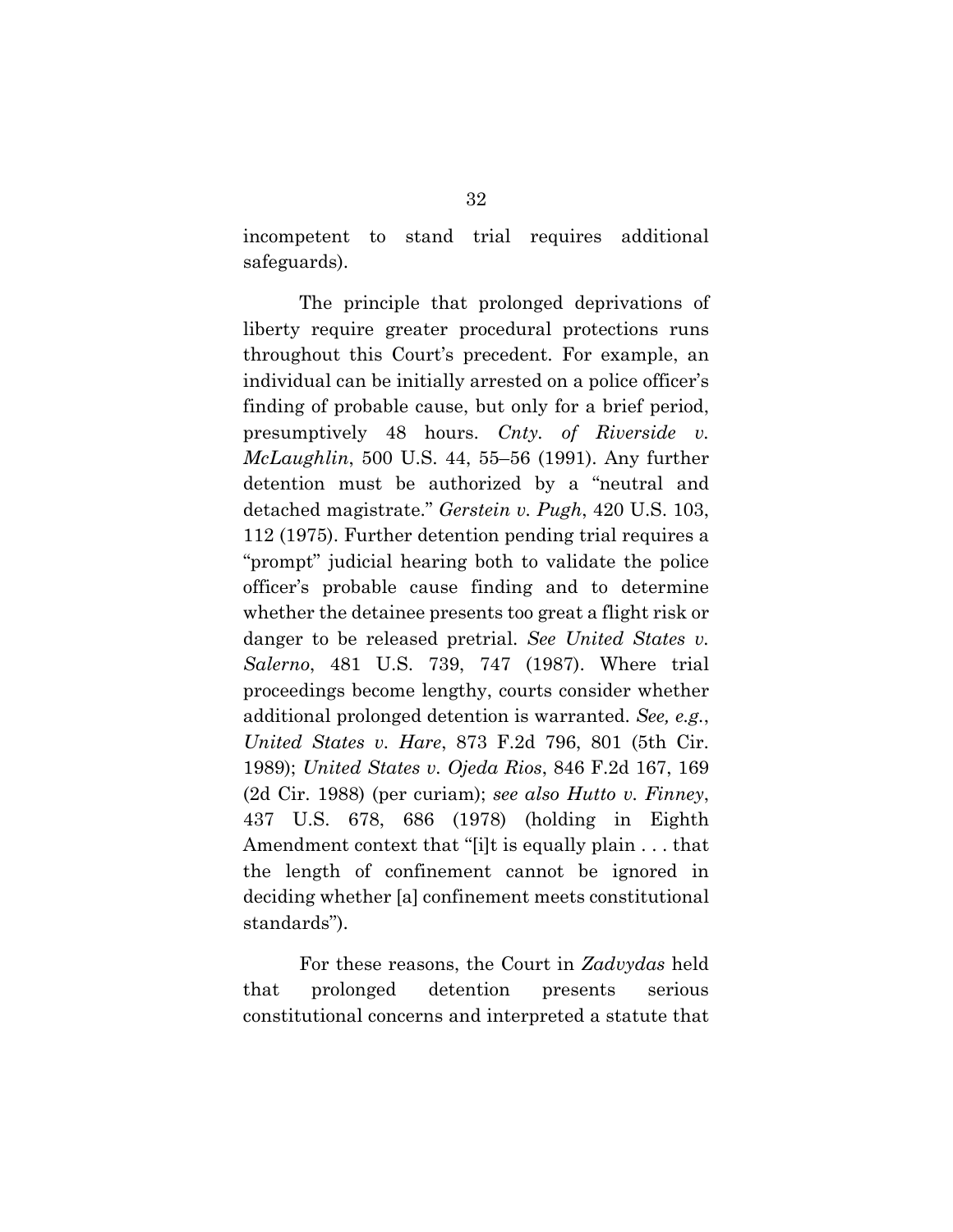was silent on the length of detention to contain a presumptive six-month limit. 533 U.S. at 701 (observing that "Congress previously doubted the constitutionality of detention for more than six months"). The Court has repeatedly used six months as a benchmark to require additional protections against the loss of liberty. S*ee Muniz v. Hoffman*, 422 U.S. 454, 477 (1975) ("It is not difficult to grasp the proposition that six months in jail is a serious matter for any individual . . . ."); *see also McNeil*, 407 U.S. at 249–52 (recognizing six months as an outer limit for confinement without individualized inquiry for civil commitment); *cf. Foucha*, 504 U.S. at 82 (noting that civil detention must be "strictly limited in duration").

The constitutional concerns that animated *Zadvydas* are not limited to cases involving "indefinite and potentially permanent detention," as Petitioners claim. Pet'rs Br. 48. Due process concerns are raised by "long-term" detention. *Zadvydas*, 533 U.S. at 697, 690–91. *Zadvydas* relied on *Salerno*, *id.* at 690–91, a case concerning detention with "stringent time limitations," 481 U.S. at 747. Indeed, Respondents' entitlement to process here is even stronger than in *Zadvydas,* which involved noncitizens whose proceedings had ended and were indisputably subject to removal. By contrast, Respondents have been found to have *bona fide* claims to relief from removal, and are legally entitled to remain in the U.S. while their claims are adjudicated. Detaining them for more than six months without providing even the most elemental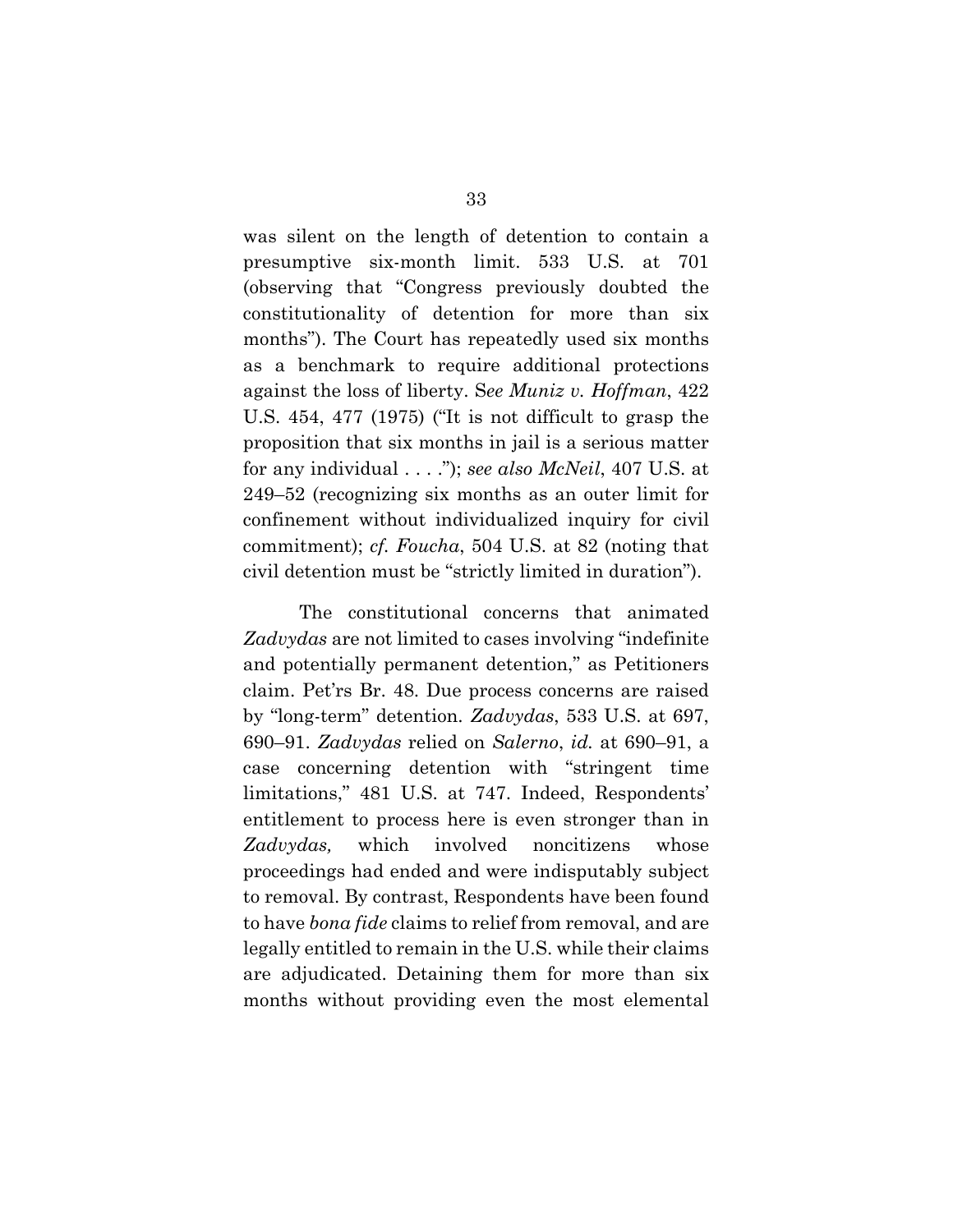requisites of due process therefore raises substantial constitutional concerns.

#### **2. Petitioners' authorities are inapposite.**

Petitioners rely on cases upholding Congress's authority to *mandate* the detention, for *brief* periods, of certain specified individuals without an individualized finding of danger or flight risk. But those decisions provide no support here, where Congress did *not* mandate detention, and where the government incarcerates class members for *prolonged* periods.

Petitioners rely heavily on *Demore v. Kim*. *See* Pet'rs Br. 42. However, *Demore* relied on Congress's categorical determination that individuals with certain qualifying criminal convictions necessarily presented a flight risk requiring detention pending completion of proceedings. 538 U.S. at 531. Congress has made no such categorical determination here. On the contrary, it provided that class members "may" be detained or released on terms of supervision, depending on whether they present a flight risk or danger.

Moreover, *Demore* repeatedly emphasized the brevity of confinement under the statute, citing statistics that even outlier cases would typically conclude in "about five months." *Id.* at 529–30.[6](#page-48-0) In

<span id="page-48-0"></span><sup>6</sup> The Government later confessed error in the representations it made to this Court regarding detention lengths in *Demore*, asking that the reference to the five month time period be deleted from the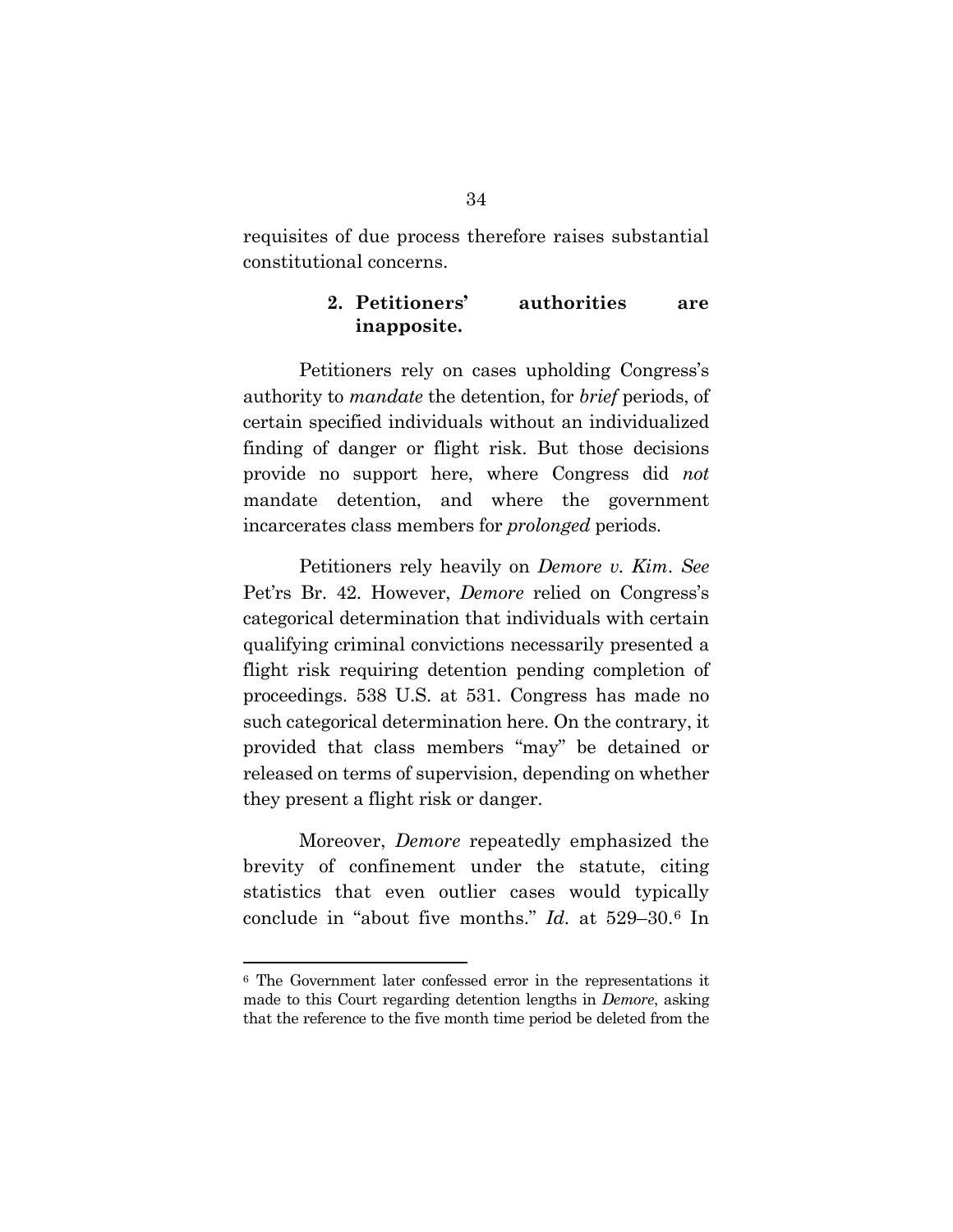contrast, this case concerns *prolonged* incarceration (over six months), where greater procedural protections are routinely required. Indeed, the government itself has previously conceded that "longer detention" permits a "court" to "scrutinize the fit between the means and the ends more closely." Br. for Pet'rs at 47, *Rodriguez*, 138 S. Ct. 830 (No. 15-1204).[7](#page-49-0)

*Carlson v. Landon*, 342 U.S. 524 (1952), similarly provides Petitioners no support. It upheld detention under a statute targeting a narrow category of people who pose a national security threat, and only upon a showing that the individual in fact fell within that category. Moreover, the hearings required under that statute resulted in the "allowance of bail in the

opinion. *See* Letter from Ian Heath Gershengorn, Acting Solicitor General, to Hon. Scott S. Harris, Clerk, Supreme Court 1–3 (Aug. 26, 2016), *Demore v. Kim*, 538 U.S. 510 (2003) (No. 01-1491).

<span id="page-49-0"></span><sup>7</sup> Although *Demore* notes "Congress regularly makes rules that would be unacceptable if applied to citizens," 538 U.S. at 521 (quoting *Mathews v. Diaz*, 426 U.S. 67, 80 (1976)), the Due Process Clause protects "persons," whether or not they are citizens. *See Sessions v. Dimaya*, 138 S. Ct. 1204, 1213 (2018) (applying void for vagueness doctrine irrespective of citizenship status); *see also id.* at 1228–31 (Gorsuch, J., concurring in part and concurring in the judgment); *Mathews*, 426 U.S. at 77 ("The Fifth Amendment . . . protects" the "millions" of noncitizens in this country "from deprivation of life, liberty, or property without due process of law."). A noncitizen—particularly one found to have a *bona fide* claim to relief from removal—and a citizen have the same interest in physical liberty, while the government's interests in incarcerating individuals facing removal are the same as its interests in other civil detention settings—avoiding danger or flight risk.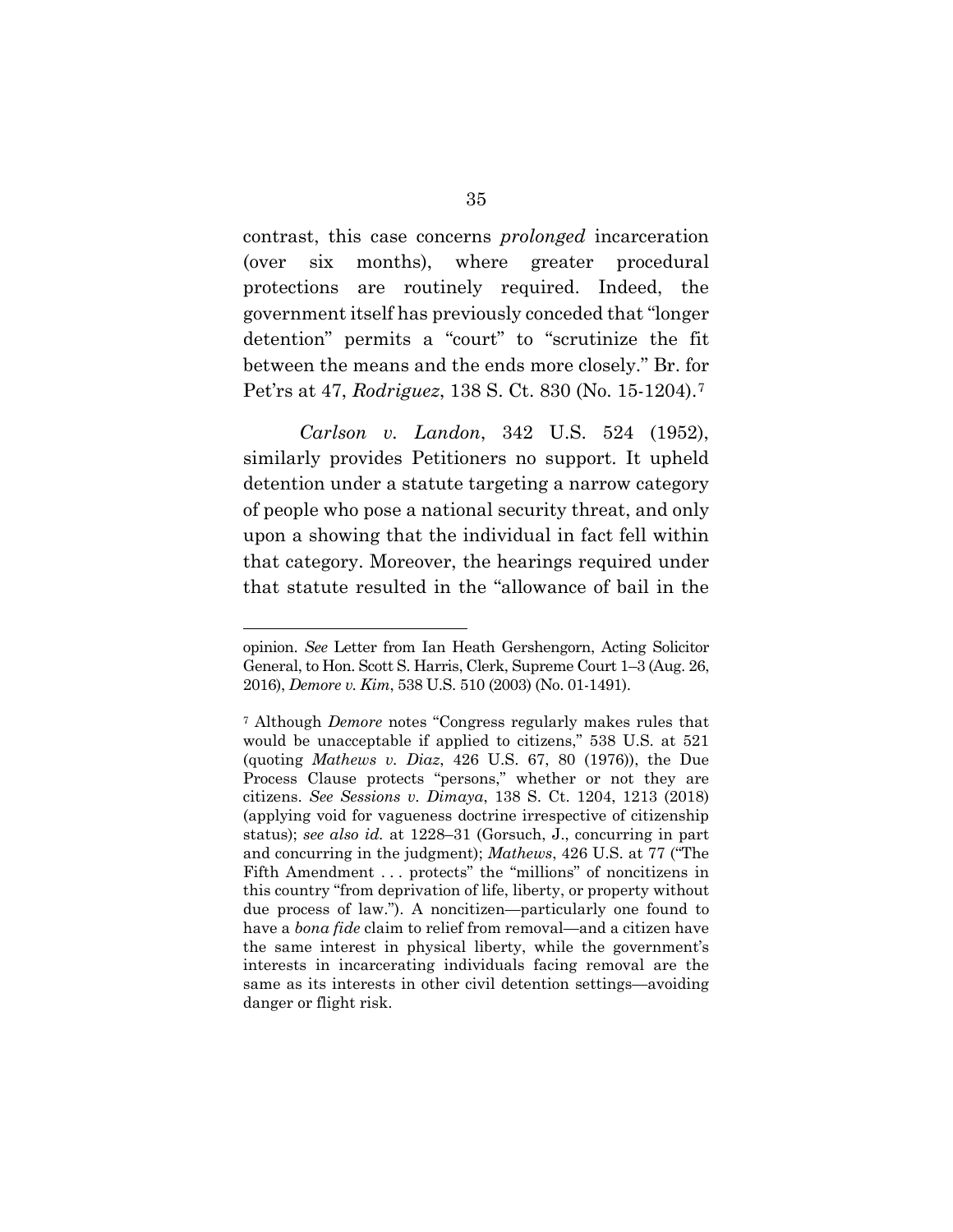large majority of cases," even for individuals who were found to fall within this category. *Id.* at 542. The Court further relied on the availability of independent review, noting that "the Attorney General is not left with untrammeled discretion as to bail. Courts review his determination. Hearings are had, and he must justify his refusal of bail by reference to the legislative scheme to eradicate the evils of Communist activity." *Id.* at 543. And *Carlson* explicitly did not concern cases involving "unusual delay" in the proceedings. *Id*. at 546. Thus, *Carlson* does not show that custody hearings are unnecessary to ensure prolonged incarceration remains tethered to a valid purpose.

*Guzman Chavez* also does not contradict this long line of due process precedent. Indeed, the decision contains no constitutional analysis. *See* 141 S. Ct. at 2284–91 & n.9. Rather, it considered the statutory question whether individuals in withholding-only proceedings are entitled to a bond hearing at the *outset* of detention pursuant to Section 1226(a) or are instead subject to detention during the 90-day removal period under Section 1231(a)(2) that *Zadvydas* had approved. *Id.* at 2280; *see also Zadvydas*, 533 U.S. at 683.[8](#page-50-0) All

<span id="page-50-0"></span><sup>8</sup> *Guzman Chavez* makes clear that it addresses detention during the 90-day removal period, as it notes that "[e]ven assuming respondents are correct that withholding-only proceedings are not usually completed in 90 days . . . § 1231 expressly authorizes DHS to release under supervision or continue the detention of aliens if removal cannot be effectuated within the 90 days." 141 S. Ct. at 2291.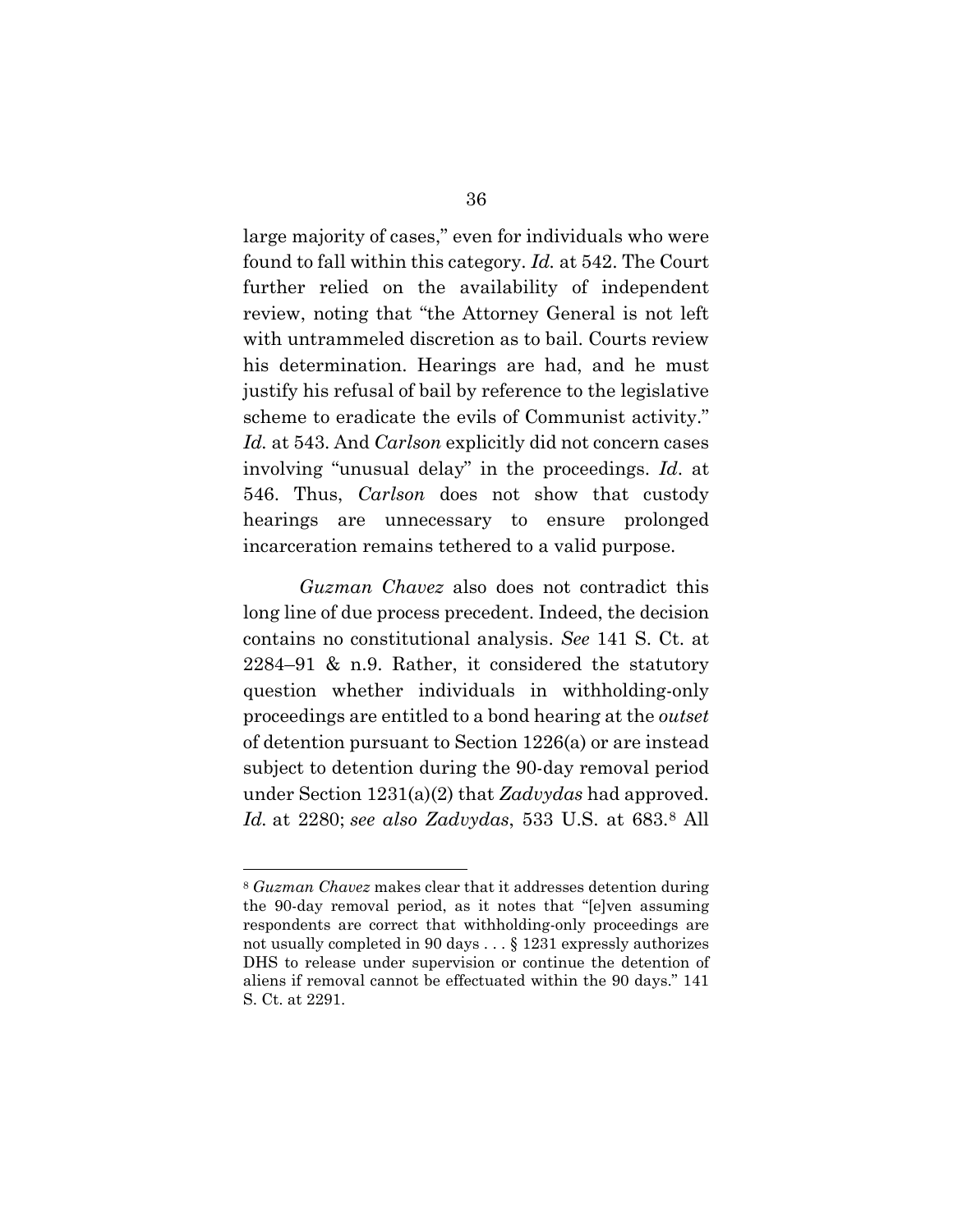class members here have been detained well beyond the 90-day removal period.[9](#page-51-0) 

## **3. Petitioners' existing custody review procedures fail to provide vital protections required by the Due Process Clause.**

Petitioners' regulations do not satisfy due process. Petitioners acknowledge that "[t]he Due Process Clause does, of course, require neutral administrative adjudicators," and—at least in some contexts—an opportunity for the individual "to state his position orally." Pet'rs Br. 44–45. They also do not dispute the stakes involved: if the ICE officer orders detention after the 180-day review, the regulations authorize an *additional year* of incarceration. 8 C.F.R.  $241.4(k)(2)(iii)$ .

Yet their current process provides neither a neutral decisionmaker nor an adversarial hearing. Enforcement officers do not qualify as neutral decisionmakers. Moreover, the opportunity to speak to one's jailer does not constitute a meaningful opportunity to contest the need for detention, let alone

<span id="page-51-0"></span><sup>9</sup> *Zadvydas* also forecloses Petitioners' assertion that Section 1231(h) precludes the Court from determining whether the statute requires custody hearings. Pet'rs Br. 37, 47. *Zadvydas* held that Section 1231(h) merely establishes that Section 1231 itself does not create a cause of action; it does not render Section 1231 unenforceable where another statute, like the habeas statute, permits suits challenging whether prolonged detention "is without statutory authority." 533 U.S. at 688. Indeed, were Petitioners correct, it would bar claims under *Zadvydas* itself.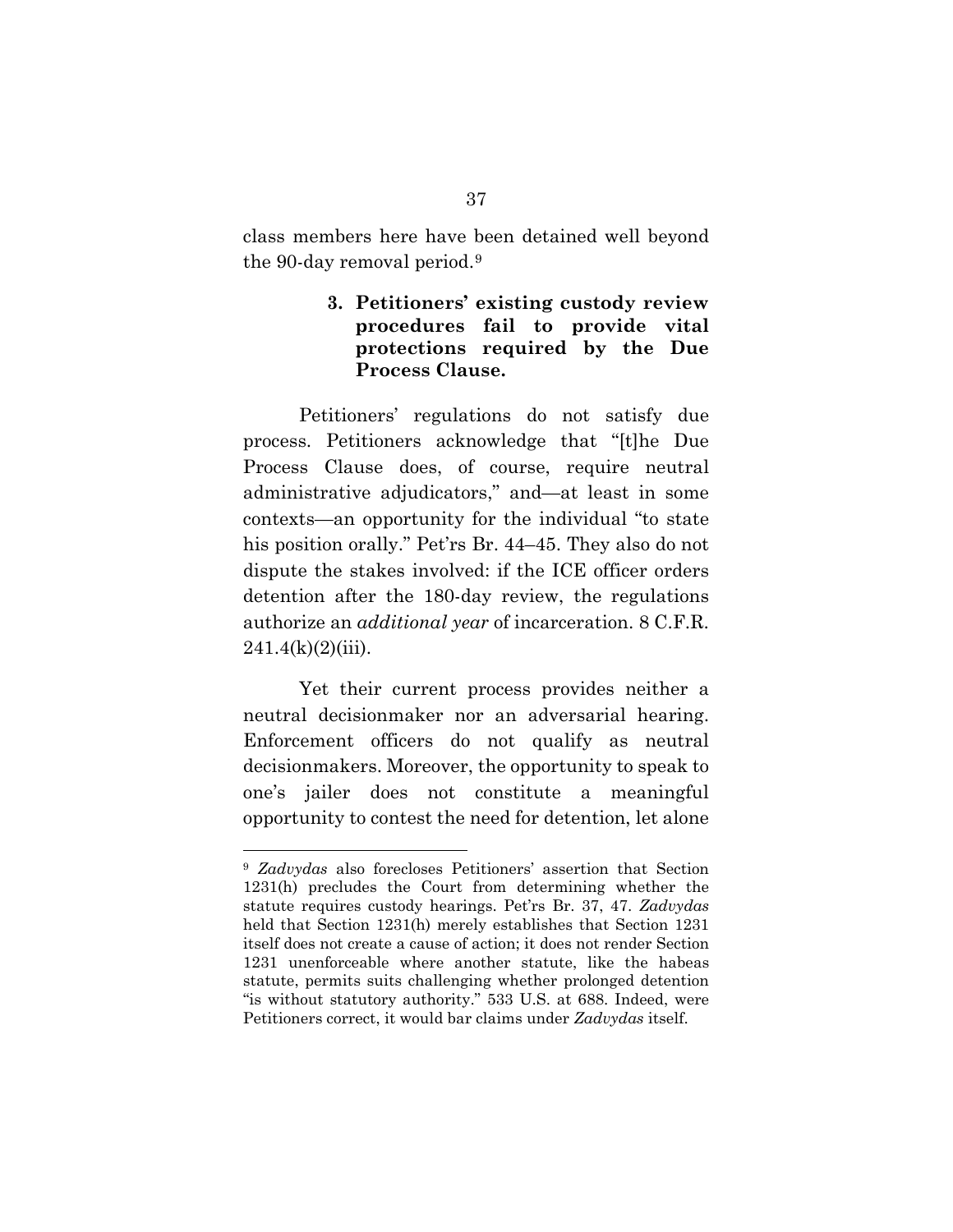provide the adversarial hearing due process requires. *See supra* Part I.C.1.

This Court's civil detention cases have repeatedly made clear that the Constitution does not permit the government to rely on enforcement officers to determine the validity of prolonged immigration detention without any adversarial hearing. In *Foucha*, for example, the Court invalidated a civil commitment scheme because, among other things, it provided no "adversary hearing" in which the state had to justify continued detention before state judges. 504 U.S. at 81–82; *see also Jackson*, 406 U.S. at 738 (individual deemed incompetent to stand trial was entitled to "formal commitment proceedings" before state judge to determine whether continued detention was justified); *Addington*, 441 U.S. at 432–33 (holding that due process required state to justify civil commitment by clear and convincing evidence in adversarial hearing before state trial judge); *Application of Gault*, 387 U.S. 1, 29, 57 (1967) (juvenile delinquency proceedings violated Due Process Clause because they lacked adversarial hearings that provided an opportunity for confrontation and cross-examination before state juvenile court).

Similarly, cases upholding such schemes have relied on the state's compliance with those same fundamental requirements: an adversarial hearing before a neutral decisionmaker. Thus*, Salerno* upheld the constitutionality of the Bail Reform Act *because* it required the government to justify detention in a "full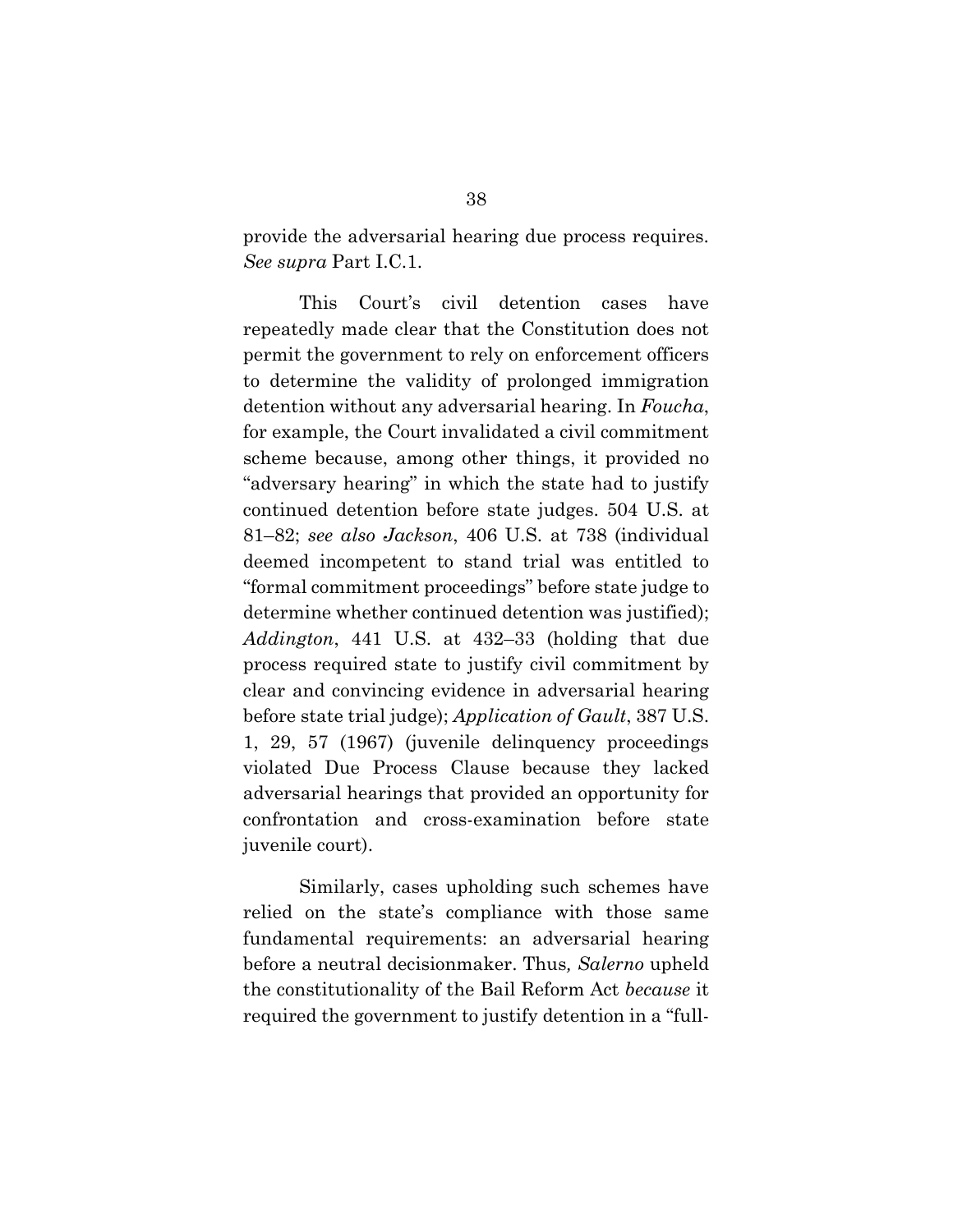blown adversary hearing" before a "neutral decisionmaker"—a federal judge. 481 U.S. at 750; *see also Kansas v. Hendricks*, 521 U.S. 346, 356–60 (1997) (upholding civil commitment scheme for individuals likely to engage in sexually predatory acts because it required adversarial hearing where state was required to justify continued detention before state judge and jury); *Schall v. Martin*, 467 U.S. 253, 277, 279–81 (1984) (upholding detention pending juvenile delinquency determination because a "Family Court judge" had to find probable cause and "whether continued detention is necessary" at "adversarial" hearing).

*Zadvydas* makes clear that the principles on which these cases rest apply equally in the immigration context. *See* 533 U.S. at 690–91 (citing, *inter alia*, *Hendricks*, *Salerno*, *Foucha*, and *Jackson* in holding that due process requires "strong procedural protections" in civil detention schemes).

Petitioners ignore this well-established historical tradition, claiming that ICE officers qualify as neutral decisionmakers as long as they are not personally biased, Pet'rs Br. 44, and that there is no need for a hearing because those officers *might* provide an interview (but no adversarial hearing) to a detainee, *id.* at 45. Both assertions are wrong.

*First*, consistent with the long line of civil detention cases discussed above, this Court has held that the "government enforcement agent"—here, the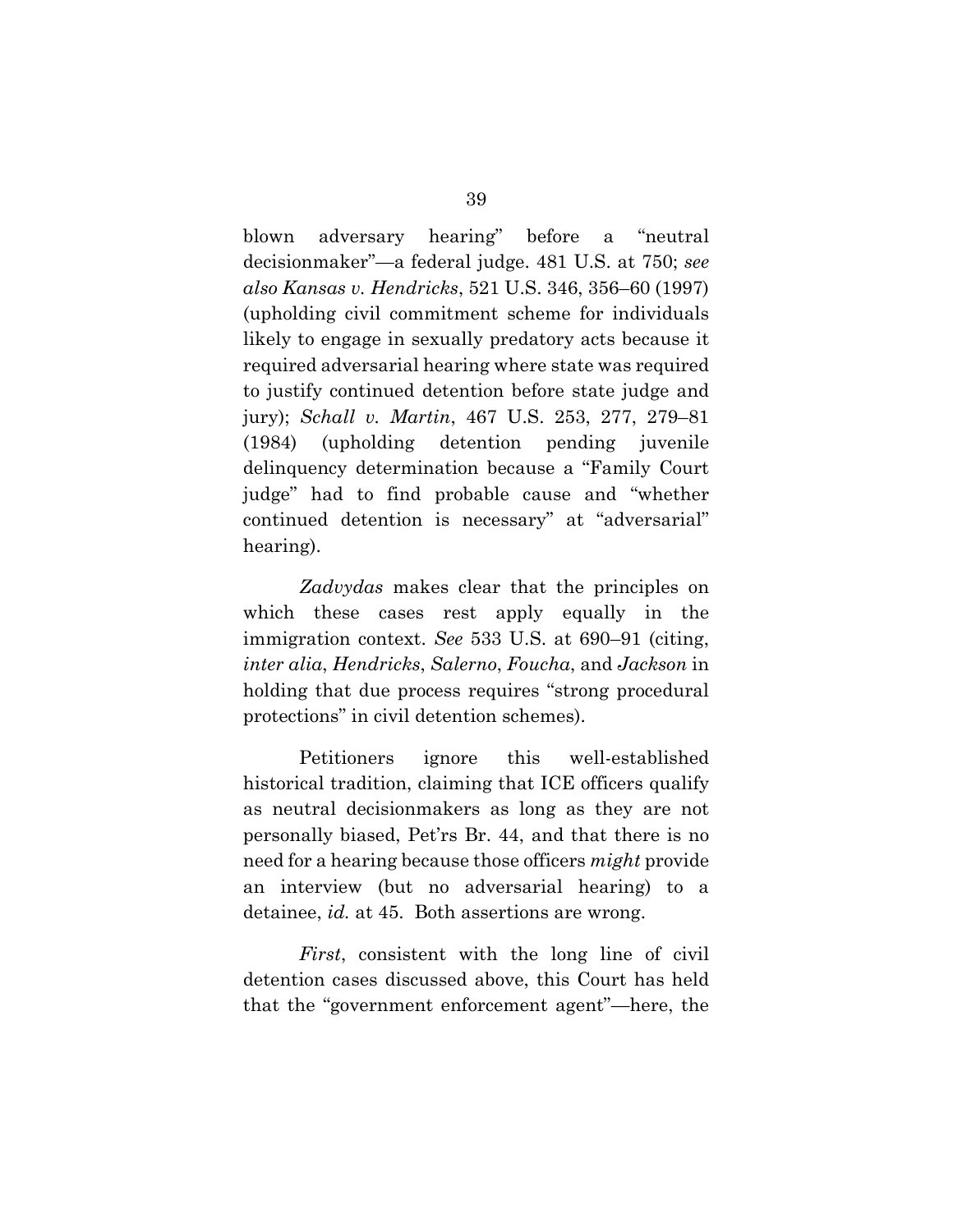jailer—cannot be responsible for custody reviews. *See, e.g.*, *Coolidge v. New Hampshire*, 403 U.S. 443, 450 (1971); *Shadwick*, 407 U.S. at 350. This is true irrespective of whether the officer harbors any personal financial interest or other bias. In all the civil detention schemes this Court has upheld, the individual adjudicating the validity of confinement was a judge or a person with comparable structural independence vis-à-vis the jailing authority. *See, e.g.*, *Hendricks*, 521 U.S. at 352–53; *Schall*, 467 U.S. at 264, 270. As *Gerstein* explained in the probable cause hearing context, police officers cannot serve as "neutral and detached" arbiters in custody reviews because they are "engaged in the often competitive enterprise of ferreting out crime." 420 U.S. at 112–13 (quoting *Johnson v. United States*, 333 U.S. 10, 14 (1948)). Similarly, in *Hamdi v. Rumsfeld*, the plurality emphasized that "[a]n interrogation by one's captor, however effective an intelligence-gathering tool, hardly constitutes a constitutionally adequate factfinding before a neutral decisionmaker." 542 U.S. 507, 537 (2004) (plurality).

Petitioners rely on *Withrow v. Larkin*, 421 U.S. 35 (1975), and *Schweiker v. McClure*, 456 U.S. 188 (1982). But neither case involved any deprivation of physical liberty—which "lies at the heart of the liberty [the Due Process] Clause protects," *Zadvydas*, 533 U.S. at 690—let alone the prolonged deprivation at issue here. *Withrow* concerned medical licensing procedures. It establishes simply that there is "a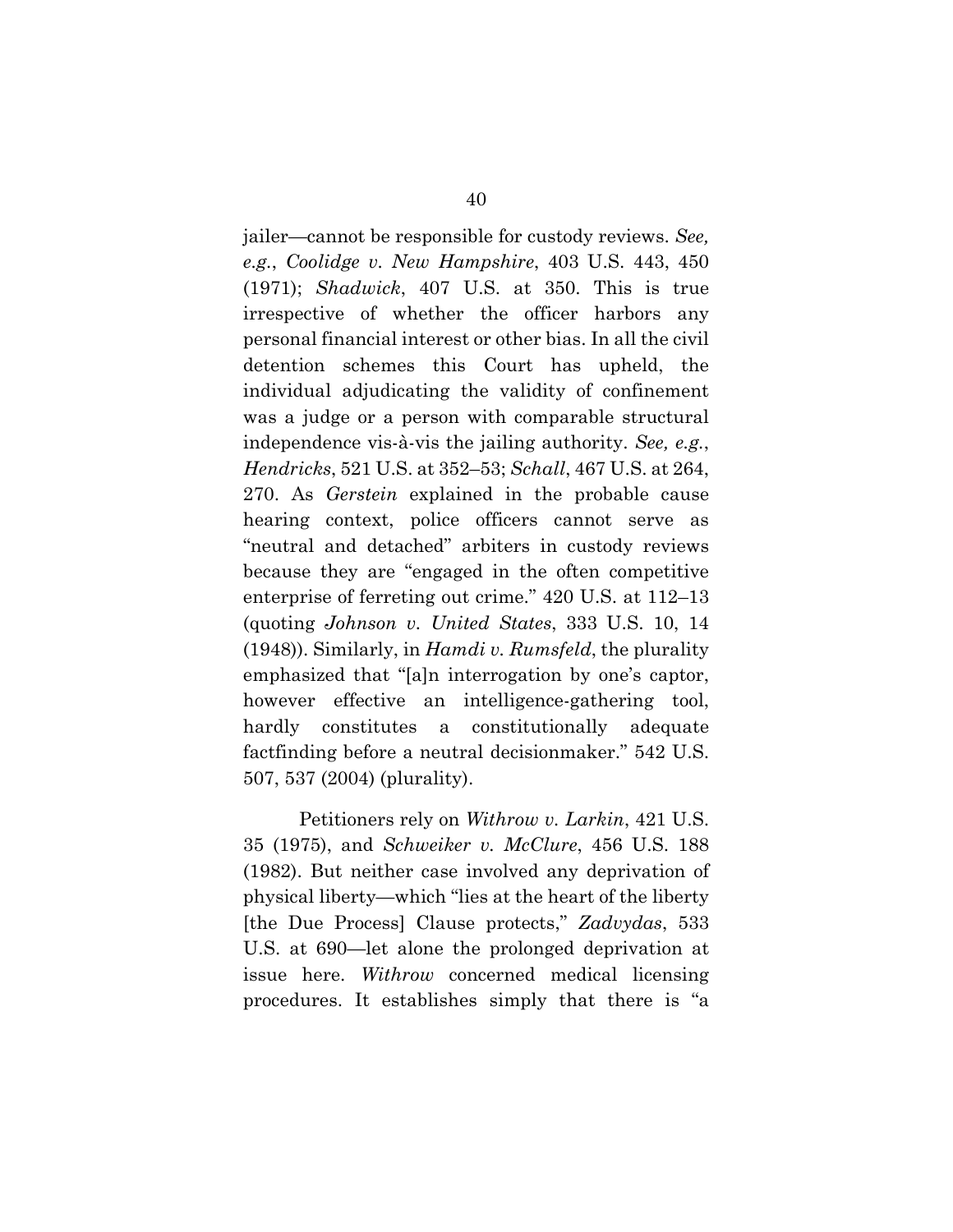presumption of honesty and integrity" for hearing officers in a wide variety of administrative proceedings. 421 U.S at 47. *Schweiker* rejected the claim that hearing officers in Medicare reimbursement proceedings were unable to serve as neutral arbiters merely because they were employed by private carriers. 456 U.S. at 196.

While the prohibition on biased decisionmakers described in those cases also applies here, it does not set the *only* due process constraint—especially in cases involving incarceration. "That even purportedly fair adjudicators 'are disqualified by their interest in the controversy to be decided is, of course, the general rule.'" *Hamdi*, 542 U.S. at 538 (plurality) (quoting *Tumey v. Ohio*, 273 U.S. 510, 522 (1927)). After all, police officers and prosecutors are entitled to the same presumption of integrity, but the Constitution nonetheless prohibits them from deciding whether to continue the confinement of people they arrest or whose arrest they authorize. Likewise, immigration enforcement officers cannot unilaterally determine whether a detainee should be subject to prolonged detention. Because ICE is responsible for the arrest, detention, and removal of noncitizens, it is an "interested" party in whether detention should continue.

*Second*, interviews with ICE agents—available at the agents' discretion—do not satisfy the requirement for an adversarial hearing, even if they permit the jailed immigrant "to state his position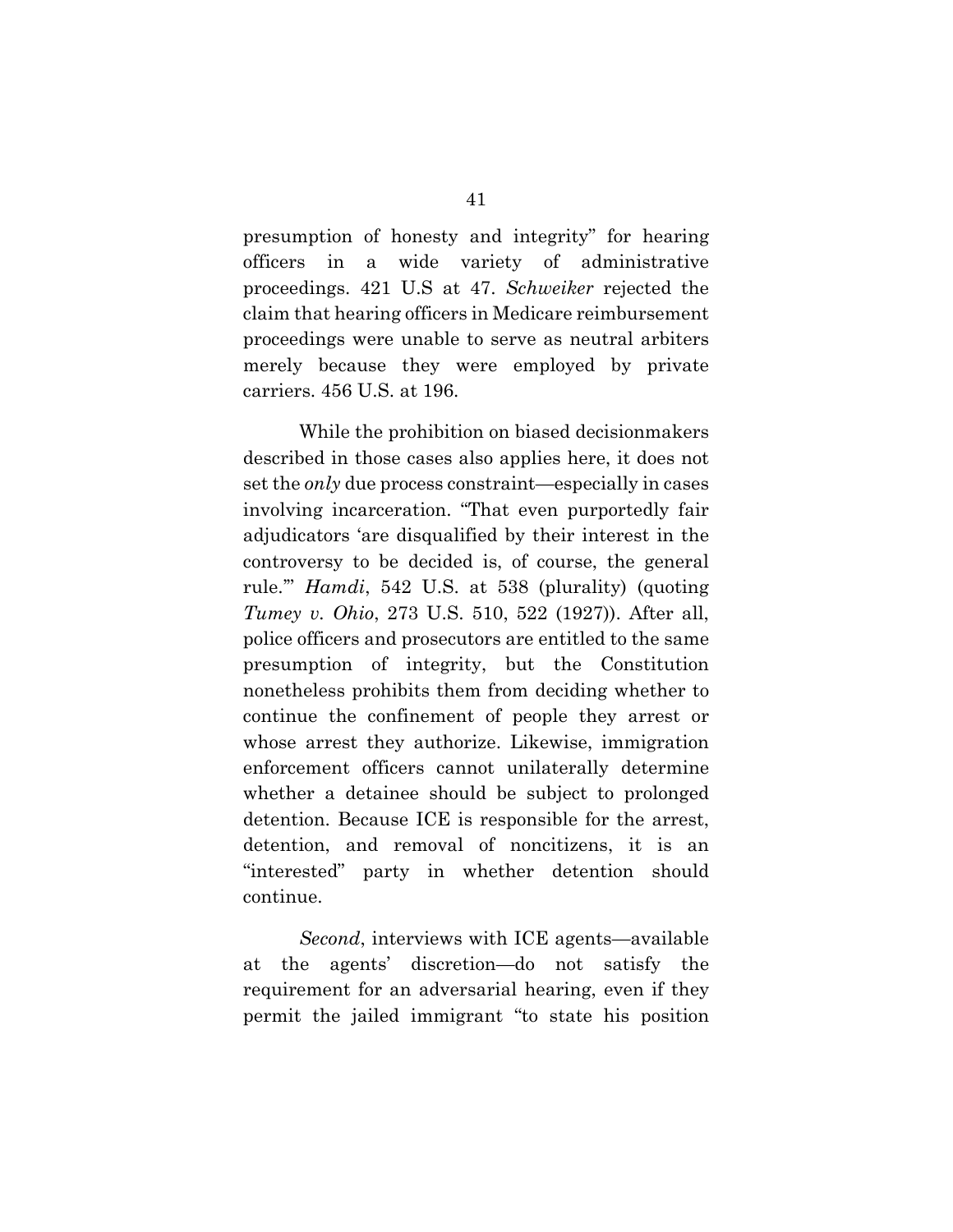orally" to a deportation officer. Pet'rs Br. 44–45. This Court has upheld prolonged civil detention schemes only where they include not just neutral decisionmakers, but also *adversarial hearings*, where the jailed person can present evidence and witnesses and confront the government's evidence. *See, e.g.*, *Salerno*, 481 U.S. at 742, 750; *Foucha*, 504 U.S. at 80– 82; *Jackson*, 406 U.S. at 738; *Hendricks*, 521 U.S. at 352–53. That the deportation officer has discretion to speak to the jailed immigrant does not ensure these critical protections.

Indeed, even where physical liberty is not at stake, the Court has identified an adversarial hearing as the touchstone of due process. As *Zadvydas*  observes, "[t]he Constitution demands greater procedural protection even for property." 533 U.S. at 692; *see also Chrysafis v. Marks*, 141 S. Ct. 2482, 2482 (2021) (even as to property rights, "due process generally requires a hearing" (citing *United States v. James Daniel Good Real Property*, 510 U.S. 43, 53 (1993))); *Califano v. Yamasaki*, 442 U.S. 782, 696 (1979) (in-person hearing required for recovery of excess Social Security payments); *Goldberg v. Kelly*, 397 U.S. 254, 268 (1970) (failure to provide in-person hearing prior to termination of welfare benefits was "fatal to the constitutional adequacy of the procedures"). The Due Process Clause does not permit the government to confine individuals for years based on *less* process than what it requires to terminate welfare benefits.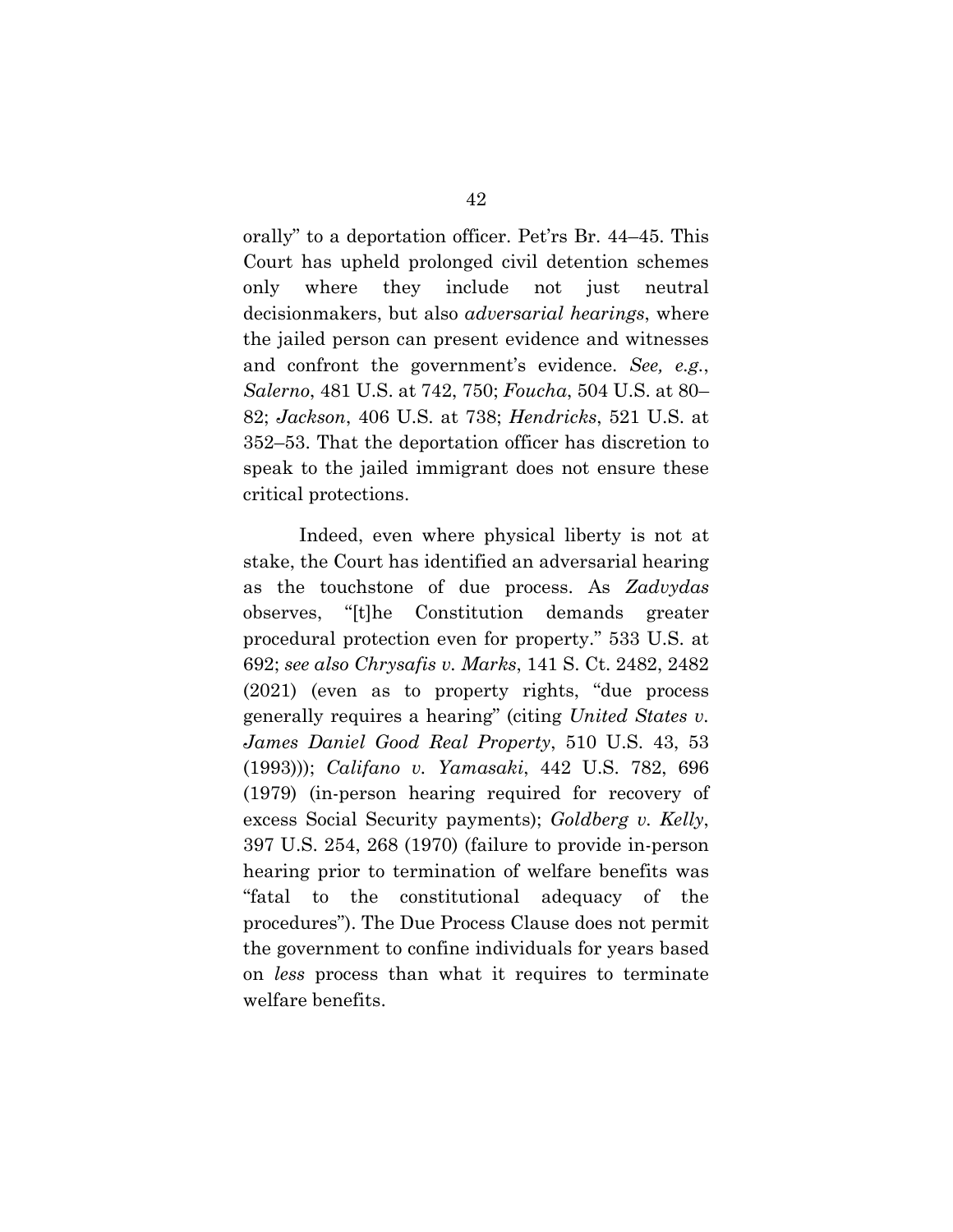Even were the ability to speak to one's jailer sufficient to satisfy the hearing requirement, officers routinely fail to provide them. In many cases, ICE officers approve prolonged detention based solely on a paper review. *See* Tr. of Mot. Hrg. 20:18–22, *Calderon v. Nielsen*, No. 1:18-cv-10225-MLW (D. Mass. Oct. 18, 2019), ECF No. 412-1 (ICE Headquarters Removal and International Operations chief testifying that interviews occur "[n]ot often . . . . It's something that we have not done to my knowledge"). In some cases, ICE has failed to conduct any 180-day review at all. *See* DHS Office of Inspector General, OIG-07-28, ICE's Compliance with Detention Limits for Aliens with a Final Order of Removal from the United States 34 (Feb. 2007) (finding no evidence that "post-180-day reviews are consistently conducted" and concluding that "[c]ontinued detention . . . is not closely monitored").

These practices are consistent with the record below. The government provided copies of the custody reviews for the two named plaintiffs in Aleman but they included only a 90-day review for one plaintiff and only a 180-day review for the other. *See* Ex. F & Ex. L to Resp. to Mot. for Prelim. Inj., *Aleman v. Sessions*, No. 18-cv-01869-JSC (N.D. Cal. May 3, 2018), ECF No. 27-6 & ECF. No. 31-1. Moreover, the government submitted no evidence that any plaintiffs were interviewed as part of their 180-day reviews.

Even where ICE provides an interview, the noncitizen cannot present witnesses, or even see—let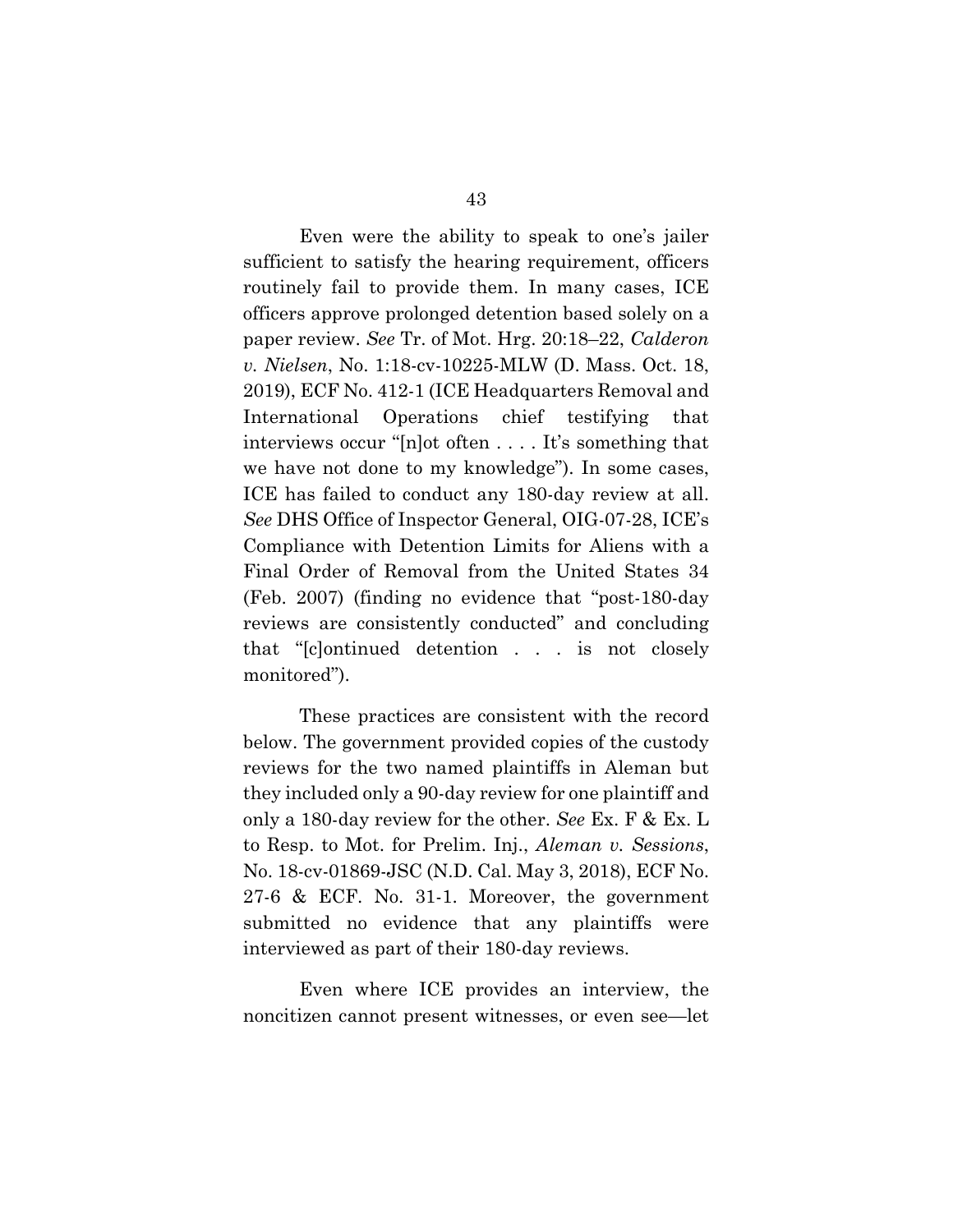alone challenge—the government's evidence. *See supra* n.3. Nor is there any right of appeal. 8 C.F.R. 241.4(d). Indeed, the agency's regulations provide that, even where the noncitizen makes a showing that she does not present a flight risk or danger, DHS may choose to "continue in custody any alien described in  $\dots$  this section." 8 C.F.R. 241.4(d)(1). Where prolonged detention is at stake, this is not due process. S*ee Zadvydas*, 533 U.S. at 692 ("[T]he Constitution may well preclude granting 'an administrative body the unreviewable authority to make determinations implicating fundamental rights.'" (quoting *Superintendent, Mass. Corr. Inst. at Walpole v. Hill*, 472 U.S. 445, 450 (1985))).

This cursory review by ICE routinely results in unjustified prolonged detention. For example, after six months of confinement, a DHS official ordered Mr. Aleman's detention for another year, citing nothing other than the fact that he had a pending claim for withholding—a fact that plainly does not establish either flight risk or danger, and is true of everyone awaiting a withholding-only hearing. Excerpts of Record 43, *Aleman v. Barr*, No. 18-16465 (9th Cir. Mar. 5, 2019), ECF No. 15. In fact, the official did not even *address* whether Mr. Aleman presented a danger or flight risk. *Id*. When Mr. Aleman received an IJ hearing pursuant to the preliminary injunction, and was able to present evidence and confront the government's case, the IJ ordered him released on bond, finding that he presented no danger or flight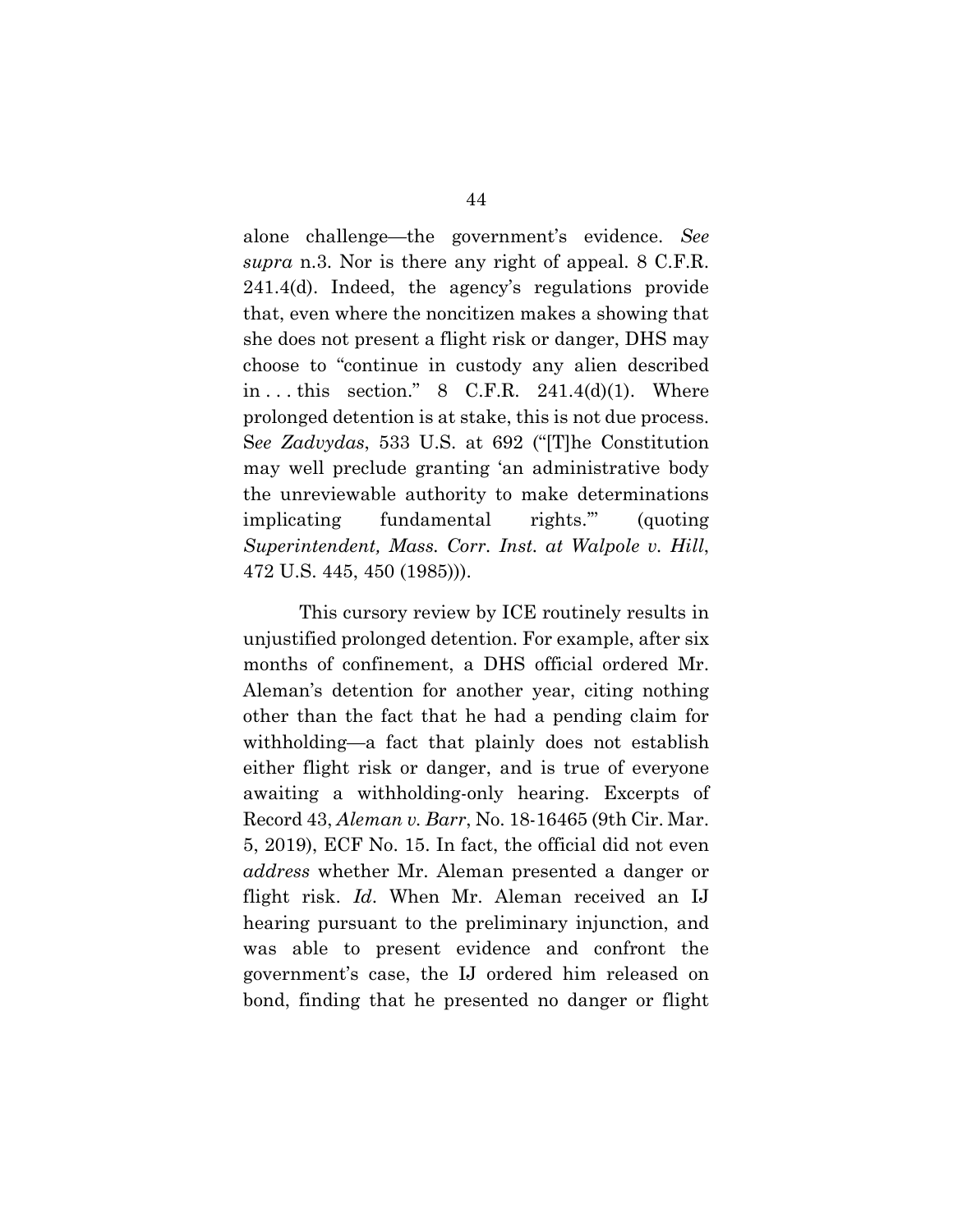risk. *See also Casas-Castrillon v. Dep't of Homeland Sec.*, 535 F.3d 942, 951–52 (9th Cir. 2008) (petitioner detained for seven years based on a single DHS file review deeming him a flight risk, with no notice, no interview or opportunity to contest the government's findings, and no appeal); *Diouf*, 634 F.3d at 1092 (individual detained nearly two years based on DHS's paper custody reviews, who was then released after adversarial IJ hearing).

To imprison a human being found to have a *bona fide* claim to relief—and a right to remain in the U.S. while that claim is adjudicated—for more than a year without any meaningful opportunity to contest the necessity for detention in a hearing before a neutral decisionmaker violates the most fundamental principles of due process.

> **4. Section 1231's text, the implementing regulations, and this Court's precedent demonstrate the lower court's statutory construction is "fairly possible."**

In light of the constitutional concerns detailed above, Section 1231 must be read to require individualized custody hearings before a neutral decisionmaker for prolonged detention as long as that interpretation is "fairly possible." *Jin Fuey Moy*, 241 U.S. at 401. As explained above, the text and structure of the statute, the agency's longstanding interpretation of the phrase "may detain" in Section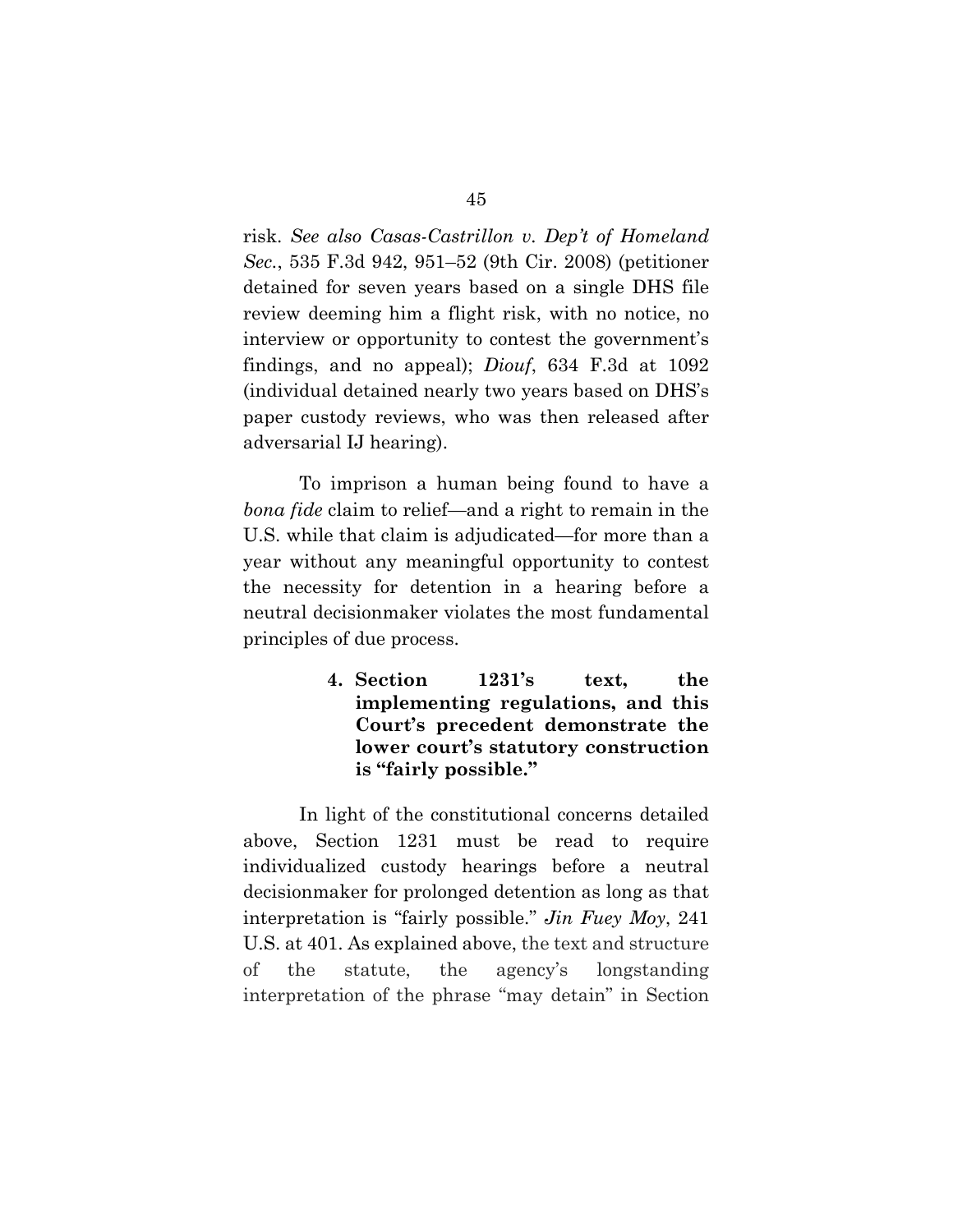1226(a), and the agency's interpretation of the statute to provide custody hearings before IJs for those deemed "specially dangerous," all make clear that Respondents' reading is not "plainly contrary to the intent of Congress." *Edward J. DeBartolo Corp.*, 485 U.S. at 575. *See supra* Part I.B.

For all the above reasons, the court of appeals correctly interpreted Section 1231(a)(6) to require a custody hearing before an independent decisionmaker to justify detention beyond six months. That interpretation avoids the serious due process concerns that would arise were this Court to interpret the statute to authorized prolonged detention without even the most basic requisites of due process—an adversarial hearing before a neutral arbiter.

# **II. 8 U.S.C. 1252(f)(1) Does Not Preclude Lower Courts from Enjoining the Unlawful Implementation of a Statute.**

This Court should not decide whether Section  $1252(f)(1)$  deprived the lower courts of authority to issue classwide injunctions on Respondents' statutory claims because Petitioners never asserted this argument below. They objected only to a classwide injunction on the constitutional claims. They have therefore forfeited this issue.

In any case, Section 1252(f)(1) does not bar relief here. By its plain terms, it restricts only claims that enjoin the "operation" of the immigration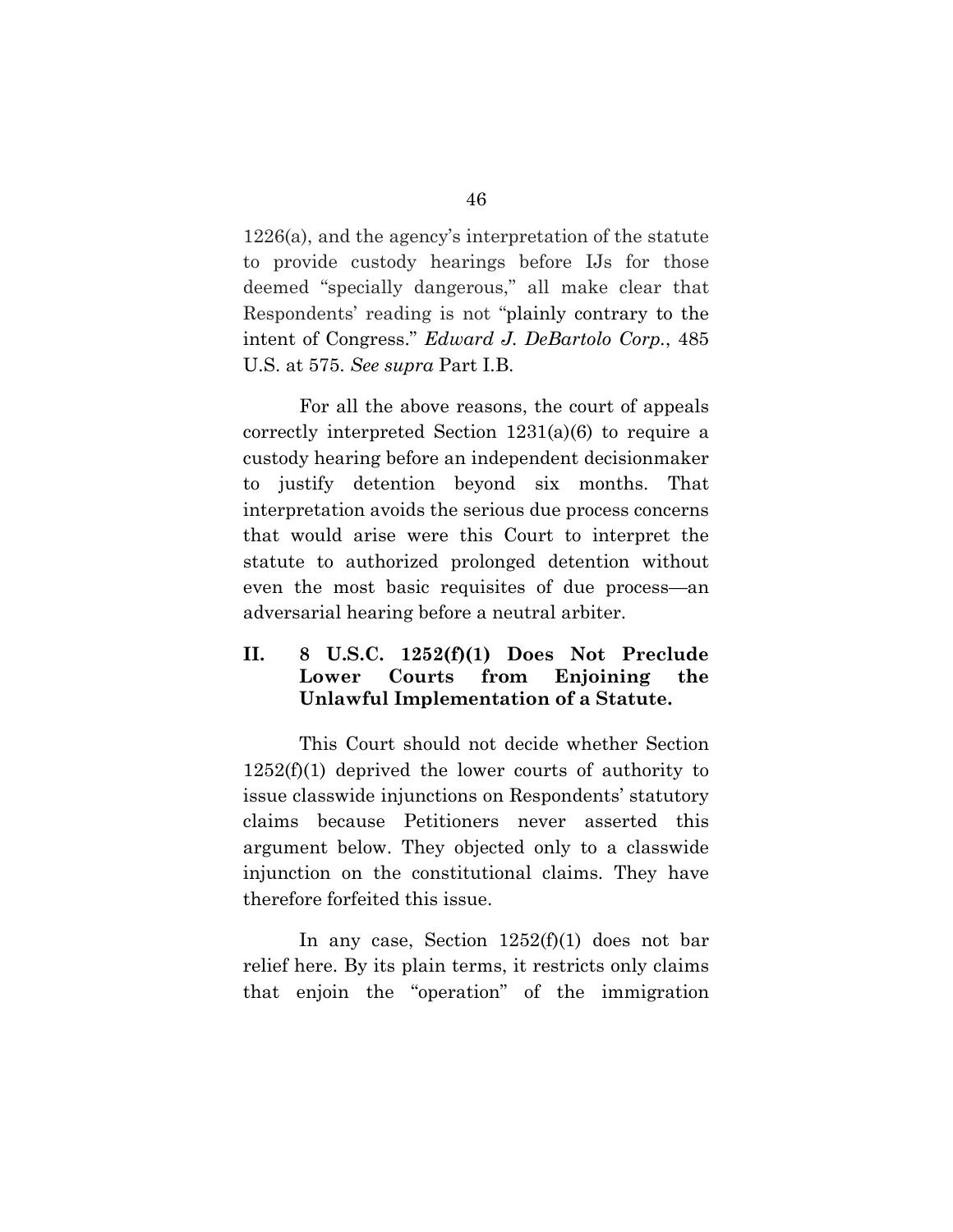statutes, not claims, like Respondents', that seek to ensure that the agency implements the statute as properly interpreted. Moreover, the relief provided here falls comfortably within the statute's exception permitting relief for individuals in removal proceedings. All class members fit that exception.

### **A. Petitioners forfeited any argument that Section 1252(f)(1) precludes classwide injunctive relief for claims against statutory violations.**

Petitioners forfeited any argument that the injunctions exceeded the lower courts' statutory authority, as they never advanced that argument below. While this Court has an "independent obligation" to assess whether a statute deprives it or the lower courts of jurisdiction, *Arbaugh v. Y & H Corp.*, 546 U.S. 500, 514 (2006), Section 1252(f)(1) does not concern jurisdiction. It only limits the relief courts may provide. "The nature of the relief available after jurisdiction attaches is, of course, different from the question whether there is jurisdiction to adjudicate the controversy." *Avco Corp. v. Aero Lodge No. 735, Int'l Ass'n of Machinists & Aerospace Workers*, 390 U.S. 557, 561 (1968); *see also Steel Co. v. Citizens for Better Env't*, 523 U.S. 83, 90 (1998).

In *Flores*, Petitioners did not raise Section 1252(f)(1) before either the district court or the court of appeals. In *Aleman*, Petitioners raised Section  $1252(f)(1)$  in the district court, but only with respect to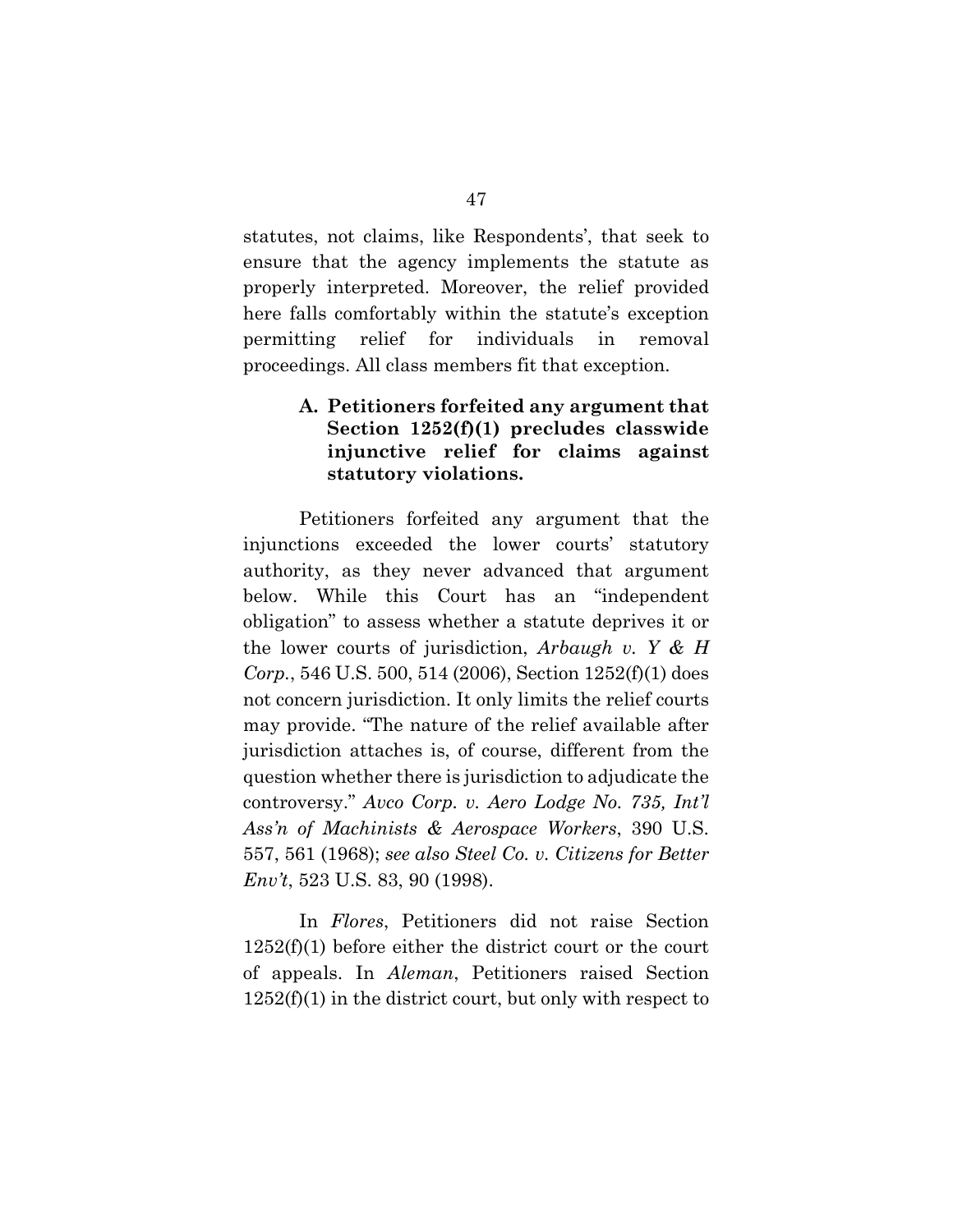whether to grant class certification on the *constitutional* claims. Defs.' Opp'n to Pls.' Mot. For Class Cert. 20–21, *Aleman v. Sessions*, No. 18-cv-01869-JSC (N.D. Cal. May 3, 2018), ECF No. 28 ("Finally, Plaintiffs cannot satisfy Rule 23(b)(2) because this Court does not have jurisdiction to grant relief on Plaintiffs' constitutional claims on a classwide basis."). On appeal, Petitioners only referenced Section  $1252(f)(1)$  in a footnote, and effectively conceded that its bar did not apply to statutory claims, asserting that "because [Respondents'] 'statutory' claim fails, the district court's rationale for circumventing §  $1252(f)(1)$ 's prohibition on classwide injunctive relief against the operation of  $\S$  1231(a)(6) must also fail." Resp'ts-Appellants' Op. Br. 23 n.5, *Aleman v. Barr*, No. 18-16465 (9th Cir. Mar. 1, 2019), ECF No. 14-1.

Accordingly, Petitioners have forfeited any argument that the lower courts lacked remedial power to require the agency to implement the statute consistent with its terms. "'Mindful that this is a court of final review and not first view' . . . [the Court will] decline to reach the merits of petitioner's present challenge." *Adarand Constructors, Inc. v. Mineta*, 534 U.S. [10](#page-62-0)3, 110 (2001).<sup>10</sup>

<span id="page-62-0"></span><sup>10</sup> Moreover, because Petitioners did not present this question pursuant to Supreme Court Rule 14.1(a), and because the Court need not address it to resolve the question presented, the additional question is not properly before this Court. *See Yee v. City of Escondido*, 503 U.S. 519, 535 (1992); *see also Madison v. Alabama*, 139 S. Ct. 718, 734 (2019) (Alito, J., dissenting).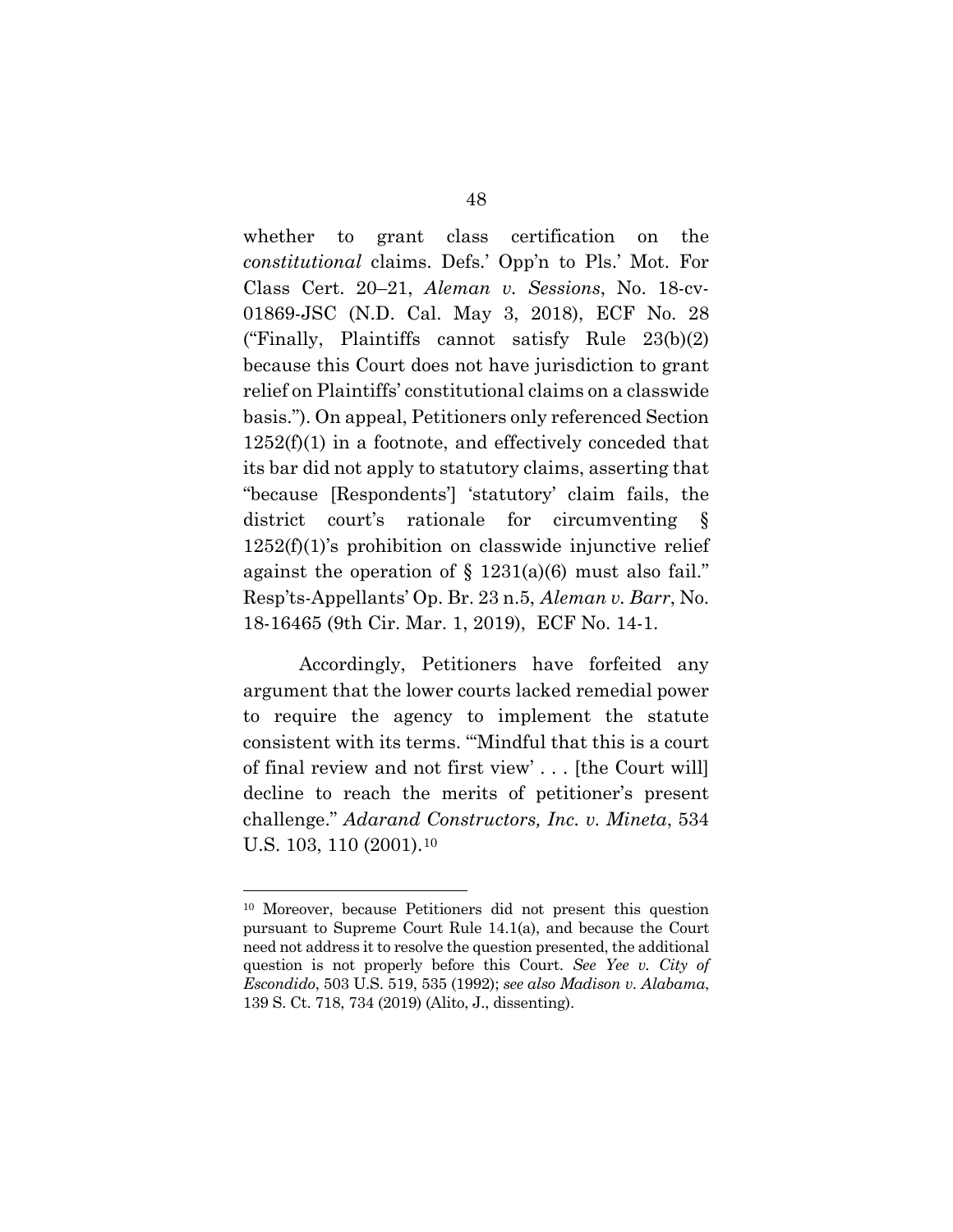### **B. Section 1252(f)(1) applies only to injunctions that enjoin the operation of the referenced sections of the Act.**

Section 1252(f)(1) directs that

no court (other than the Supreme Court) shall have jurisdiction or authority to enjoin or restrain the operation of the provisions of [8 U.S.C. 1221–1231] . . . other than with respect to the application of such provisions to an individual alien against whom proceedings under such part have been initiated.

8 U.S.C. 1252(f)(1).

The plain text limits only orders that would "enjoin or restrain the operation" of Sections 1221 through 1231. It does not limit injunctions that merely require the agency to *adhere* to the statute as properly interpreted. "Unless a statute in so many words, or by a necessary and inescapable inference, restricts the court's jurisdiction in equity, the full scope of that jurisdiction is to be recognized and applied." *Porter v. Warner Holding Co*., 328 U.S. 395, 398 (1946). Section  $1252(f)(1)$  does not, either by its words or by "a necessary and inescapable inference," bar injunctive relief here. Rather, the statute prohibits lower courts from "enjoin[ing] or restrain[ing] the *operation* of the statute," such as where the court invalidates the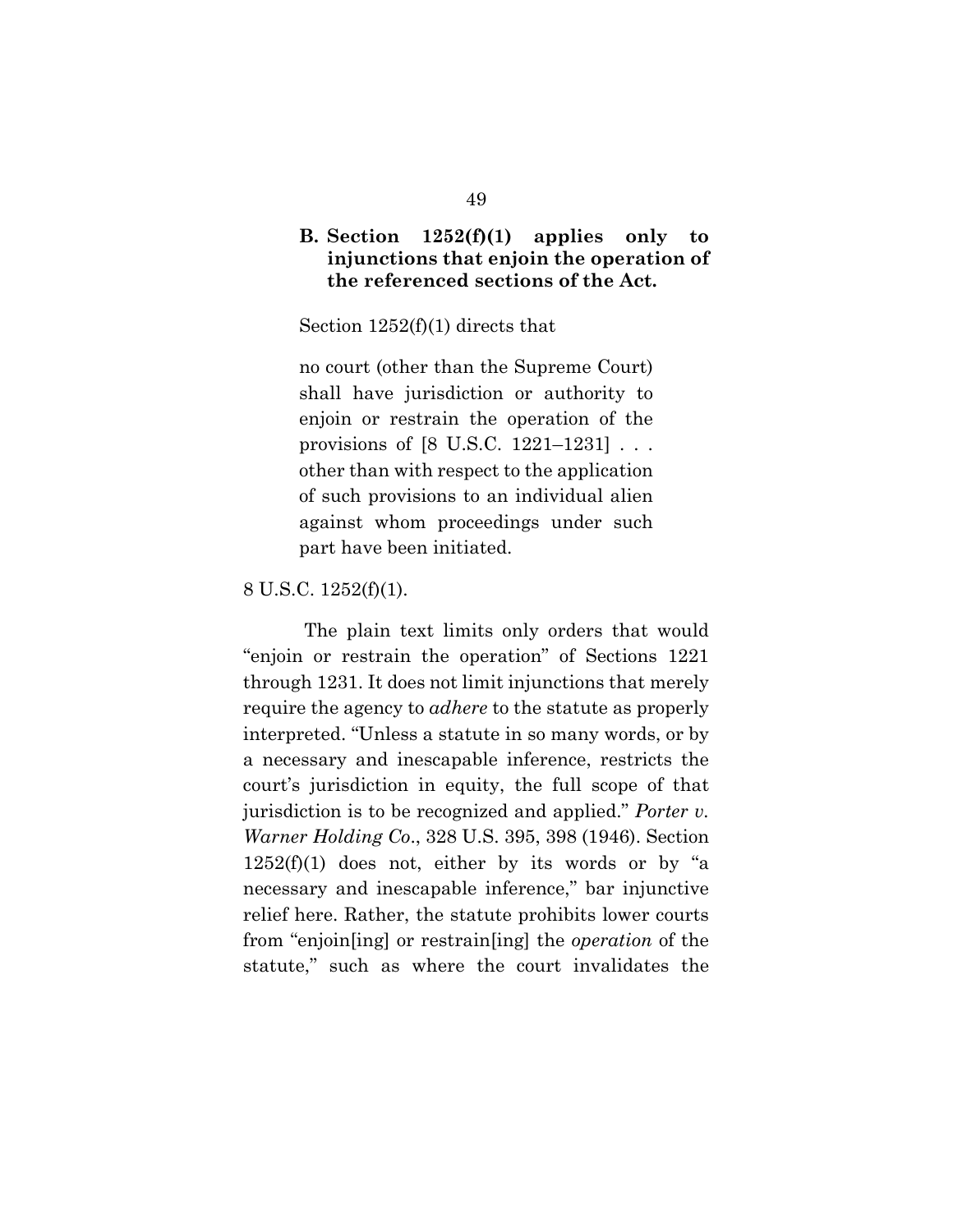statute itself, but not where the court merely requires the agency to comply with the statute.

A court order requiring the agency to enforce the statute in accordance with its terms does not enjoin the "operation" of the statute; it requires the agency to conform its extra-legal conduct to the statute's terms. *See Grace v. Barr*, 965 F.3d 883, 907 (D.C. Cir. 2020) (explaining that  $1252(f)(1)$  "refers only to 'the operation of the provisions'—i.e., the statutory provisions themselves, and thus places no restriction on the district court's authority to enjoin *agency action* found to be unlawful"); *Texas v. Biden*, -- F. Supp. 3d - -, 2021 WL 3603341, at \*15 (N.D. Tex. Aug. 13, 2021) ("[T]his section does not apply because Plaintiffs are not seeking to *restrain* Defendants from enforcing Section 1225. Plaintiffs are attempting to make Defendants *comply* with Section 1225."); *see also Rivera v. Holder*, 307 F.R.D. 539 (W.D. Wash. 2015) (classwide injunction correcting IJs' erroneous interpretation that release under Section 1226(a)(2) necessarily requires a monetary bond, ignoring the conditional parole clause at 1226(b)(2)(B)).

Petitioners err in arguing that the court of appeals' interpretation rests on a distinction between prohibitory and compulsory injunctions. Pet'rs Br. 17. The critical distinction is not whether the court orders the agency to take or refrain from taking action, but rather whether the injunction interferes with the *operation* of the statute, or instead merely orders the agency to implement the statute.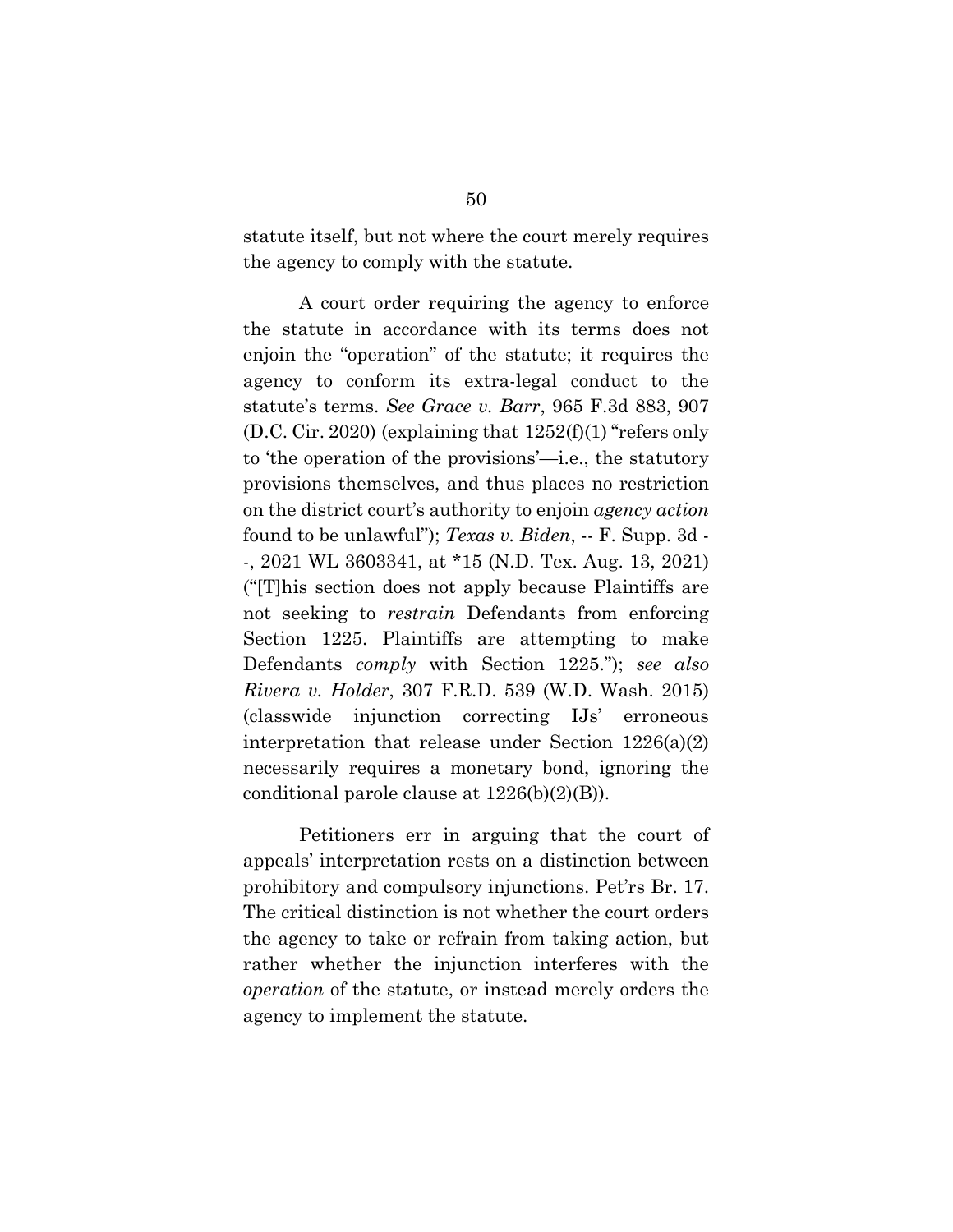Contrasting language in neighboring provisions of Section 1252, enacted at the same time, reinforces this point. Other subsections bar judicial review of *both* the "implementation" and "operation" of another section of the statute. *See* 8 U.S.C.  $1252(a)(2)(A)(i)$ (specifying no court shall have jurisdiction to review any "cause or claim relating to the *implementation or operation* of an [expedited order of removal]" (emphasis added)); *see also id.* 1252(e)(3) (specifying the forum for challenges to regulations, policies and procedures to "implement" expedited removal statute). In contrast, 1252(f)(1) addresses only injunctive relief that would enjoin or restrain "the operation of" the statute. "[W]hen Congress includes particular language in one section of a statute but omits it in another section of the same Act, it is generally presumed that Congress acts intentionally and purposely in the disparate inclusion or exclusion." *Barnhart v. Sigmon Coal Co., Inc.*, 534 U.S. 438, 452 (2002) (internal quotation marks omitted). Petitioners' argument that the "term 'operation,' in this context, is synonymous with . . . implementation," Pet'rs Br. 18, cannot be squared with Congress's deliberate choice to use more circumscribed language in Section 1252(f)(1). Petitioners' interpretation would impermissibly render the term "implementation" superfluous.

Petitioners argue that the statute's first phrase, "[r]egardless of the nature of the action or claim or identity of the party or parties," is evidence that it encompasses more than challenges to the statute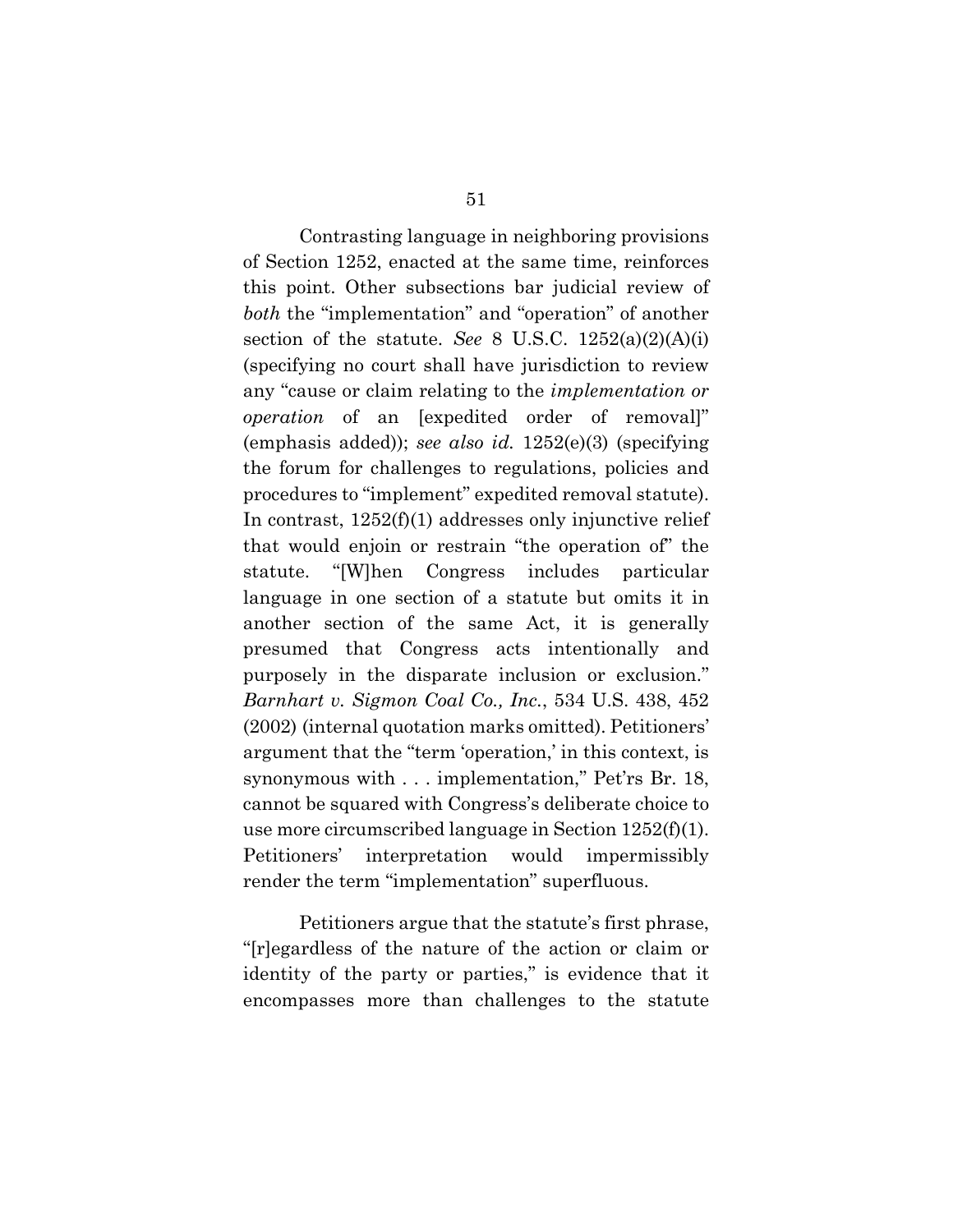itself. Pet'rs Br. 19. But that language simply means that where a claim would enjoin the statute's operation, it cannot support injunctive relief, regardless of the action or claim and identity of the parties. It provides no reason to distort the meaning of Congress's choice to limit its restriction to suits enjoining "the operation" of the relevant statutes. As long as the relief requested does not enjoin the operation of Section 1231(a)(6), it is permitted.

Petitioners contend that the court of appeals' interpretation disfavors constitutional claims as compared to statutory claims. *See id.* at 21. Not so. Classwide injunctions are prohibited if they seek to enjoin the statute's operation, regardless of whether the claim for that injunction arises under the Constitution or a statute that would otherwise require an injunction against the statute's enforcement (as might the Religious Freedom Restoration Act, Rehabilitation Act, or other immigration statutes). At the same time, injunctions for claims under both the Constitution and statutes remain available if they do *not* enjoin the "operation of" Sections 1221–1231. Nor does the court's interpretation run "counter to IIRIRA's 'theme' of protecting the Executive's discretion," *see* Pet'rs Br. 25, as the agency has no discretion to violate the statute, *see Owen v. City of Independence*, 445 U.S. 622, 649 (1980) (observing that a governmental entity "has no 'discretion' to violate the Federal Constitution").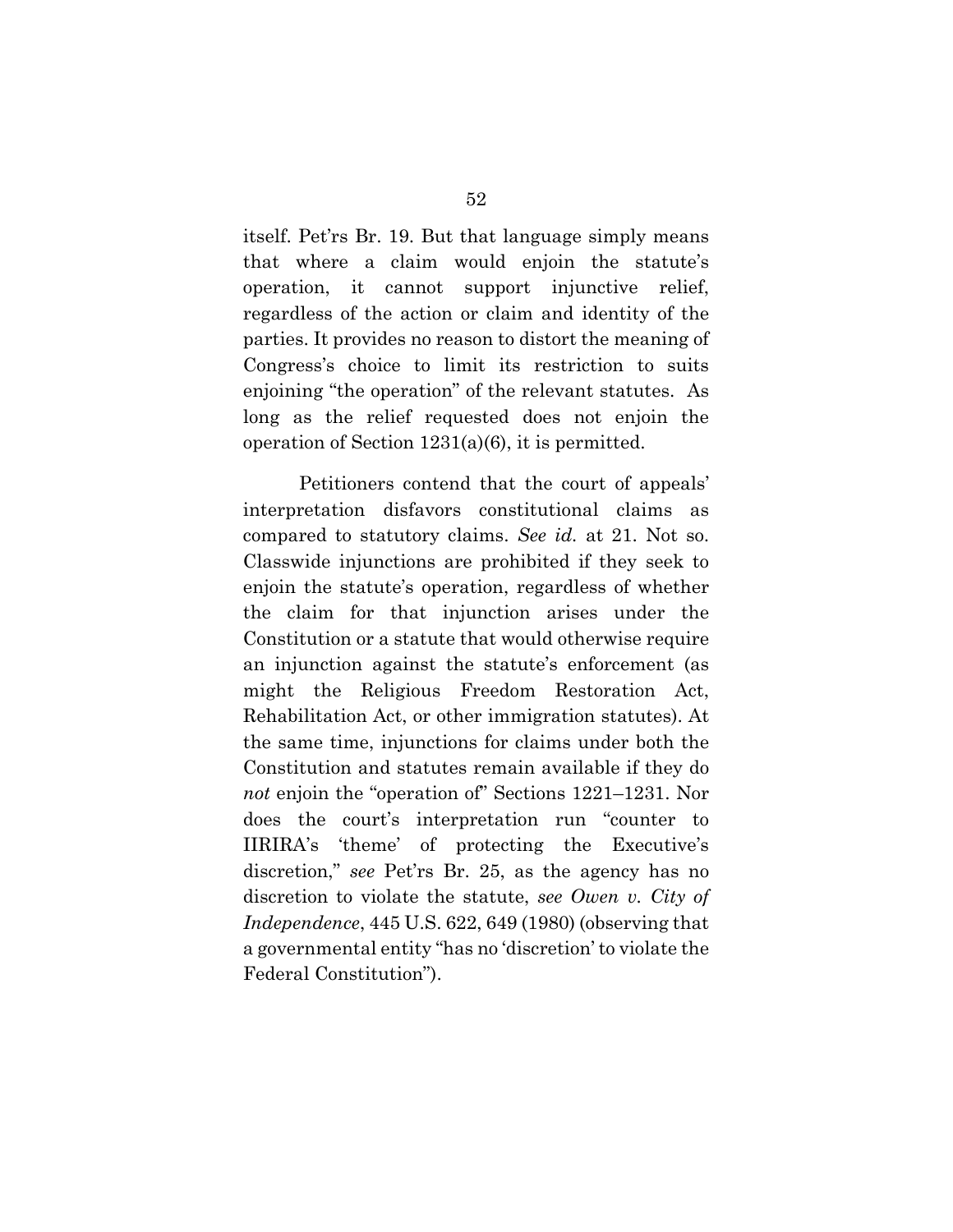Petitioners also err in asserting that the court of appeals' interpretation "seriously undermines Section  $1252(f)(1)$ 's function as a jurisdictional bar." Pet'rs Br. 21. As explained *supra* Part II.A., Section  $1252(f)(1)$  is not a jurisdictional bar, but rather a limit on relief. Indeed, even under Petitioners' reading, courts may address the merits with respect to declaratory relief, and may grant injunctions on behalf of individual plaintiffs. Petitioners' complaint that litigants may seek to cloak a constitutional claim in statutory clothing, *see id.* at 23, fails to recognize that the constitutional avoidance canon is a tool for interpreting statutes, not enjoining them.[11](#page-67-0) 

The legislative history of Section 1252(f)(1) further supports this interpretation. The House Committee report on the bill that produced Section 1252(f)(1) includes the following explanation:

> [The provision] also limits the authority of Federal courts other than the Supreme Court to enjoin the operation of the new removal *procedures established in this legislation*. . . . [S]ingle district courts or courts of appeal do not have authority to enjoin *procedures established by Congress* to reform the process of removing illegal aliens from the U.S.

<span id="page-67-0"></span><sup>11</sup> Similarly, the court of appeals' ruling does not undermine the statute's "channeling" functions. *See* Pet'rs Br. 14. In *Rodriguez*, this Court has already recognized that these kinds of claims are not justiciable in removal proceedings, but must instead be brought in federal court. 138 S. Ct. at 840.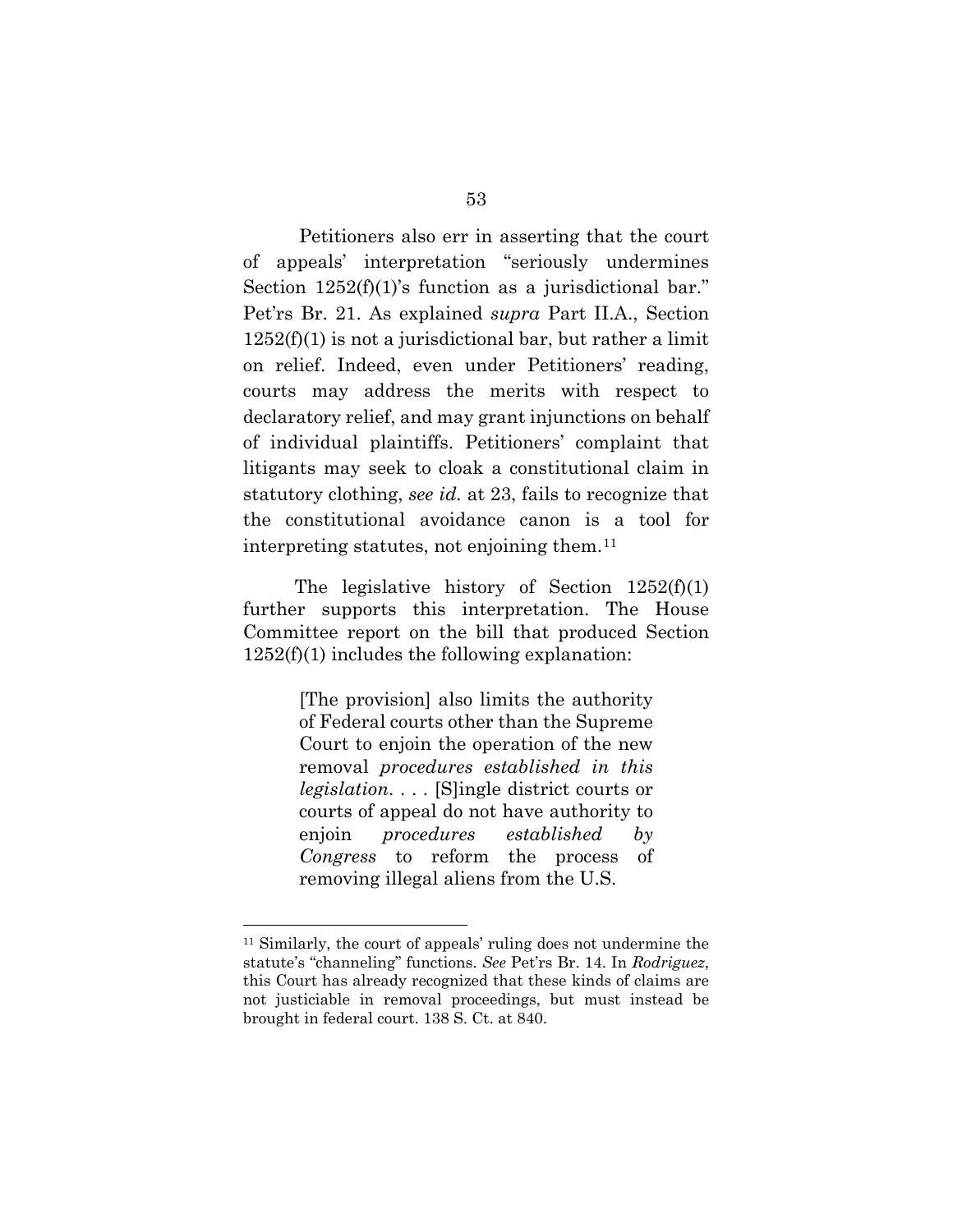H.R. Rep. No. 104-469, pt. 1, at 161 (1996) (emphasis added). As Professor Neuman stated,

> This explanation suggests the purpose of the provision was to prohibit injunctions that would broadly prevent the application of the new statutory procedures designed by Congress, on the basis of constitutional challenges that the Supreme Court had not yet resolved, rather than to prevent injunctions against unlawful implementation of those procedures by regulations that conflict with the statute.

Gerald L. Neuman, *Federal Courts Issues in Immigration Law*, 78 Tex. L. Rev. 1661, 1683 (2000). Here, the court of appeals did not "enjoin procedures established by Congress"; rather, it simply required the agency to conform its conduct to the statute as properly interpreted.

The Court recognized this distinction in *Rodriguez*, as it did not question the court of appeals' conclusion that  $1252(f)(1)$  "did not affect its jurisdiction over respondents' *statutory* claims because those claims did not 'seek to enjoin the operation of the immigration detention statutes, but to enjoin conduct . . . not authorized by the statutes.'" 138 S. Ct. at 851 (citation omitted). Here too, the lower courts did not "enjoin or restrain the operation of" Section  $1252(f)(1)$ . Instead, they merely required that the agency comply with Section  $1231(a)(6)$ .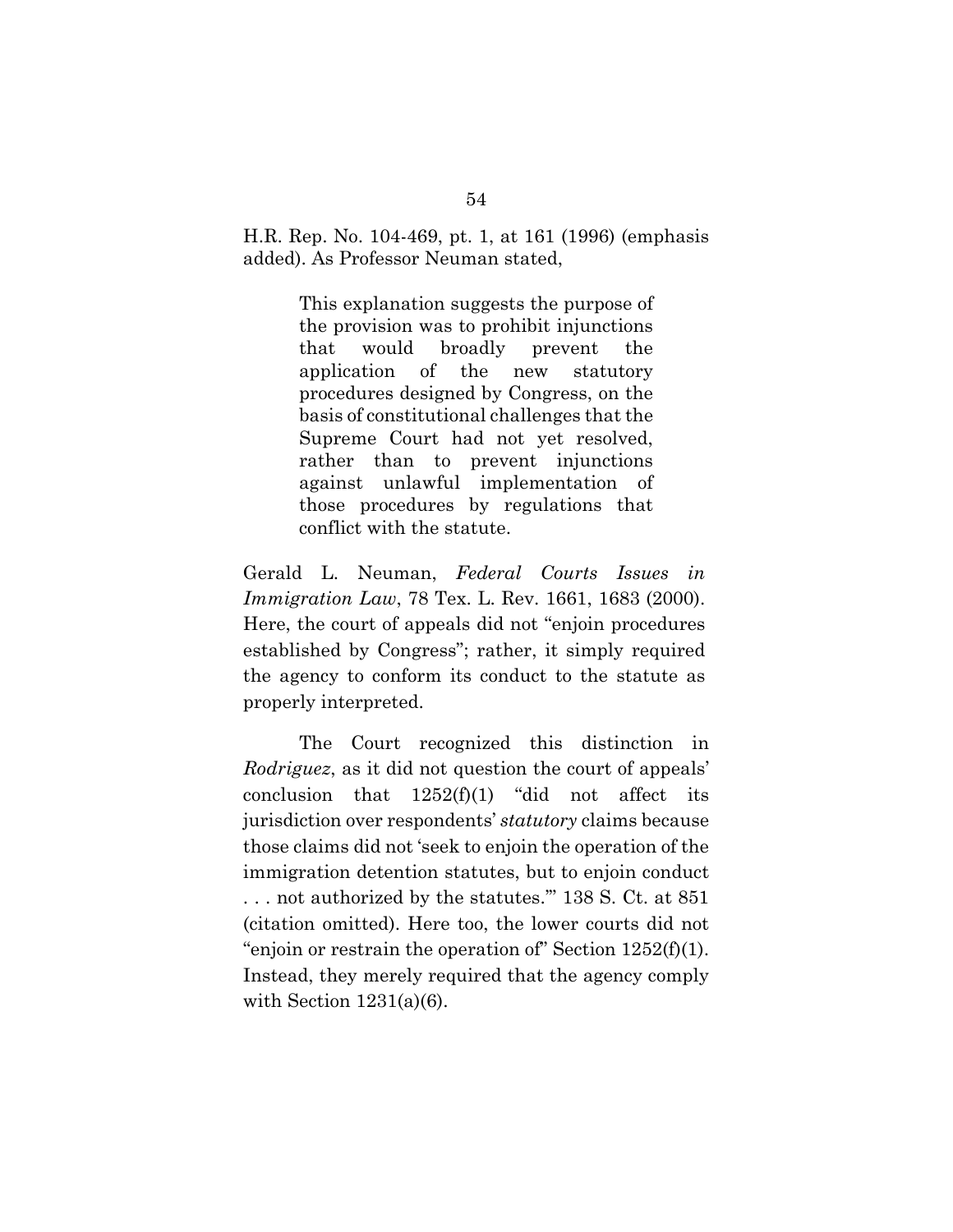# **C. Section 1252(f)(1) does not bar classwide injunctive relief for persons who are already in removal proceedings.**

Finally, Section 1252(f)(1) does not apply because it contains an exception, even where relief does "enjoin or restrain the operation of" an enumerated statute, so long as the relief is limited to individuals who already face the enforcement action. Because each class member is "an individual alien against whom proceedings under such part have been initiated," the injunction falls within the statute's exception.

By its terms, the exception clause ensures that Section 1252(f)(1)'s limitation on relief extends only to those who are *not* in removal proceedings. "Congress meant to allow litigation challenging the new system by, and only by, aliens against whom the new procedures had been applied." *Am. Immigr. Laws. Ass'n v. Reno*, 199 F.3d 1352, 1360 (D.C. Cir. 2000). In short, Congress sought to restrict *pre-enforcement* challenges to certain immigration statutes by persons *not* in removal proceedings, and by organizations, in light of recent cases brought by such individuals and organizational plaintiffs. *See, e.g*., *Reno v. Catholic Soc. Servs., Inc*., 509 U.S. 43, 47–51 (1993); *McNary v. Haitian Refugee Ctr., Inc.*, 498 U.S. 479, 487–88 (1991); *Haitian Refugee Ctr. v. Smith*, 676 F.2d 1023, 1026 (5th Cir. 1982).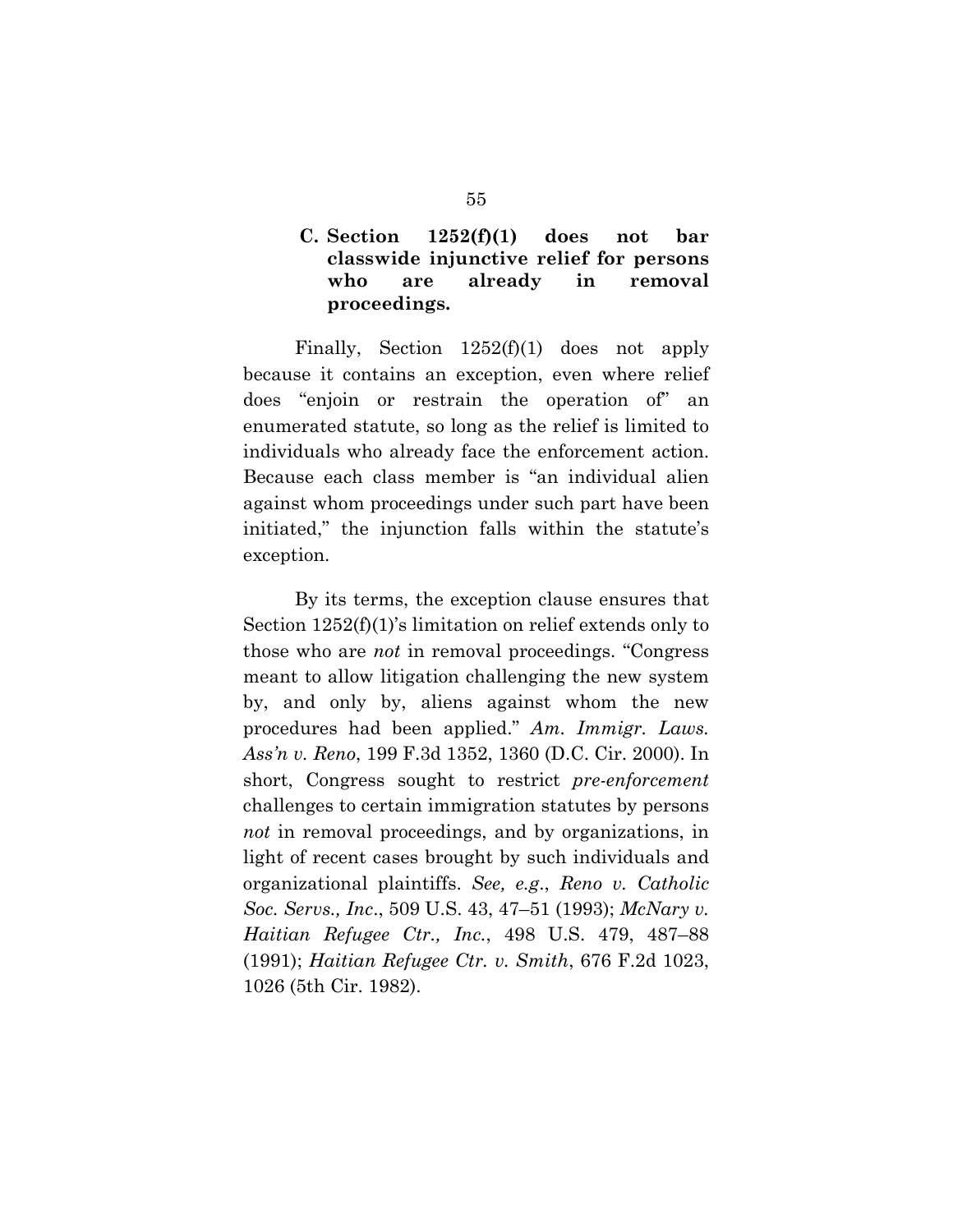Petitioners contend this Court already decided the scope of Section 1252(f)(1) in *Rodriguez*, Pet'rs Br. 26, but "[t]his mistakes the reservation of a question with its answer," *Clark*, 543 U.S. at 378. *Rodriguez* made clear that the question is unresolved, quoting dicta in *Reno v. American-Arab Anti-Discrimination Committee* ("*AADC*"), 525 U.S. 471 (1999),<sup>[12](#page-70-0)</sup> and remanding to the court of appeals to consider "in the first instance" "whether it may issue classwide injunctive relief based on respondents' constitutional claims." 138 S. Ct. at 851. In *Rodriguez*, as in *AADC*, this Court had no occasion to address the exception clause.

Petitioners also err in reading the exception clause to prohibit all classwide injunctive relief under the statute. When Congress has sought to prohibit class relief in the immigration setting, it has said so unequivocally. A neighboring subsection of Section 1252, adopted by the same Congress, bars courts from "certify[ing] a class under Rule 23 . . . in any action for which judicial review is authorized under a subsequent paragraph of this subsection." 8 U.S.C.  $1252(e)(1)(B)$ . Section  $1252(f)(1)$  cannot be read to create a *sub silentio* ban on injunctive relief for class actions when the same Congress *explicitly* imposed

<span id="page-70-0"></span><sup>12</sup> *AADC* was not a class action, and its reference to Section 1252(f)(1) stated only that the statute did not provide an affirmative grant of subject matter jurisdiction. 525 U.S. at 481– 82.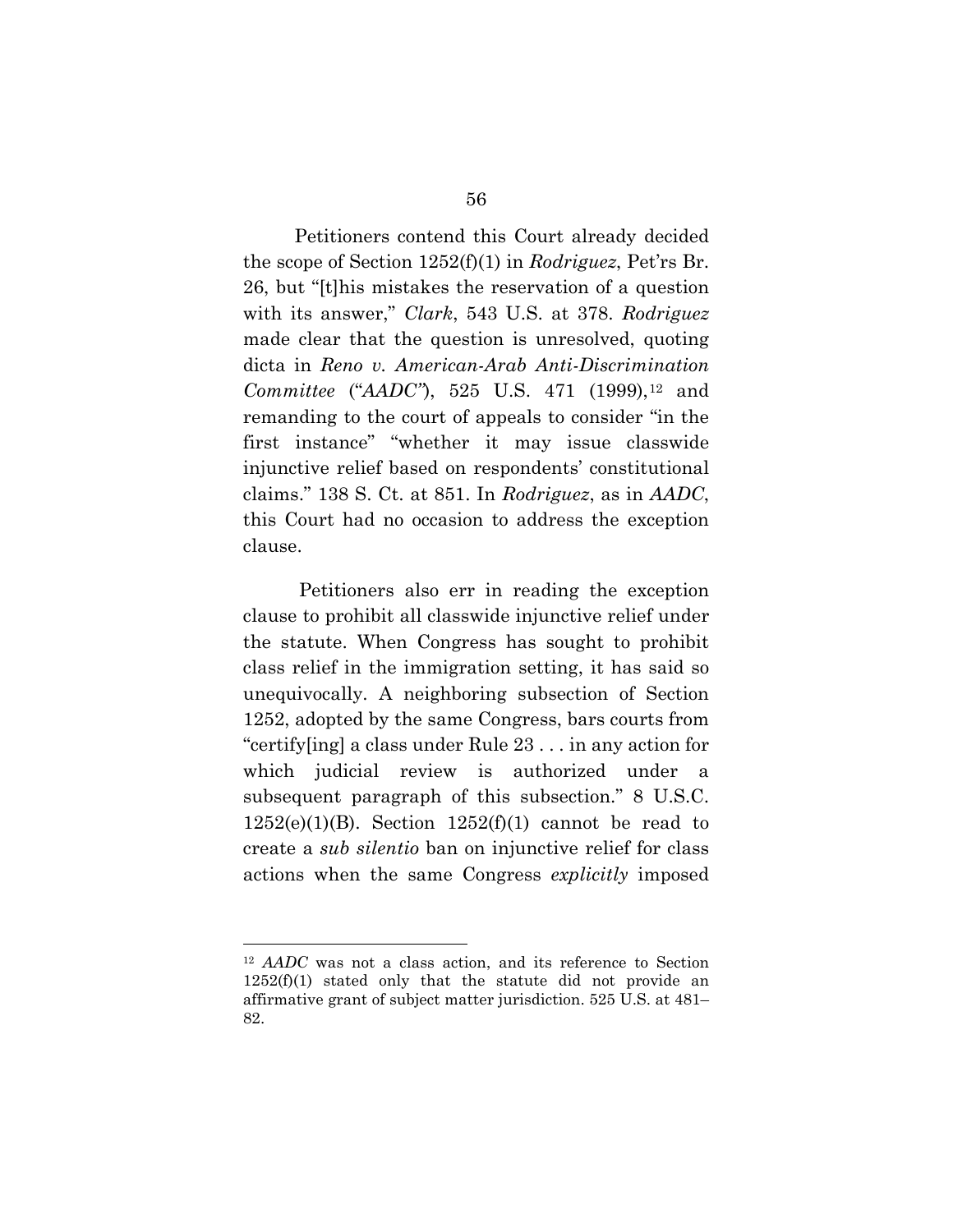limits on class actions in another subsection of the very same statute. *See Nken*, 556 U.S. at 430–31.

Petitioners' attempt to find a classwide injunction prohibition in the phrase "an individual alien" also fails. If Petitioners were correct that the statute limits injunctive relief to only one individual at a time, it would bar such relief not just in class actions, but in any case involving *two or more* plaintiffs. If two noncitizens filed suit together raising the same claim—perhaps because they are in the same family the court could not issue a single injunction affording both the same relief. And if class members filed dozens of separate but materially indistinguishable lawsuits challenging detention without a custody hearing, Section  $1252(f)(1)$  would, under Petitioners' reasoning, prohibit courts from consolidating the cases and issuing one injunction, and instead require district courts to enter dozens of identical "individual" injunctive orders. *Cf. Zadvydas*, 533 U.S. at 686 (describing lower court decision where "panel of five judges in the Federal District Court . . . considering Ma's and about 100 similar cases together, issued a joint order"). Congress would have to speak far more clearly to require such a truly bizarre outcome involving tremendous waste of judicial resources. *See United States v. Wilson*, 503 U.S. 329, 334 (1992).

Moreover, Congress wrote Section 1252(f)(1) against the backdrop of this Court's holding that references to "any individual" or "any plaintiff" do *not* eliminate courts' authority under Rule 23 to address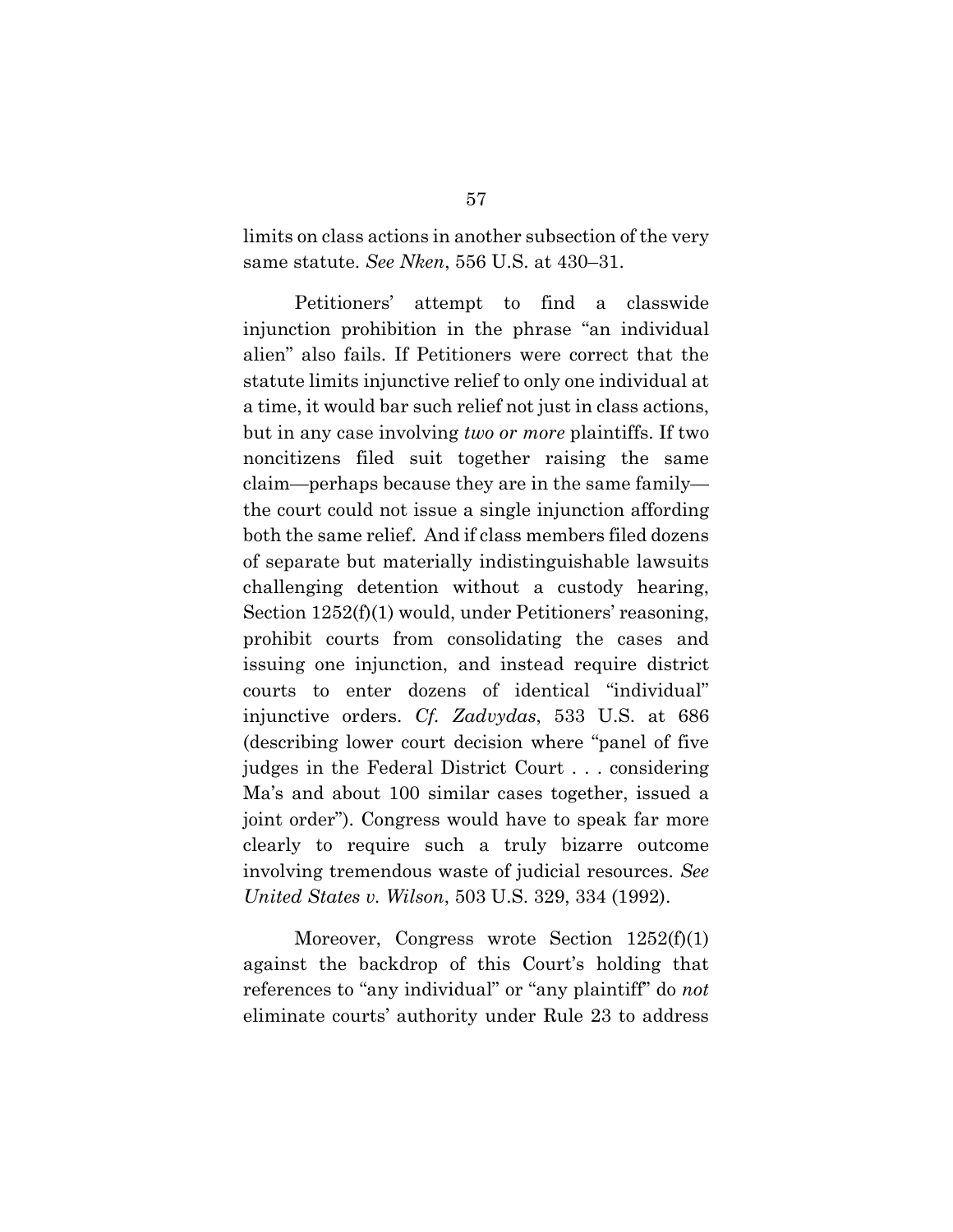claims by a class of individuals. *See Califano*, 442 U.S. at 700 ("The fact that the statute speaks in terms of an action brought by 'any individual' . . . does not indicate that the usual Rule providing for class actions is not controlling . . . ."). "Indeed, a wide variety of federal jurisdictional provisions speak in terms of individual plaintiffs, but class relief has never been thought to be unavailable under them." *Id*. The Court thus made clear the word "individual" does not constitute an "express limitation on class relief." *Id.* at 699–700.

Petitioners seek to distinguish *Califano* by emphasizing that the statute at issue used "individual" as a noun rather than an adjective. Pet'rs Br. 30. But they cannot explain why Congress would elsewhere have used the modifier "individual" in a way that plainly adds no independent content, such that it can be deleted with no effect on a statute's meaning. *See, e.g*., 8 U.S.C. 1601(4) (statutory pronouncement that public-benefits rules were "incapable of assuring that individual aliens not burden the public benefits system"); *cf*. *id*. 1446(a) (allowing Attorney General to "waive a personal investigation in an individual [naturalization] case or in such cases or classes of cases as may be designated by him"). As "[t]he Court has often recognized: 'Sometimes the better overall reading of the statute contains some redundancy.'"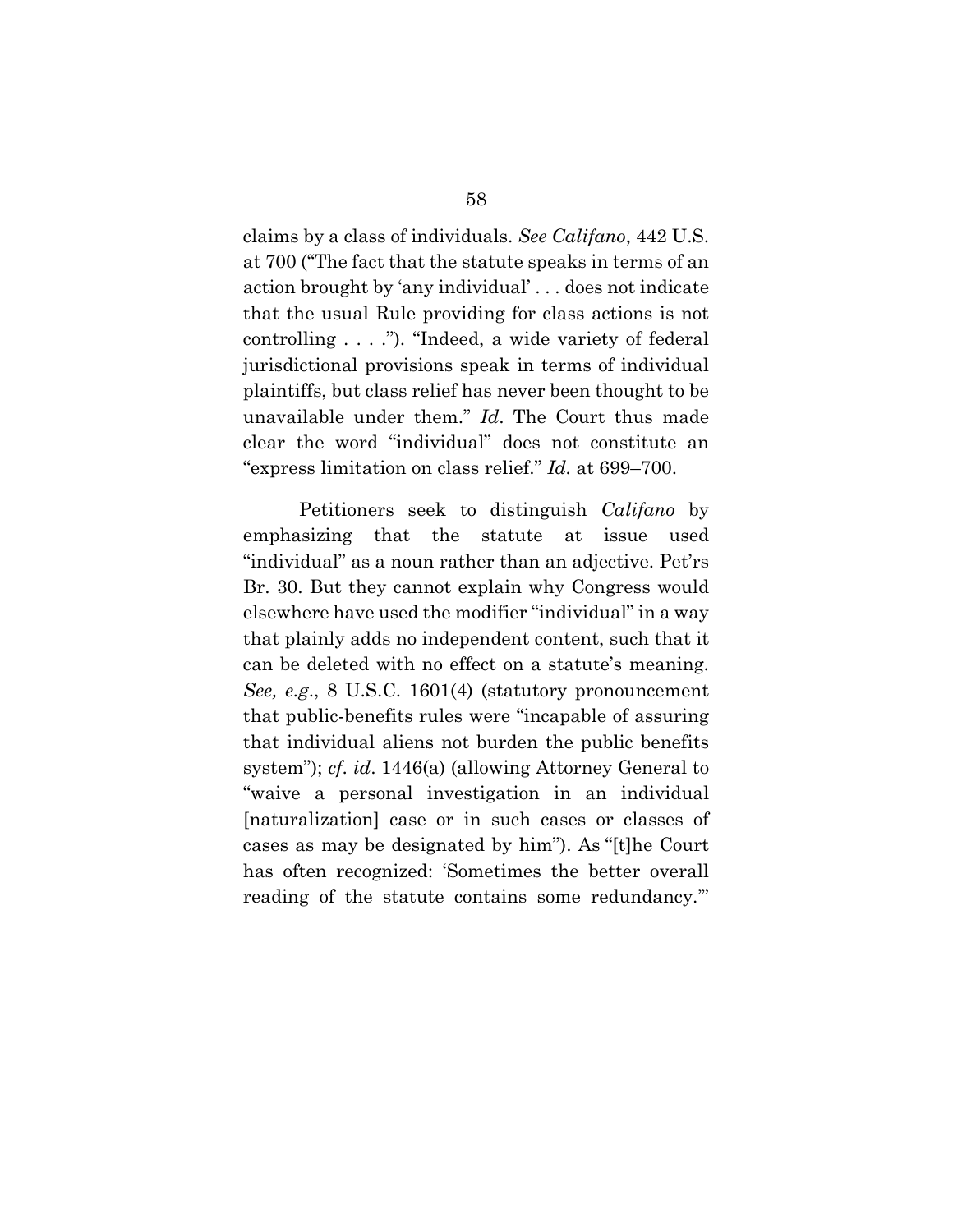*Barton v. Barr*, 140 S. Ct. 1442, 1453 (2020) (citation omitted).[13](#page-73-0) 

Thus, the statute's reference to an "individual alien" does not preclude relief to more than one individual in the same case as long as each class member seeking relief is an individual noncitizen against whom the government has initiated proceedings.

## **CONCLUSION**

The judgments of the court of appeals should be affirmed.

Dated: November 22, 2021

<span id="page-73-0"></span><sup>13</sup> Moreover, Title 8 routinely uses the terms "individual" and "alien" interchangeably. *See, e.g*., 8 U.S.C. 1738 (providing that "immediately upon the arrival in the United States of an *individual* admitted [as a refugee], or immediately upon an *alien* being granted asylum . . . , *the alien* will be issued an employment authorization document" (emphases added)); 8 U.S.C. 1252c(a) (authorizing State and local law enforcement officials to detain certain noncitizens "only for such period of time as may be required for the Service to take the *individual* into Federal custody for purposes of deporting or removing the *alien* from the United States" (emphases added)).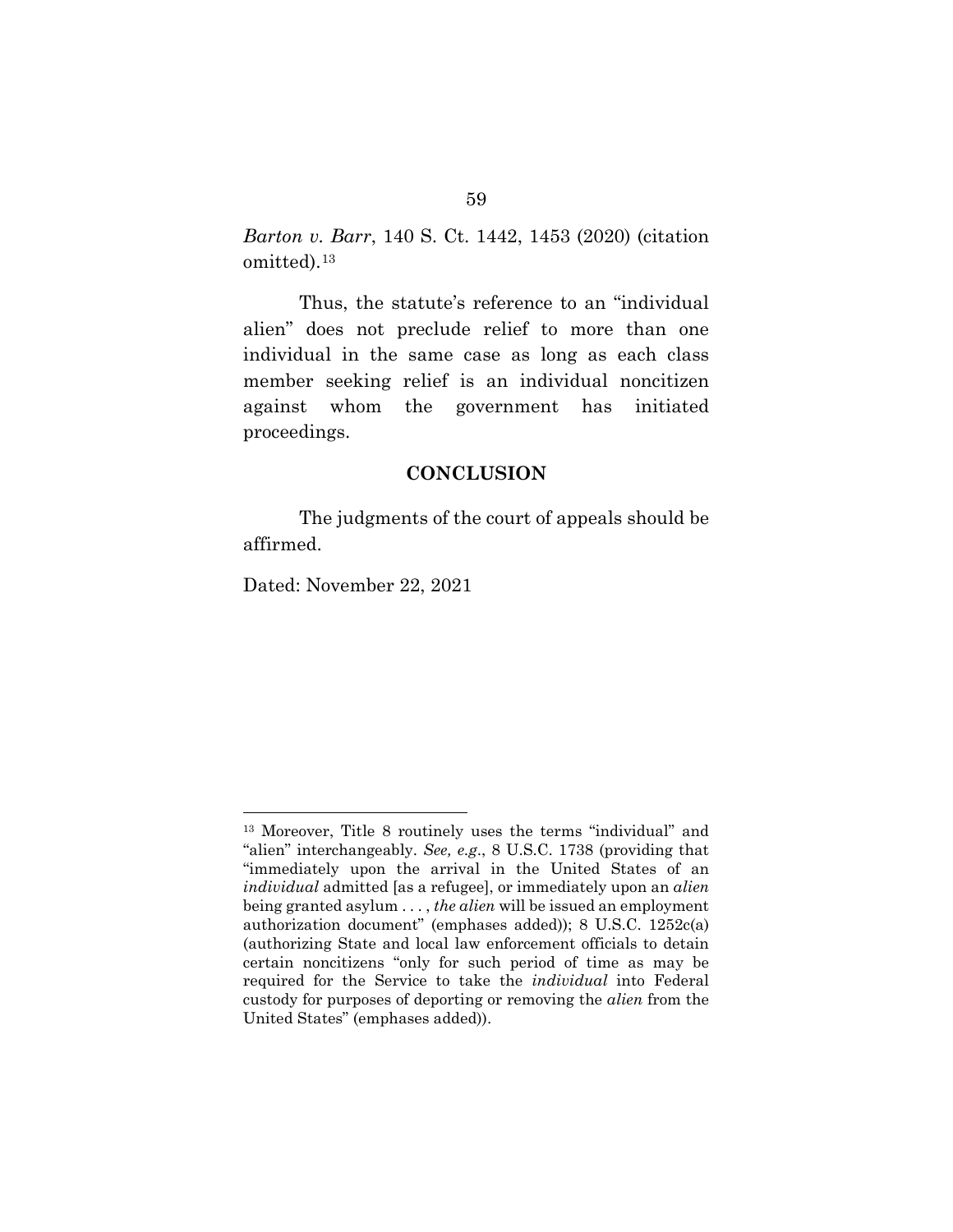## 60

Respectfully submitted,

/s/ Matt Adams Matt Adams *Counsel of Record* Leila Kang Aaron Korthuis Margot Adams NORTHWEST IMMIGRANT RIGHTS PROJECT 615 Second Avenue, Suite 400 Seattle, WA 98104 (206) 957-8611 matt@nwirp.org

Michael Kaufman ACLU FOUNDATION OF SOUTHERN CALIFORNIA 1313 West Eighth Street Los Angeles, CA 90017

Ahilan Arulanantham UCLA SCHOOL OF LAW 385 Charles Young Drive East Los Angeles, CA 90095

Marc Van Der Hout Johnny Sinodis VAN DER HOUT LLP 180 Sutter Street, Suite 500 San Francisco, CA 94104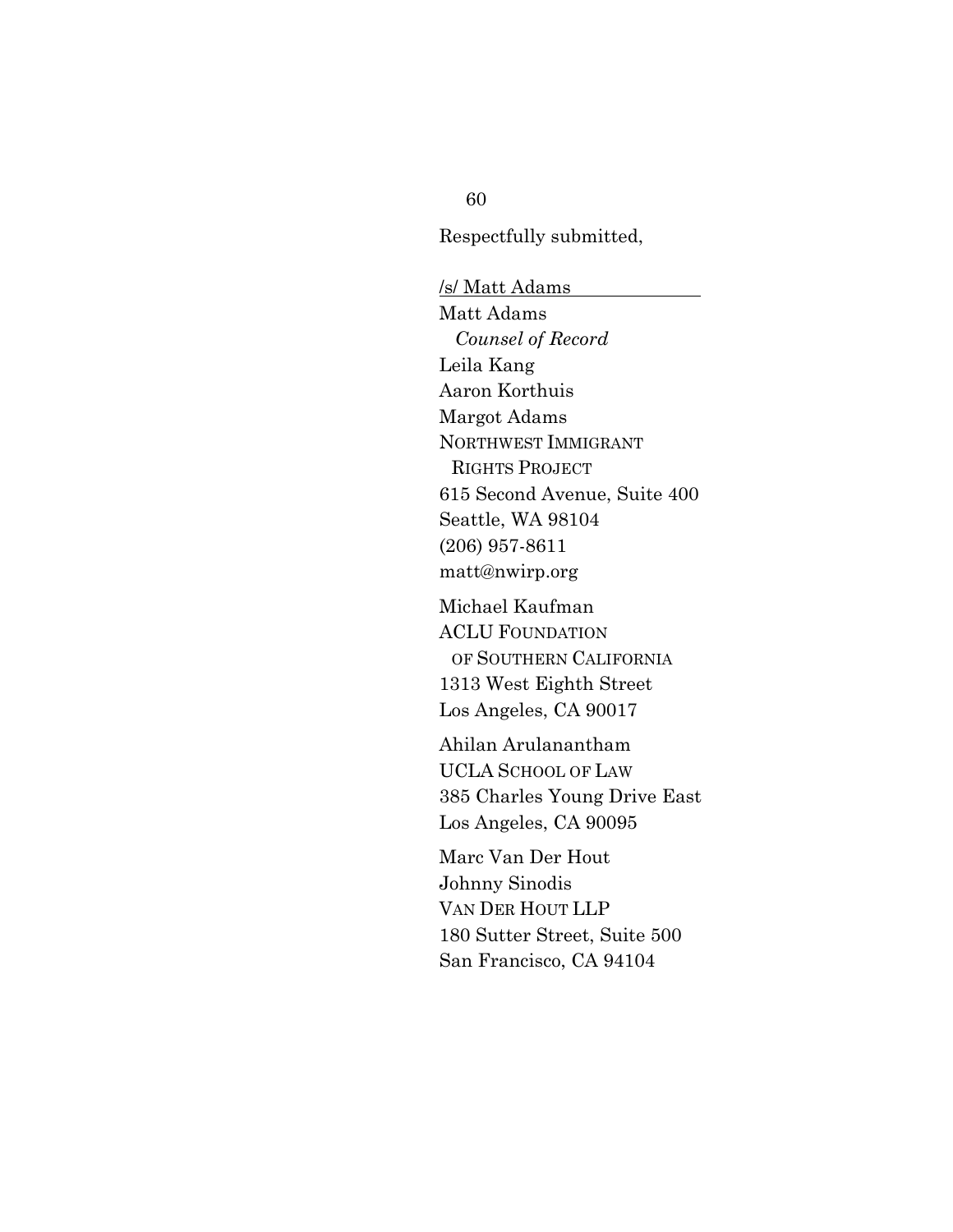61

Alison Pennington Claudia Valenzuela IMMIGRANT LEGAL DEFENSE 1322 Webster Street, Suite 300 Oakland, CA 94612

Vasudha Talla AMERICAN CIVIL LIBERTIES UNION FOUNDATION OF NORTHERN CALIFORNIA 39 Drumm Street San Francisco, CA 94111

David D. Cole Carmen Iguina Gonzalez AMERICAN CIVIL LIBERTIES FOUNDATION 915 15th Street, NW Washington, D.C. 20005

Judah Lakin Amalia Wille LAKIN & WILLE LLP 1939 Harrison Street, Suite 420 Oakland, CA 94612

Jesse Newmark CENTRO LEGAL DE LA RAZA 3400 E. 12th Street Oakland, CA 94601